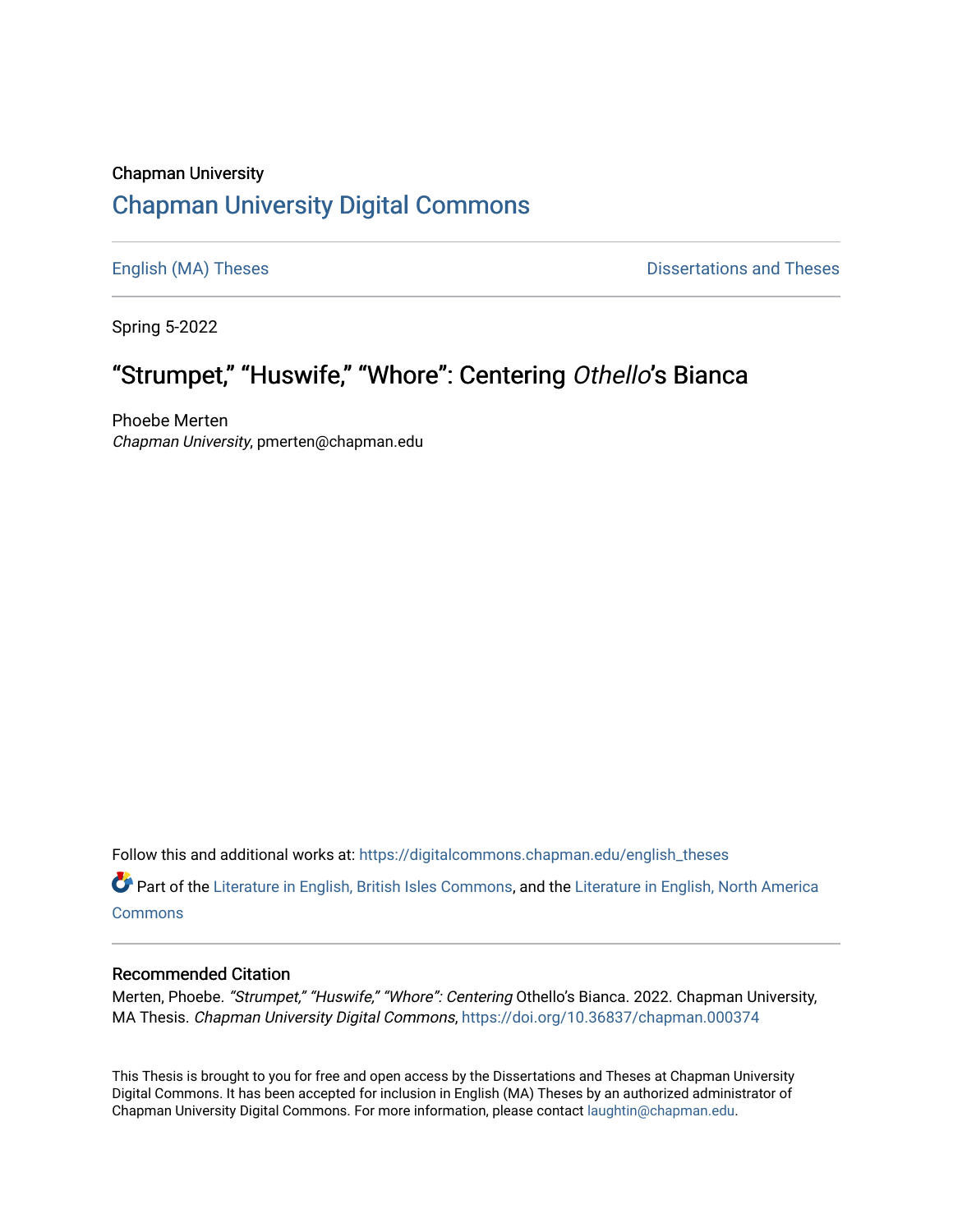# "Strumpet," "Huswife," "Whore": Centering *Othello*'s Bianca

A Thesis by

Phoebe Merten

Chapman University

Orange, CA

Wilkinson College of Arts, Humanities, and Social Sciences

Submitted in partial fulfillment of the requirements for the degree of

Master of Arts in English

May 2022

Committee in charge:

Joanna Levin, Ph.D., Chair

Anna Leahy, Ph.D.

Justine Van Meter, Ph.D.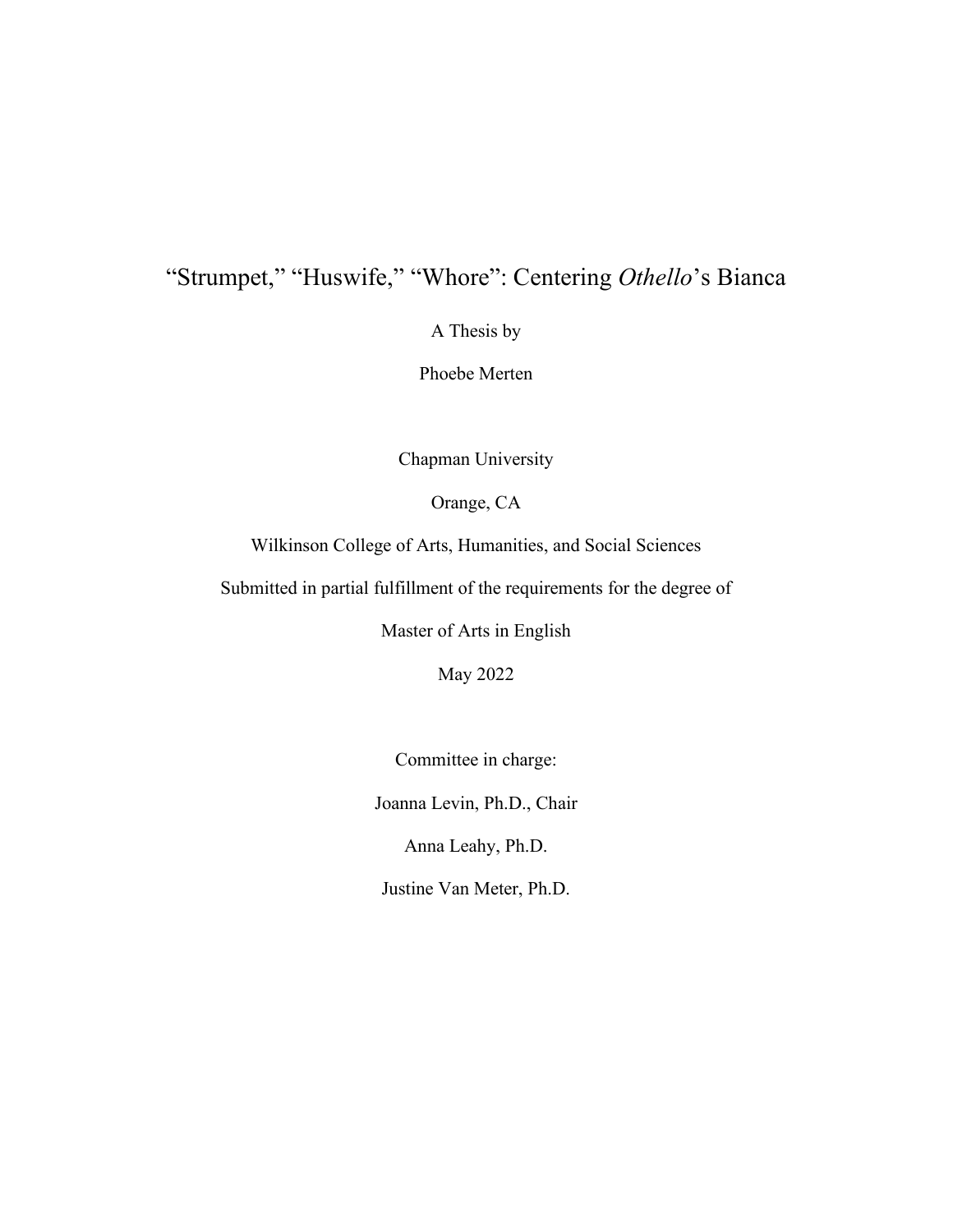The thesis of Phoebe Merten is approved.

sauno سا درد' Joanna Levin, Ph.D., Chair

Over Jeely

Anna Leahy, Ph.D.

K/h Mth

Justine Van Meter, Ph.D.

May 2022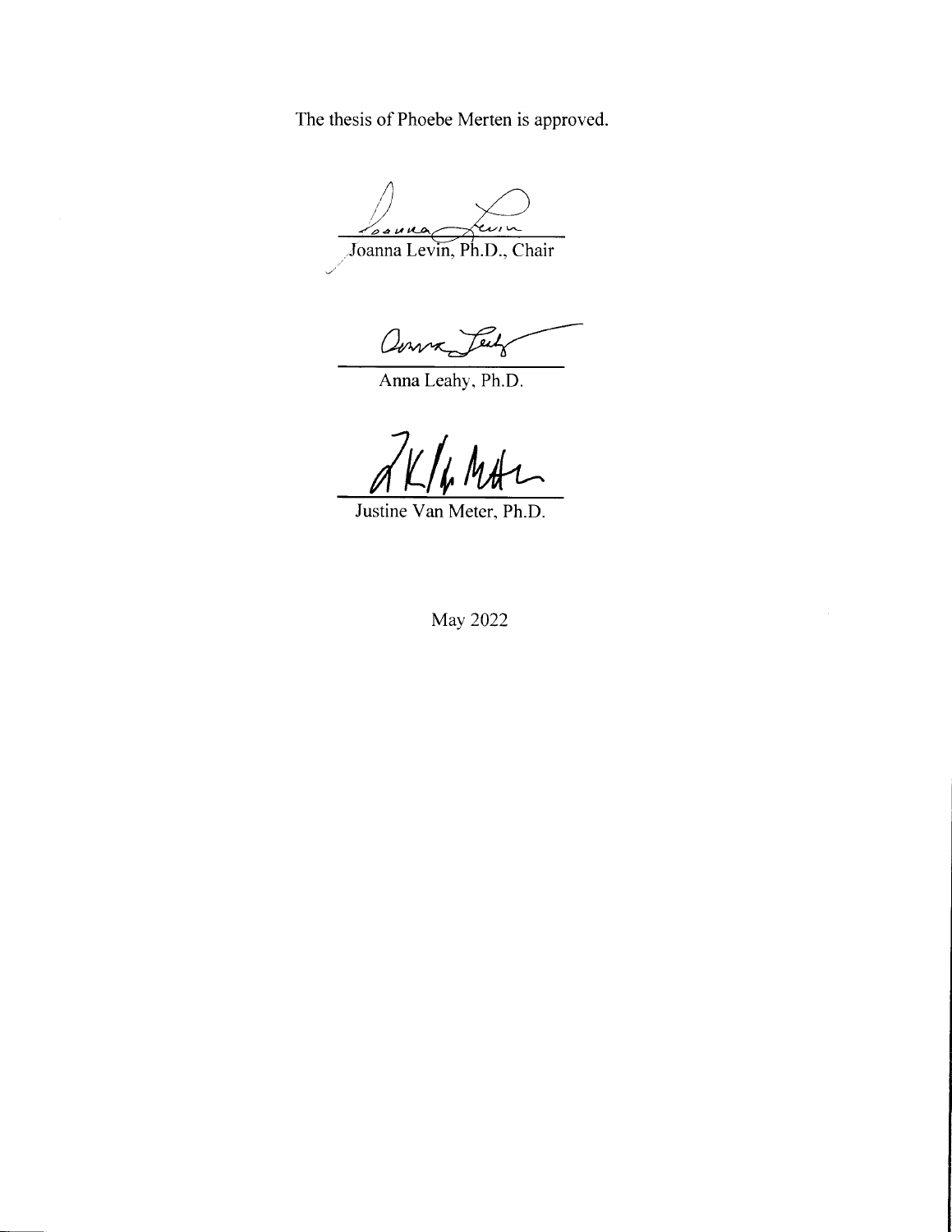# "Strumpet," "Huswife," "Whore": Centering *Othello*'s Bianca

Copyright © 2022

by Phoebe Merten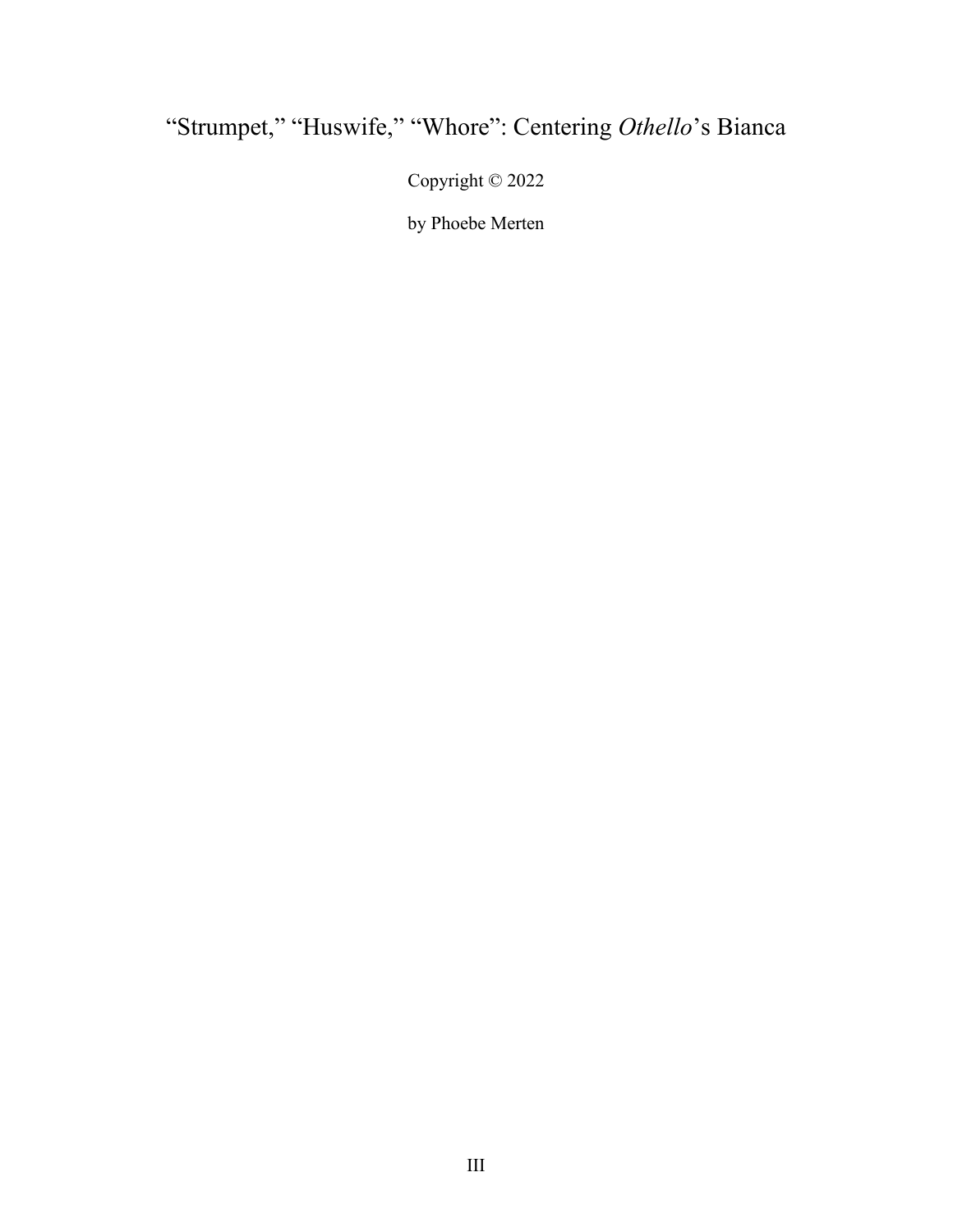## **ACKNOWLEDGEMENTS**

<span id="page-4-0"></span>This thesis was a long time coming, and I wouldn't have gotten through to the end without help from a number of people. I must begin with thanking Joanna, Anna, and Justine for their generosity and support. They are the best thesis committee I could ask for, which is why I did so twice! Anna, Joanna, and David Krausman also were instrumental in navigating the various administrative hurdles in my path to completion. I also want to thank Kyle Grady and my classmates in his race in early modern drama course, Tonika, Nana, Carly, Jake, and Marco, for all our discussions on this and other plays, which informed my thinking and approach, and I want to additionally thank Kyle for his above-and-beyond feedback on initial drafts of this paper. I want to thank Alise, not only for her constant encouragement, but also for her sometimes prescient advice on navigating grad school. Finally, my family, including those Robinson and Bloom, provided unwavering emotional and material support throughout this process. I want to especially acknowledge their willingness to hear more about Othello than they could ever need. Thank you.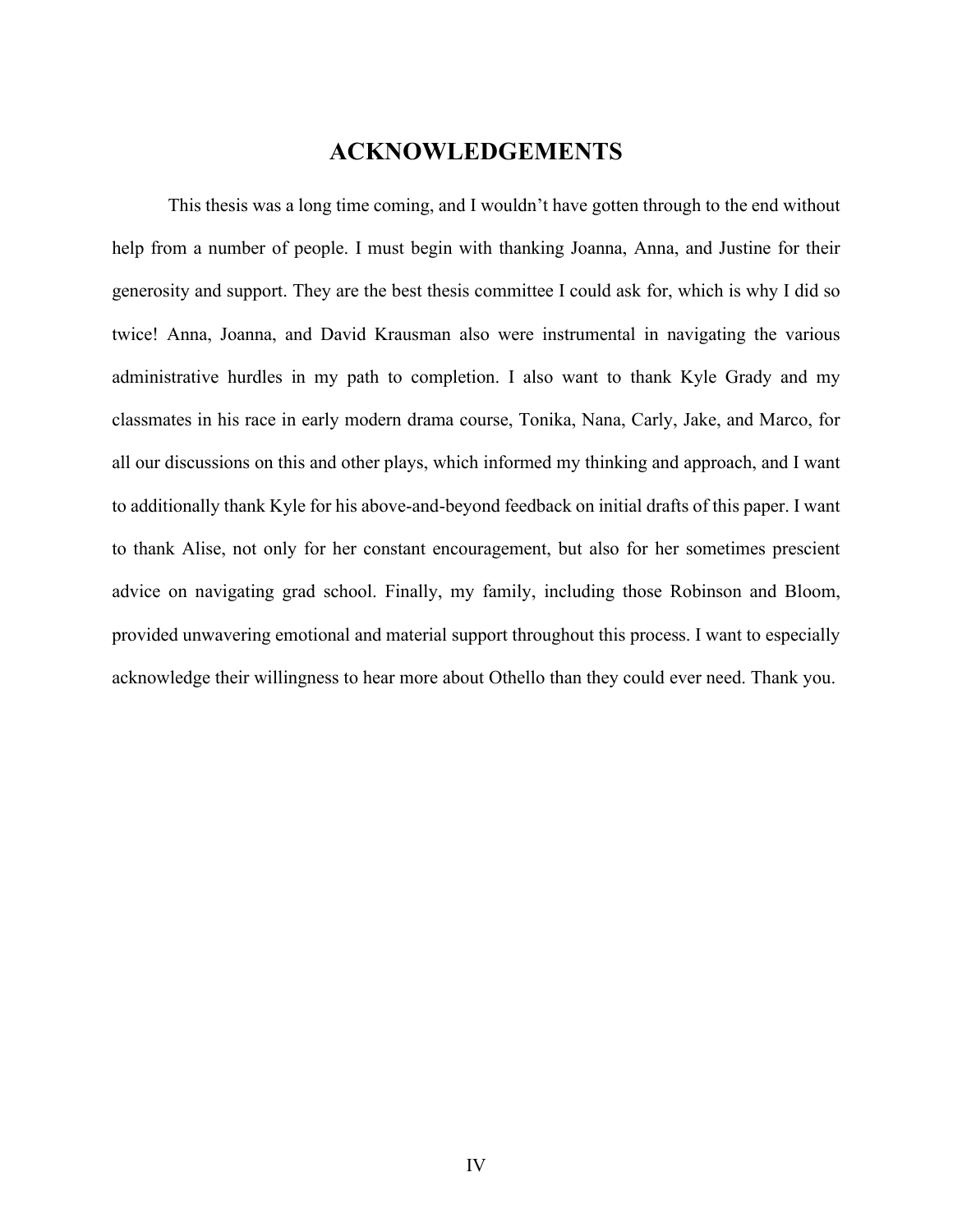### **ABSTRACT**

<span id="page-5-0"></span>"Strumpet," "Huswife," "Whore": Centering *Othello*'s Bianca

#### by Phoebe Merten

Is Bianca a sex worker? What meanings change if she is or isn't? Not enough artistic or critical attention has been paid the character. It seems likely that the initial lack of attention stemmed from Bianca's status as a purported sex worker, as though this makes her somehow categorically different from the other women in the play, or inherently less interesting. There has in the past decade or so been a marked increase in scholarship on sex work, but this too largely skims over Bianca, likely because of the ambiguity surrounding her profession. In my introduction I go over some theory and context. Section one, "Who Says? Editorial Intervention," is a discussion of editorial bias concerning Bianca's character listing and interpretation of dialogue. I move on in "What Does That Word Mean Anyway?" to an examination of slippage in terminology surrounding sex work and misogyny in early modern England and today, in an effort to demonstrate some lost nuance in our readings of the play. In "Historicizing Bianca," I speculate on authorial intent and compare *Othello* to its contemporaries, demonstrating the differences between Bianca's depiction and that more typical of sex workers in the period. "Unhistorical Bianca" explicates a misogynistic ritual of male homosocial bonding in *Othello* through a lens informed by postmodern examples of the phenomenon. "Performing Bianca" delves into recent adaptations of the play and discusses issues of race. I conclude with a few ideas about areas of further research.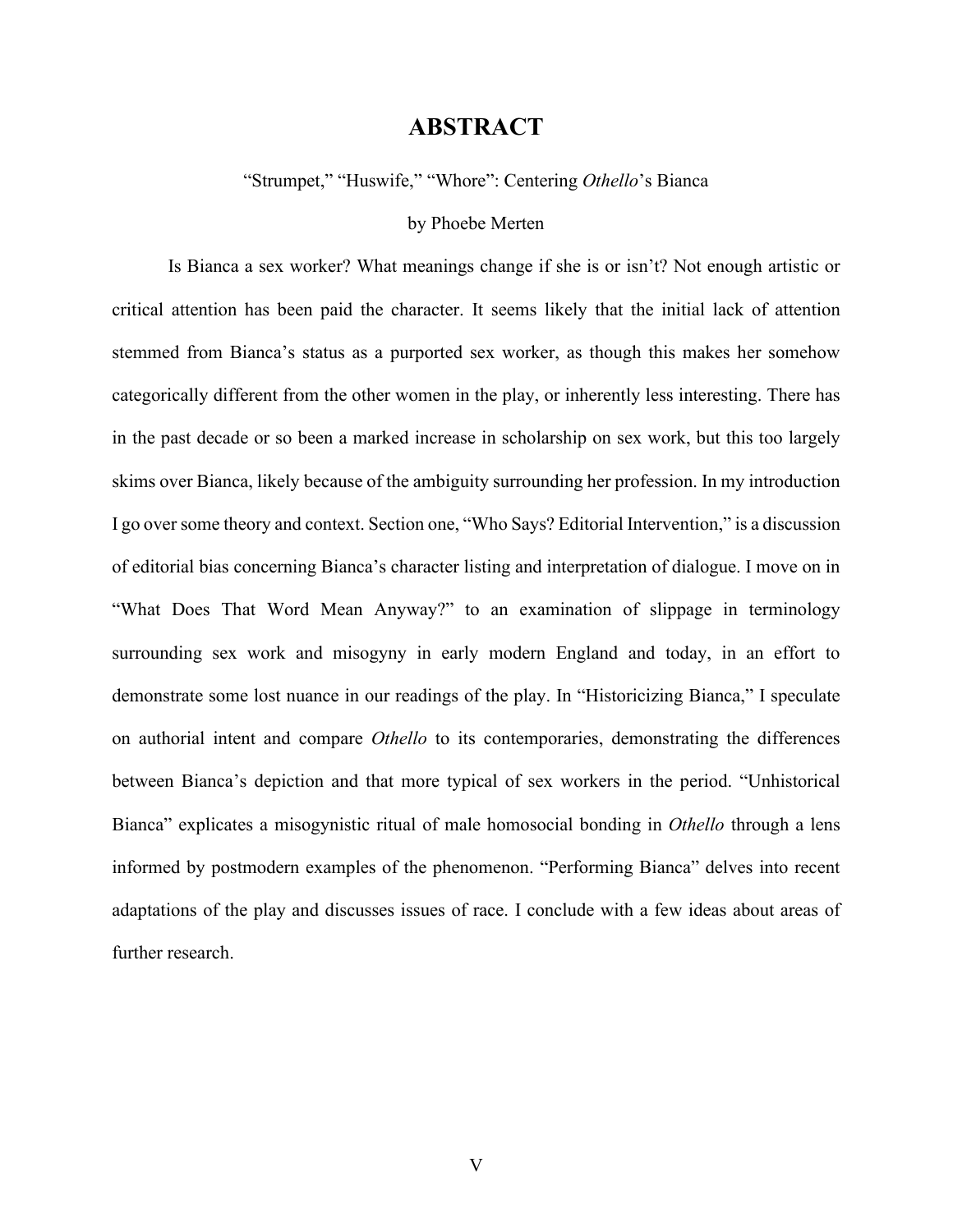# **TABLE OF CONTENTS**

|--|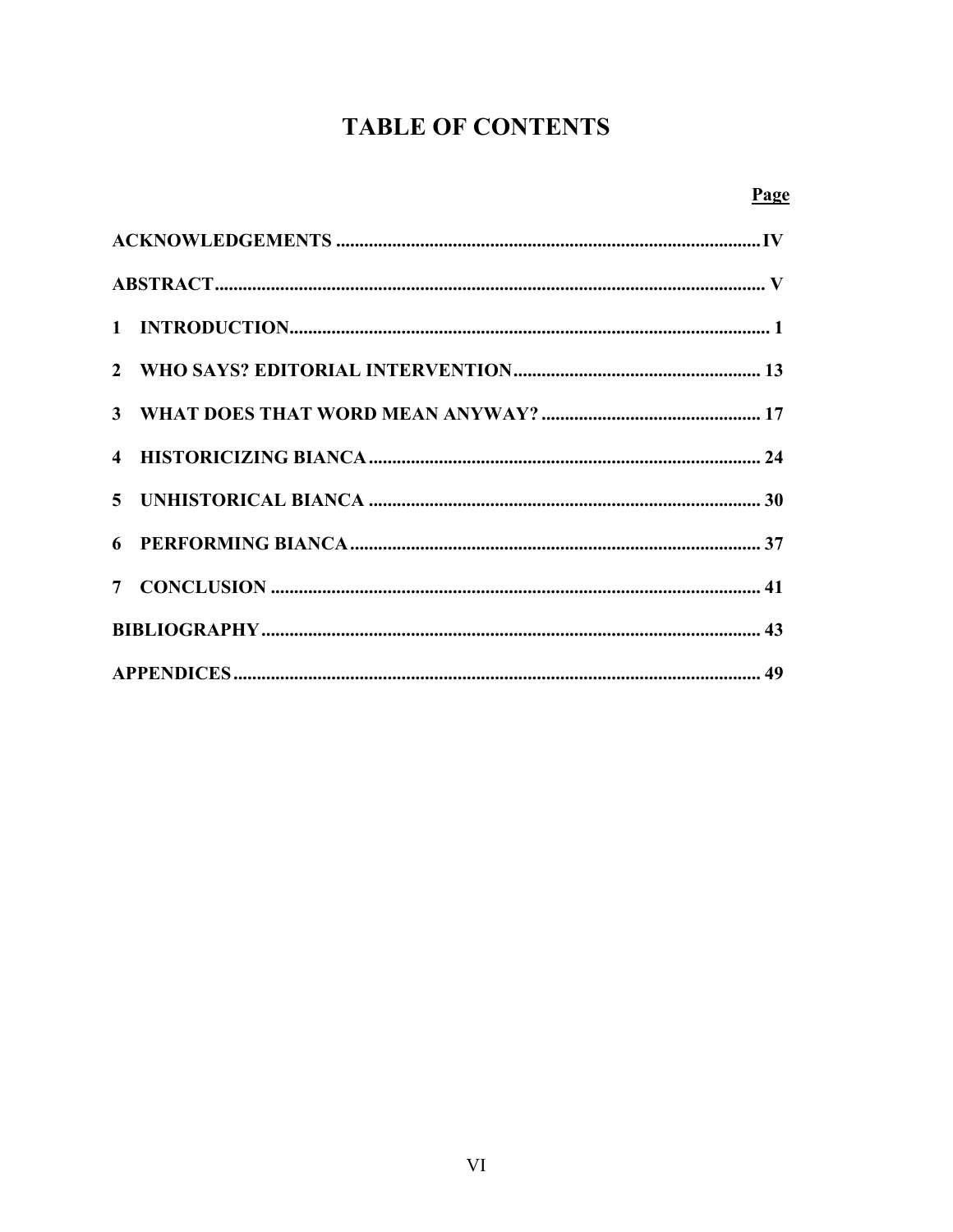## <span id="page-7-0"></span> **1 Introduction**

Most criticism written about Bianca begins with a statement on how little there is of it, which becomes less true with each iteration. I still maintain that not enough has been done to remedy the lack of artistic and critical attention paid the character. For one thing, the majority of character listings still describe Bianca as "a courtesan,"<sup>[1](#page-7-1)</sup> despite the continually accruing doubt as to her profession, although it has become popular since the 1980s (Rulon-Miller 103) to additionally specify she is "Cassio's mistress."<sup>[2](#page-7-2)</sup> Even recent, ostensibly feminist scholarship sometimes fails to examine this matter; for example: "As a courtesan, [Bianca] of course represents the opposite of Desdemona's marital fidelity" (Kemp 90). This would seem to rest not only on the problematic assumption that there is no doubt Bianca is a courtesan, but further supposes that Bianca and Desdemona neatly map onto a binary of the good vs. bad woman, which is not actually clear at all from the text. Additionally, while those of us pursuing graduate English degrees would hope students encounter *Othello* primarily through academically-inclined texts, many are going to encounter instead—or more optimistically, first—a summary of *Othello* through a site like CliffsNotes or a video like Thug Notes, notable here because the former omits Bianca entirely ("Play Summary"), and the latter reduces her to a mudflap-esque silhouette, the only character not given a face, and refers to her as "some woman [Cassio] playin"" (Bauer  $00:01:37-00:01:44$  $00:01:37-00:01:44$  $00:01:37-00:01:44$ ).<sup>3</sup> It seems likely to me that the initial lack of attention (from inception to the 1980s; see Rulon-Miller)

<span id="page-7-1"></span><sup>&</sup>lt;sup>1</sup> This description first appears in Folio character listing, after Shakespeare's death (Pechter 136).

<span id="page-7-2"></span><sup>&</sup>lt;sup>2</sup> See appendix A for a sampling of character listings I have taken to be representative; these are all the editions of *Othello* that were available in the Chapman library plus a few that weren't.

<span id="page-7-3"></span><sup>&</sup>lt;sup>3</sup> This isn't necessarily a bad thing; in fact, referring to Bianca as being "played" by Cassio is a fairly standard (if, in my view, incorrect) reading of the situation, stated in nonstandard parlance. Kyle Grady discusses the pedagogical importance of "enabl[ing] various points of access" ("Why Front" 537) via nonstandard English in the classroom; Thug Notes uses a similar mode to make Shakespeare more accessible to students.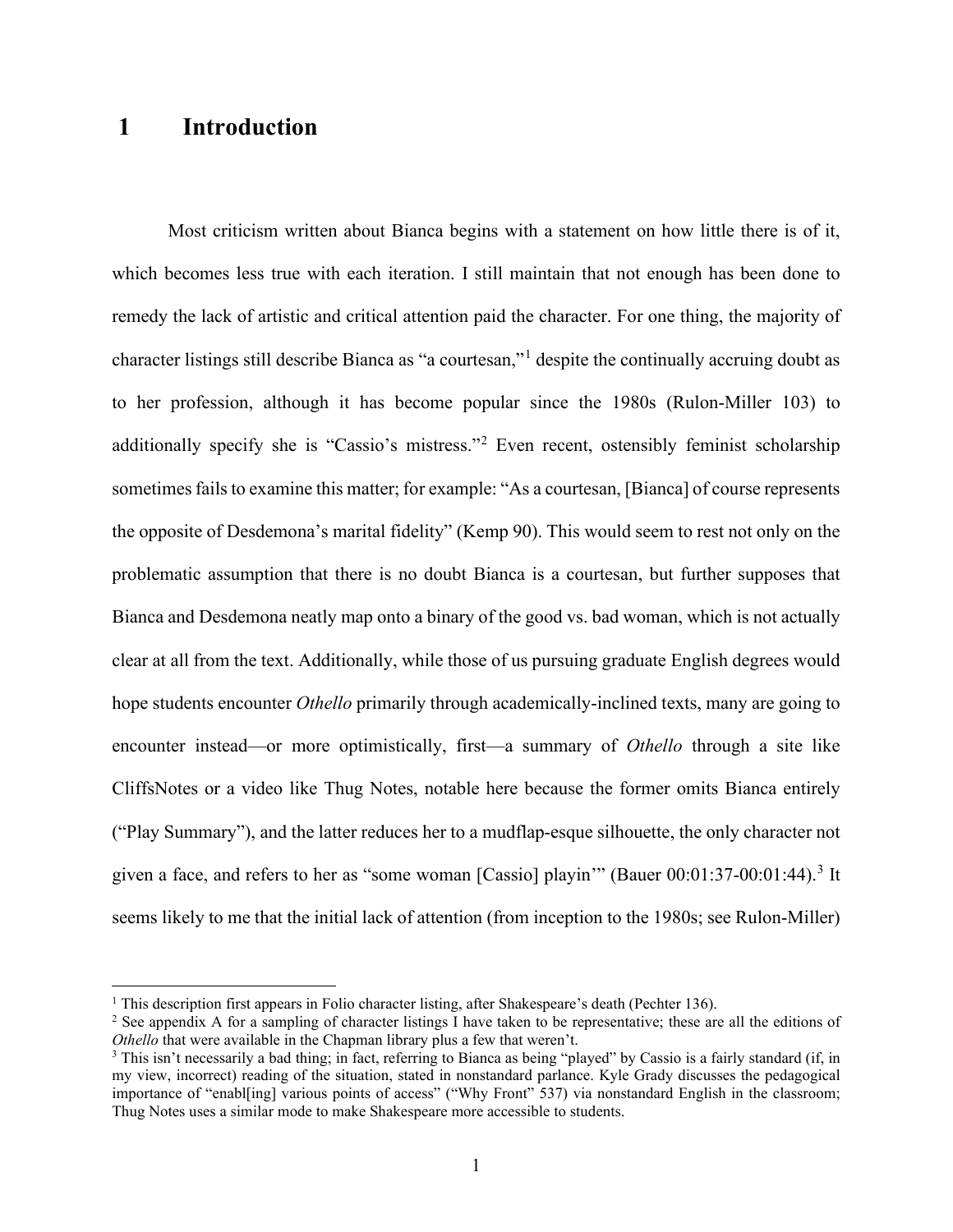stemmed from Bianca's status as a purported sex worker, as though this makes her somehow categorically different from the other women in the play, or inherently less interesting. There has in the past decade or so been a marked increase in scholarship on sex work, but this too largely skims over Bianca, likely because of the ambiguity I will explore. Bianca is too whorish for the past and not whorish enough for the present, perhaps. Certainly part of the problem stems from conceptual slippage surrounding sex work and various misogynistic slurs, as discussed by Kay Stanton in her 2014 book, *Shakespeare's 'Whores': Erotics, Politics, and Poetics*. It is sometimes unclear in the present day how literally designations of "whore" are meant, much less in centuriesold texts. So why take it literally? Why not?

It takes perhaps more research than it should to even encounter the idea that Bianca may not be a sex worker, unless you happen to be a student in a class using the Cambridge School Shakespeare edition of *Othello* edited by Jane Coles, which in 1992 was notably the first place such a supposition appeared (Rulon-Miller  $106-7$ ).<sup>[4](#page-8-0)</sup> I began the present study by searching for something new to say about a play entering its fifth century whilst taking a class on race in early modern drama in 2018. The inciting question came from my marginalia: "what if true," I wrote next to Bianca's "I am no strumpet, but of a life as honest / As you that thus abuse me" (*O* 5.1.124- 12[5](#page-8-1)).<sup>5</sup> I found Bianca's protestation to "strumpet" odd, given the implicit pressure I sensed to collapse her character into the silhouette she's presented as in the Thug Notes video. Emilia has called Bianca a strumpet in response to Iago's supposition that Bianca is in some way responsible for Cassio's being set upon in the dark by Roderigo and some mystery assailant (Iago himself), a

<span id="page-8-0"></span><sup>4</sup> I learned of this edition through Rulon-Miller's article, and have since purchased both the 1992 edition and the 2014 edition, which is updated with production photos and more dynamic typesetting. It's an excellent resource for high school or introductory undergraduate courses.

<span id="page-8-1"></span><sup>5</sup> Except where otherwise noted, all in-text quotations of *Othello* use the 2007 Bedford/St. Martin's edition edited by Kim F. Hall.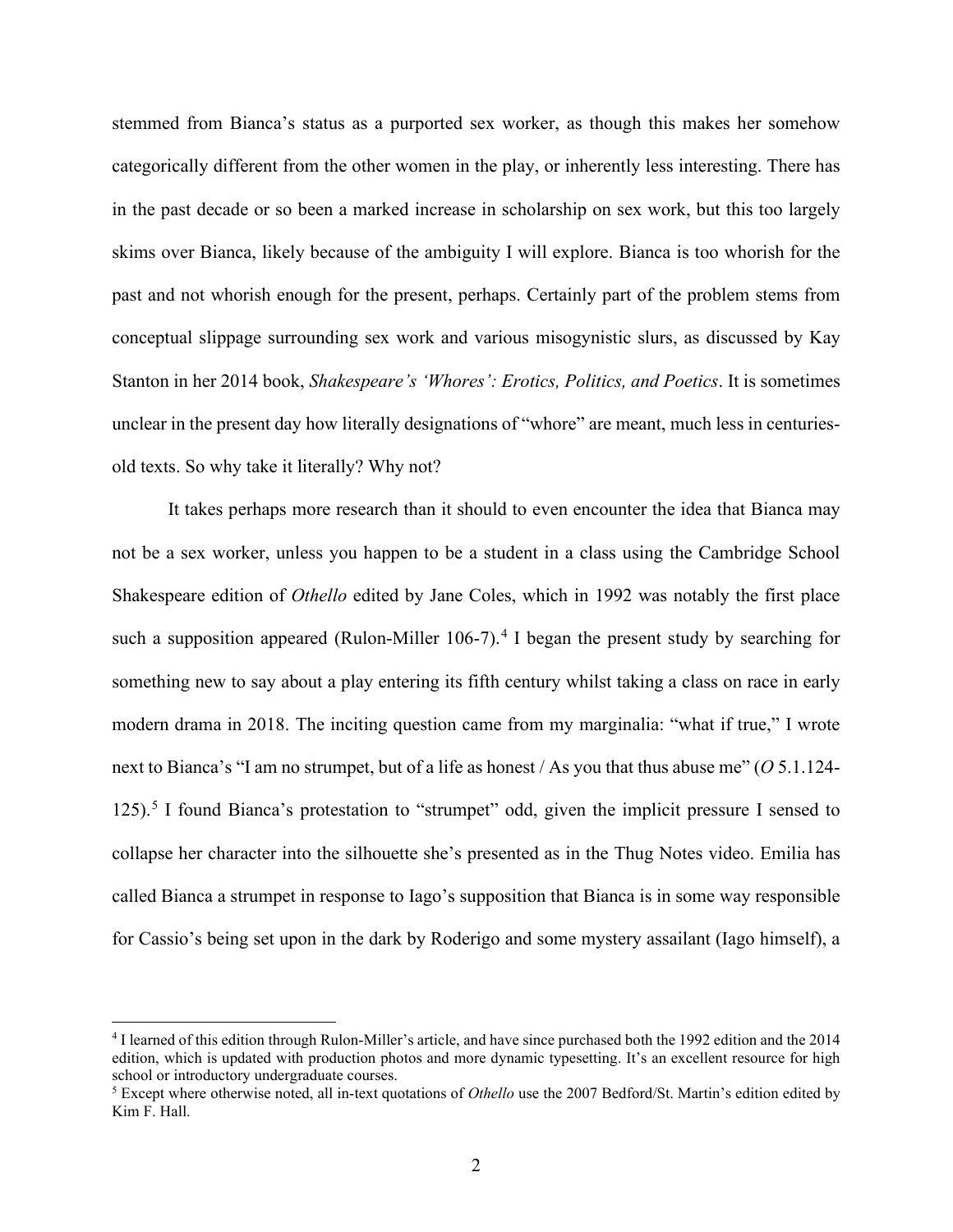supposition to which Bianca does not verbally respond. She is being accused of perhaps conspiracy to murder here, beyond being accused of whoredom, yet she seems to feel more strongly about defending herself against the purportedly true claim of whoredom than the definitely false claim of murder. Iago's conflation of the two, too, is interesting. "This is the fruits of whoring" (*O*  5.1.118) he says, as though it is a foregone conclusion that unchaste behavior results in murder, foreshadowing the end of the play, or, as Pechter puts it, "reiterat[ing] the false accusation at the play's center" (*Interpretive Traditions* 132). The particulars of Iago's accusation are not completely clear; with first "I do suspect this trash [Bianca] / To be a party in this injury" (*O*  5.1.86-87), then "Cassio hath here been set on in the dark / By Roderigo and fellows that are scaped" (*O* 5.1.114-115), he perhaps suggests that Bianca told the fictional band of rogues where to find Cassio. It was his own knowledge of Cassio's dinner plans with Bianca that allowed him to engineer the attack, so this accusation provides an interesting point of comparison between Bianca and Iago. It is an instance of that too-familiar tactic whereby an accuser projects their own actions onto the accused.

In a play so centrally concerned with the nature of truth, rumor, reputation, and sex, why have so few questioned Bianca's purported profession?<sup>[6](#page-9-0)</sup> There is less textual evidence for Bianca as sex worker than one might assume. She is treated by the other characters in much the same way as the other women of the play. The rumors to which Bianca is subject are similar to those regarding Desdemona, yet only the latter are interpreted as slander. Bianca's treatment is notably dissimilar to that of contemporaneous sex workers depicted in other plays. Most importantly, how we have traditionally interpreted the "truth" within the play is subject to a great deal of implicit biases, as explicated by the tectonic shift over the past several decades from mid-twentieth century

<span id="page-9-0"></span><sup>6</sup> Pechter eloquently makes this point (*Interpretive Traditions* 132-135)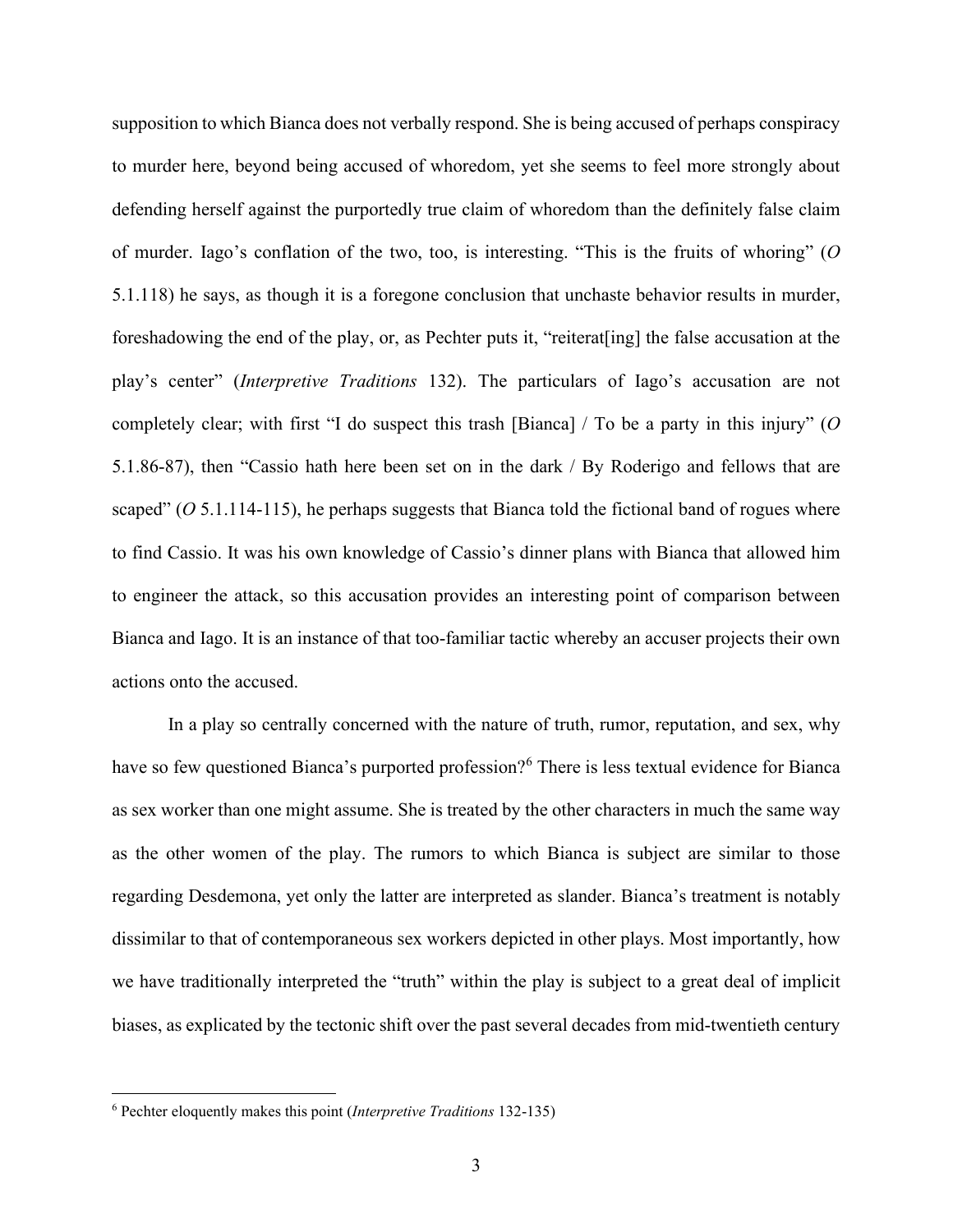arguments that Othello, being such a well-developed, human character, could not possibly be Black to recent examinations of race and racism in Shakespeare's time and ours.<sup>[7](#page-10-0)</sup> The status of sex workers within varying feminist frameworks necessarily informs scholars' reading of Bianca, whether she is "really" a sex worker or not. How do we define "sex work"? What is the difference, in the early modern era and now, between sex workers and other women, who may, for example, marry for financial stability? Is Bianca a sex worker? Are the other women in the play?<sup>[8](#page-10-1)</sup>

This brings me to some qualms I have about the nature of this project which remain unresolved and which therefore I feel I ought to explain. I agree with Sanchez when she says "all seemingly objective narratives are produced from situations of desire and interest" (2), and the way forward to me is to provide transparency on a meta-level regarding my thought process. It is not my intention to imply that Bianca would be a better person or a more interesting character for lack of being a sex worker nor to say that she is only worthy of further study because she may not be a sex worker after all. My goal is to highlight the biases which may have marked other readings of the text and to more closely examine the way language is used to demarcate and demean the women of the play. However, I find my work here unavoidably reminiscent of editor M.R. Ridley's 1958 examination of Othello's Blackness (Ridley l-liv), in which he reaffirms racist attitudes through nuance rather than flattening, as pointed out by Karen Newman in her 1987 discussion of miscegenation. Ridley spends a great deal of time "debunking, [yet] canoniz[ing] the prejudices" (Newman 144) of prior critics, arguing "that a man is black in colour is no reason why he should, even to European eyes, look sub-human" (Ridley li). As Newman puts it, "he hastens to add the

<span id="page-10-0"></span><sup>7</sup> See especially Smith and Corredera.

<span id="page-10-1"></span><sup>8</sup> I am perhaps echoing Julian C. Rice's "appalling remark" (Rulon-Miller 102) about "the potential whore which exists within all women" (qtd. in Rulon-Miller 102), but I hope it's clear that my point is not that all women might be whores, whatever that is, but rather that all women may be perceived or labeled as whores, regardless of if they do sex work. Nagle discusses the limitations of "binaries of female identity" (4) and the grey area of "implicit sexualmonetary exchange, such as legal marriages" (4) in *Whores and Other Feminists*. Kay Stanton also points out the sex work-adjacent status of wives (40).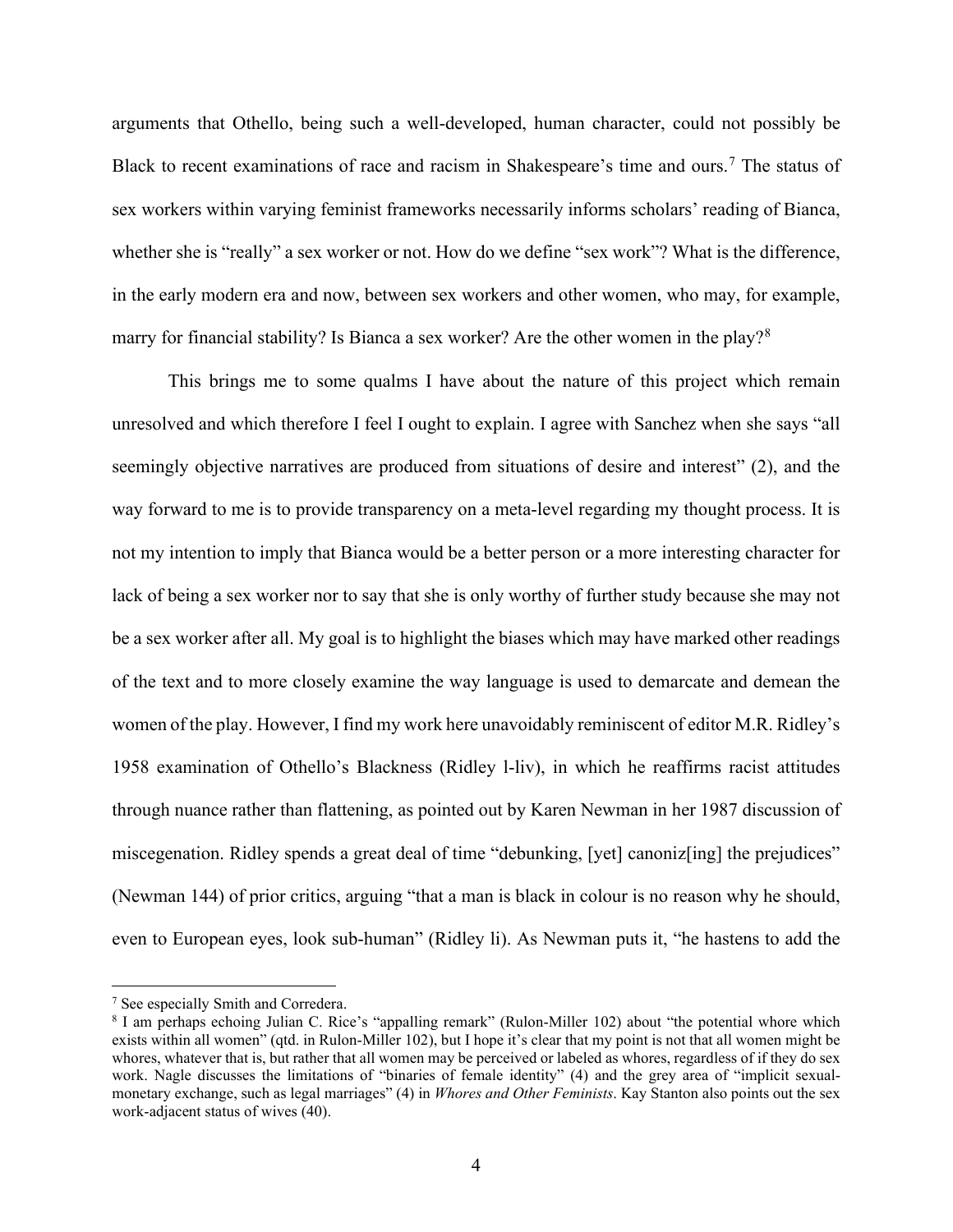adversative 'but.' Othello was not…[that] type from vaudeville and the minstrel show, a figure of ridicule…but a black who looks white" (144). I worry that by focusing on the small details that may complicate reading Bianca, I sound like Ridley examining the vagaries of physiognomy to determine Othello's humanity. I won't quote him directly, as it's revolting. Is the categorical difference between "sex workers" and "women" similarly irrelevant? Perhaps in drawing the distinction I reveal my own prejudice. At a certain point I stalled out on this project, and there began a long period of inactivity characterized by an unwillingness to even reread my own work which I could not fully articulate. Partially this was in relation to external factors, but I was also, I think, subconsciously reacting to my own implicit bias with denial and refusal to engage. The professor for whose class I wrote the first version of this paper asked me why, if there are no certainties, I am arguing for this particular vision and what it would mean in reverse—asking me, essentially, to look at the consequences of what I am doing and interrogate what underlies the question I am asking. I could not answer. It felt like an inescapable mismatch: how do I "save" Bianca without arguing she needs saving? What concerned me, also, is how I justify the time and attention to matters in the play other than race, when I believe strongly that discussion of race in the play is vital, which is somehow still a contentious topic. I absolutely do not want to come down on the side of those who argue against Othello's phenotypic Blackness nor those who seek to downplay the import of race to the action of the play. Of course Othello is not "just" Black, but he is Black. Fortunately for my sensibilities, Bianca is not wholly extricable from the play's issues with race, as I will discuss later.

All of this is to say, queer theory and "its explicit commitment to self-critique, capaciousness and flexibility" (Sanchez 1) is the necessary mode for this work, and not only because it is where the most development has occurred in the field of late. There is also the matter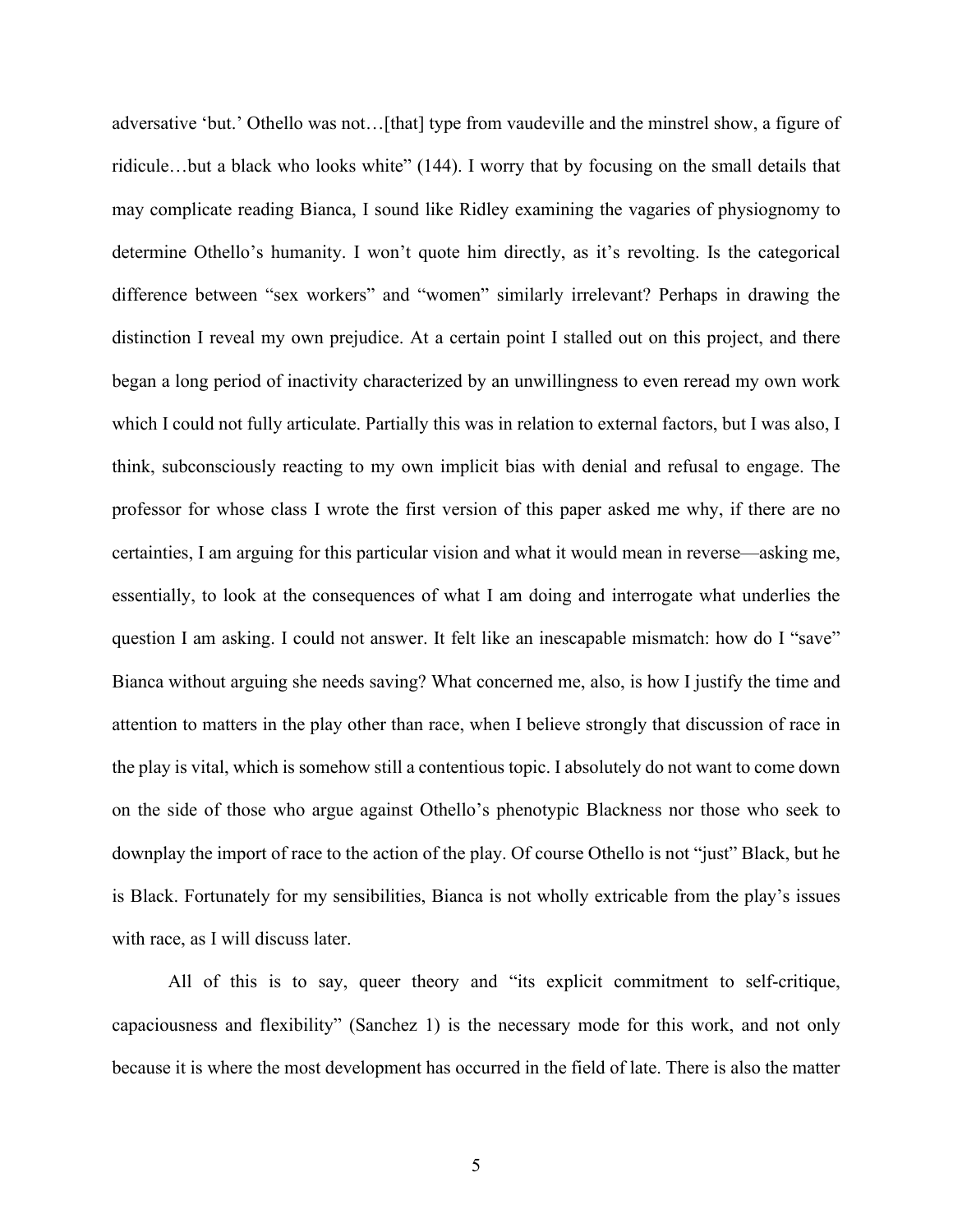of how sexual mores impact criticism; there is a web of societal sexual hang-ups which includes sex work as well as more obviously queer sexual matters, and handling this unconscious bias comes most naturally to a mode informed by queer studies.<sup>[9](#page-12-0)</sup>

There has been much, sometimes acrimonious, debate in queer theory over the last two decades regarding historicism and temporality. As is somewhat to be expected, there are valuable ideas on all sides of these debates, and I find Sanchez's summary of the situation (102-110) and subsequent proposal that "we see our disagreements as 'attempts at persuasion' whose end is not the conversion of our interlocutors but rather refinement of our own positions and continued, more nuanced debate" (110) more convincing than any of these arguments in themselves. Quite likely as a result of postcolonial and queer indictments of teleology and unproductive periodization, it has become evermore common to examine Shakespeare within postmodern contexts.<sup>[10](#page-12-1)</sup>

Whether one agrees with Traub that Menon's unhistoricism "bespeaks an antipathy to empirical inquiry that, viewed as the primary tool of the historian, is posed as antithetical to acts of queering—as if queerness could not live in the details of empirical history" ("New Unhistoricism" 34), or whether one agrees with the general supposition that there is no such thing as empirical history,<sup>[11](#page-12-2)</sup> this theory "[r]efusing to guarantee either fixed difference or sameness" (Menon 124) allows for utilizing a fuzzier framework, informed by postmodernity, to examine the past. In juxtaposing these, I hope to prioritize neither, and instead highlight that "chronologically

<span id="page-12-0"></span><sup>9</sup> It seems worthwhile to note that the Library of Congress system places books on LGBT issues and sex work on the same shelf. Also, like queer people, sex workers are seen as intrinsically or "essentially sexual" (Grant 9). Lorenz discusses this with regard to queer identities and current anti-LGBT legislation.

<span id="page-12-1"></span><sup>&</sup>lt;sup>10</sup> Some really fascinating work in this vein is by Corredera, who has examined *Othello*'s lingering influence in media such as the podcast *Serial*, an episode of *Key & Peele*, and the film *Get Out*, which of course also comes from Jordan Peele. Kyle Grady has also published on *Othello* and anachronism.

<span id="page-12-2"></span> $<sup>11</sup>$  Traub makes a very valid point about the general lack of attention to interdisciplinary historical enterprise among</sup> those following Menon; see "New Unhistoricism" pp. 34-6. I agree with Traub! But I also appreciate the permission to engage anachronistically, which need not follow every dictum of Menon's. What Menon did that was very effective was challenge several underlying assumptions which were beginning to stagnate the field, and it resulted in a lot of exciting work.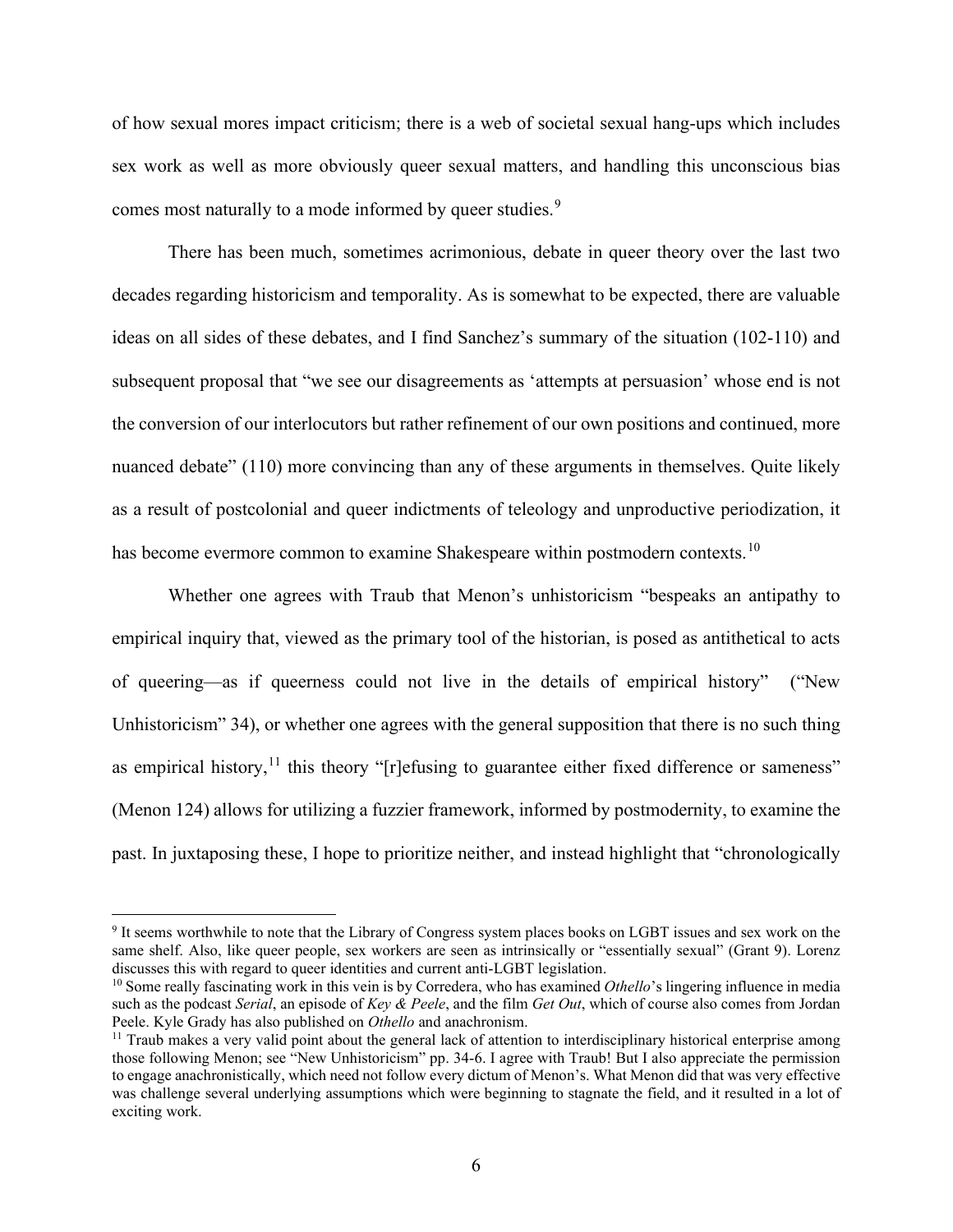complicated Shakespeare" (Menon 163) which "is never authentic or original but always insistently multiple" (Menon 158). This insistent multiplicity must inform readings of Bianca, as our view of the past is multiplied by our understanding of the present. The Shakespeare which I analyze is not the words printed in the first folio, nor the performance thereof, but the palimpsest created by the words printed in every edition, with every editor's choices and commentary, as well as hundreds of years of performance, weighing the words down.<sup>[12](#page-13-0)</sup> I attempt to follow Spiess's suggestion that "by focusing on processes of sedimentation – how privileged terms accrue citational weight, and thus the appearance of stability – scholars can explore both synchronic and diachronic meanings without ascribing to essentialist paradigms" (19). Personally, when considering the notion of citational weight, I found it helpful to look to other disciplines. In literature and cultural studies it is difficult if not impossible to quantify the effects of erroneous citational weight, but in the hard sciences, where objective reality is closer to being observable, we can see these effects starkly. Take the Sphex wasp, subject of an oft-repeated anecdote in which scientists trap the bugs in an infinite loop of mechanical decision-making, taken as fact then used as metaphor for programmable behavior; it turns out the wasps only behave in this way some of the time, but conflicting evidence has been routinely ignored, and the anecdote repeated as fact for over a century (Keijzer, Lum). Or, in a heartbreaking example, it is likely that many more thousands of people died of Covid-19 than was inevitable because of advice rooted in poor research; experiments from the 1940s specifically concerning tuberculosis were generalized and used as the basis for overall understanding of what constitutes an airborne disease, resulting in bad public health advice and unnecessary, neurotic sanitizing of surfaces when the contagion was in fact in the air (Molteni). Even in these fields with supposed empiricism, researchers become

<span id="page-13-0"></span><sup>12</sup> A similar point is made by Pechter (*Interpretive Traditions* 138). I'm also sure I'm paraphrasing someone else who specifically used the word "palimpsest" in this context, but I've been unable to relocate this.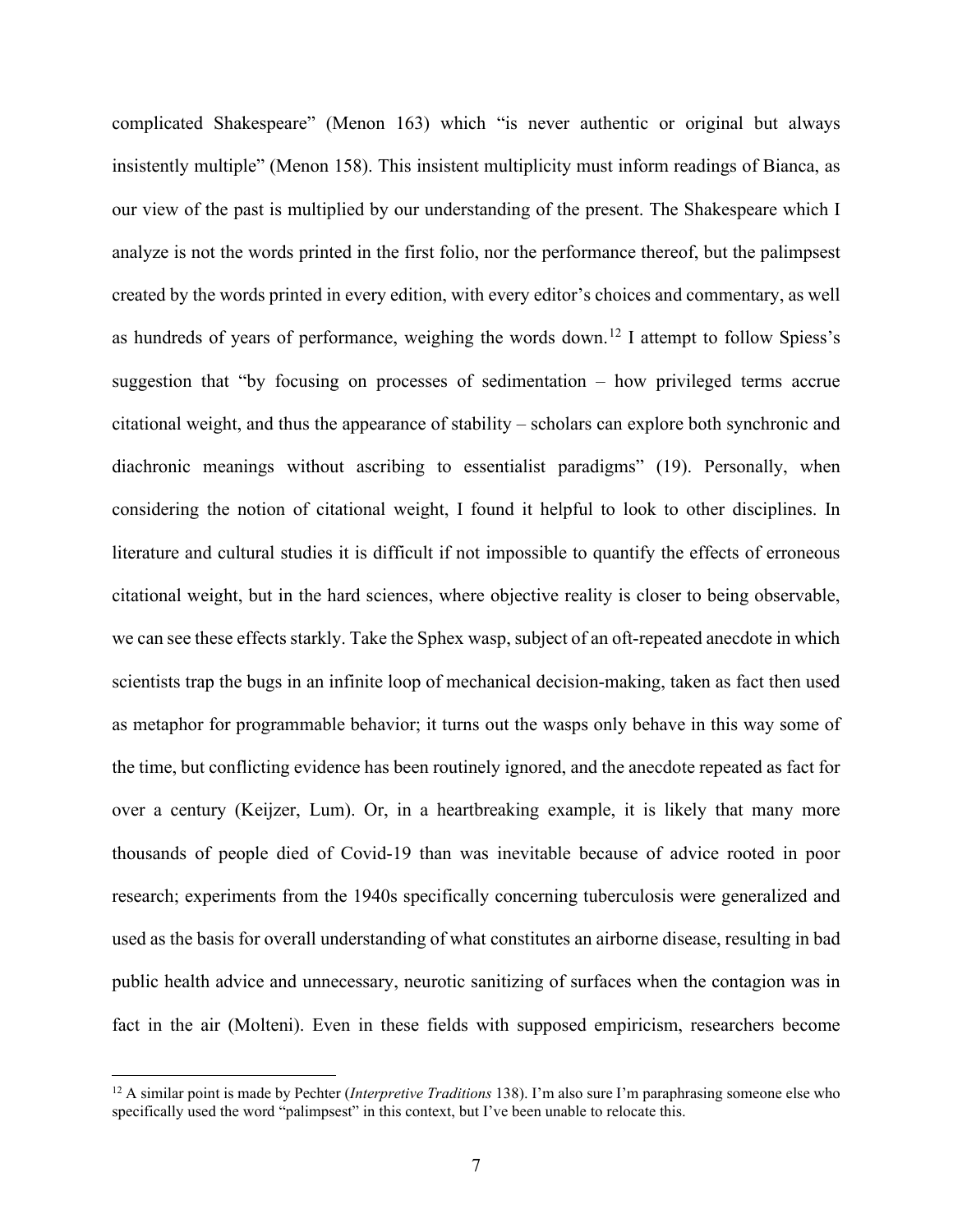inclined to repeat received wisdom without examination. It seems inevitable the problem would be more pronounced in a field like Shakespeare studies, where objectivity is even more limited. Anyone could redo the original studies about tuberculosis or wasps, but we can't recapture the original Shakespeare, no matter the exhortations to remove temporal and editorial meditation.<sup>[13](#page-14-0)</sup> It is at least as worthwhile an enterprise to examine the latest adaptations of Shakespeare as the first quarto.

Bianca is omitted entirely in many adaptations of *Othello*, notably including the nineteenthcentury Italian opera *Otello*, where one would think an opportunity to include a third female vocal part would be desired. Some omissions are inarguably a matter of cutting for time, but the choices directors make on what to emphasize can make statements in themselves. Bianca has three main narrative functions: her involvement in the handkerchief plot, the ways she enriches or complicates Cassio's character, and her impact as one third of womanhood in the world of the play.<sup>[14](#page-14-1)</sup> How and whether Bianca is portrayed has a direct impact on Iago's credibility. Cutting Bianca means Cassio becomes single, which can make Iago's accusation of infidelity more believable. Iago's credibility in turn impacts how racist the play is.<sup>[15](#page-14-2)</sup> The more believable Iago is, the less stupid Othello appears. Thus, Bianca's presence and depiction has an impact on the racism of any given adaptation, and it does make sense that directors aiming for less racism might omit her for that

<span id="page-14-0"></span> $13$  I refer here to calls from some, described by Pechter (138), to return to the "original" text, somewhat similar to Rulon-Miller's call to re-read Shakespeare whilst keeping in mind women's personhood (110).

<span id="page-14-1"></span><sup>&</sup>lt;sup>14</sup> Bastin discusses Bianca and Cassio as one third of a matrimonial triptych. Lisa Jardine discusses the three women as "of three distinct social ranks" (25) who are nonetheless "equally vulnerable to a *sexual* charge brought against them" (25, emphasis in original). While it is unfortunate to discuss a woman as important due to her relationship to a man, what I mean here about Cassio is a little more complicated; how Bianca and Cassio's relationship is depicted reverberates through the whole interpersonal web of the play and has a large impact on how we read the other characters, as well.

<span id="page-14-2"></span><sup>&</sup>lt;sup>15</sup> Hugh Quarshie's "Playing Othello" discusses this.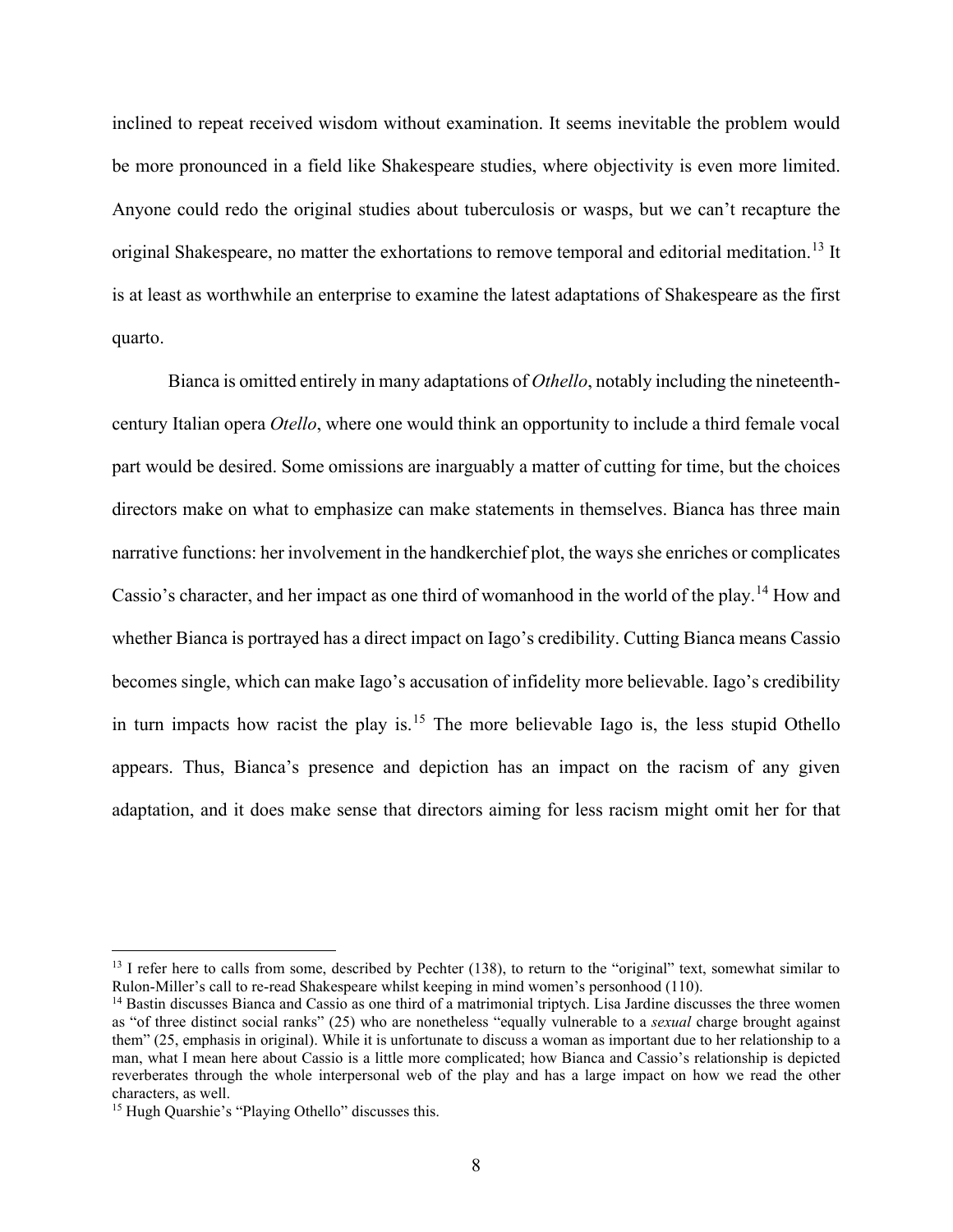reason. The clearest example is perhaps the 2001 Eamonn Walker film, <sup>[16](#page-15-0)</sup> which omits Bianca and has a Cassio truthfully interested in Desdemona, though it isn't acted upon. In this film, Iago's handkerchief scheme has been replaced with an entirely different scheme, in which he manipulates Cassio in such a way as to attempt to make his accusations of infidelity true. The extraordinary lengths Iago goes to in order to convince this Othello of his lies renders Othello's belief eminently reasonable. I worry about attempts to make Othello reasonable in this manner, though, as it shouldn't then follow that killing your spouse is the correct response to infidelity. Perhaps we should stop producing this play.

It is interesting to note that the emerging scholarship about sex work in early modern England has yet to examine Bianca. A notable scholar in this area, Stephen Spiess, whose doctoral dissertation I cite, has yet to turn to Bianca as a subject, which is either a glaring omission or itself evidence of Bianca's professional ambiguity.<sup>[17](#page-15-1)</sup> This perhaps illuminates his own point, "that absence itself can assume varying forms, effects, and possibilities" (Spiess 8). He is here discussing a different gap in his dissertation, that of male sex workers, but he goes on to discuss the way various scholars have privileged one form of source, either court records or fiction, and how this has impacted the general impression of sex work in that era. Things missing from one type of source can be found in the other, and some things are missing from both fictional

<span id="page-15-0"></span><sup>&</sup>lt;sup>16</sup> This is not to say that this film succeeds in mitigating all the various racist subtext of the play. Othello still loses his mind and kills his wife because he thinks she's cheating. He's also the only Black character with lines. I find the overall politics of the film a little confusing. It has reimagined the play in the present of 2001, with the male characters as police officers instead of military, played against a backdrop of racist police violence. They also change the ending such that Iago wins, perhaps their most confounding choice. Their tragedy operates through Othello's collapse under the weight of structural inequality, which invades even his home life with Desdemona, partly due to Iago's maneuvering, and the ongoing case about police brutality which undergirds the adapted plot is an interesting microcosmic examination of Othello's arc, but I think an already racist viewer's racism would not be challenged by the film. Where it succeeds, perhaps, is its presentation of the police force as inherently white supremacist, an arena where an Iago will of course eventually become commissioner, and efforts to change the status quo are doomed to failure as long as overall white supremacism maintains itself. I'm not sure, however, this message gets conveyed to an audience which isn't already inclined to think this way.

<span id="page-15-1"></span> $17$  As far as I have been able to ascertain. He is presently working on a book and his dissertation is likely a precursor to said book. It seems likely he'll get around to Bianca eventually.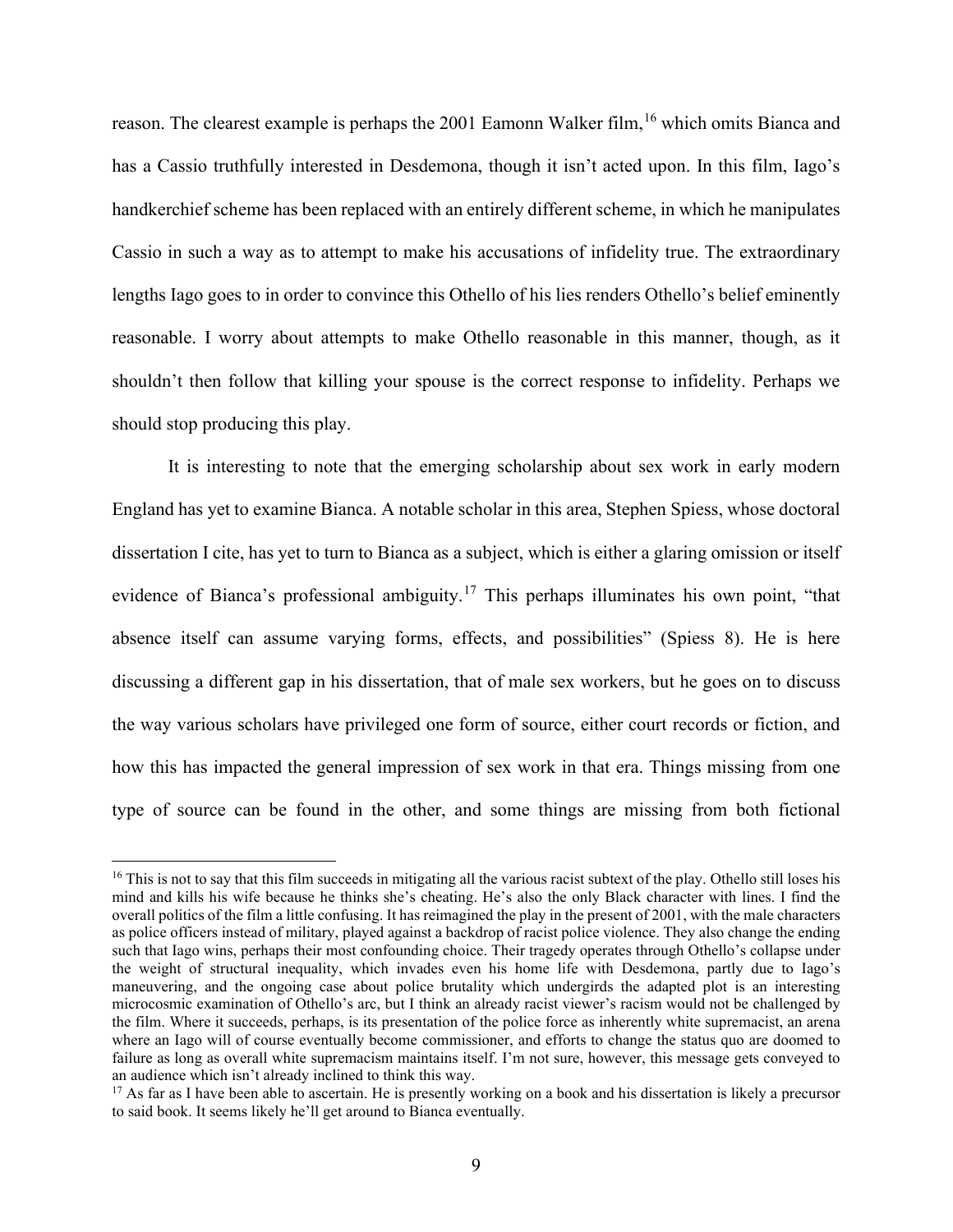representation and court records. This slippery idea about locating what's missing complicates discussion of Bianca. Stanton argues that Bianca is not a sex worker because she "never herself manifests any behavior indicative of prostitution. If Bianca ever has been a sex worker, she is not doing so during the course of the play. Never does she ask Cassio for payment of any kind for her sexual favors.... [And] no sex partner other than Cassio is ever mentioned in connection with her" (39). This all has to do with what is and isn't on the page, and it could be argued that explicit discussion of payment would simply be too gauche. Regardless, it is true that for the first three hundred years or so, Bianca was largely absent from criticism of the play (Rulon-Miller 100).

Historically, implicit biases surrounding sex work have led critics to disregard Bianca. She is largely ignored or denigrated until the late  $1980s$ ,<sup>[18](#page-16-0)</sup> and her status as a sex worker isn't critically challenged until 1992, with the publication of the Coles Cambridge School Shakespeare edition, which, as Rulon-Miller points out in 1995, "turns all previous Bianca criticism completely on its head" (107). Rulon-Miller takes this and runs with it in her forceful excavation of Bianca and call for us not "to defend or sanctify" (110) the women of the play, but instead to consider them on their own terms. Rulon-Miller points out, in Bianca's case, this means emphasizing Bianca's word over the word of other characters. She ends her essay with a call to "re-read *Othello*'s women, interpreting them from what they say and do within the text rather than from their androcentric critics' analysis" (110).

The next well-known critic to argue against Bianca as sex worker is Edward Pechter in 1999's *Othello & Interpretive Traditions*. Pechter excoriates prior criticism, insisting that

<span id="page-16-0"></span><sup>&</sup>lt;sup>18</sup> Somewhat ironically given my earlier statements about received wisdom, I've accepted Rulon-Miller's summary of Bianca's critical history prior to 1995 and incorporated it into my own timeline, appendix B, with "According to Rulon-Miller" prefacing any sources I myself have not read. Rulon-Miller reports that Bianca disappears from the conversation for decades at a time, first discussed in 1904, then not again until 1946, then with increasing frequency approaching 1995, at which point Rulon-Miller too-optimistically falls into the myth of progress.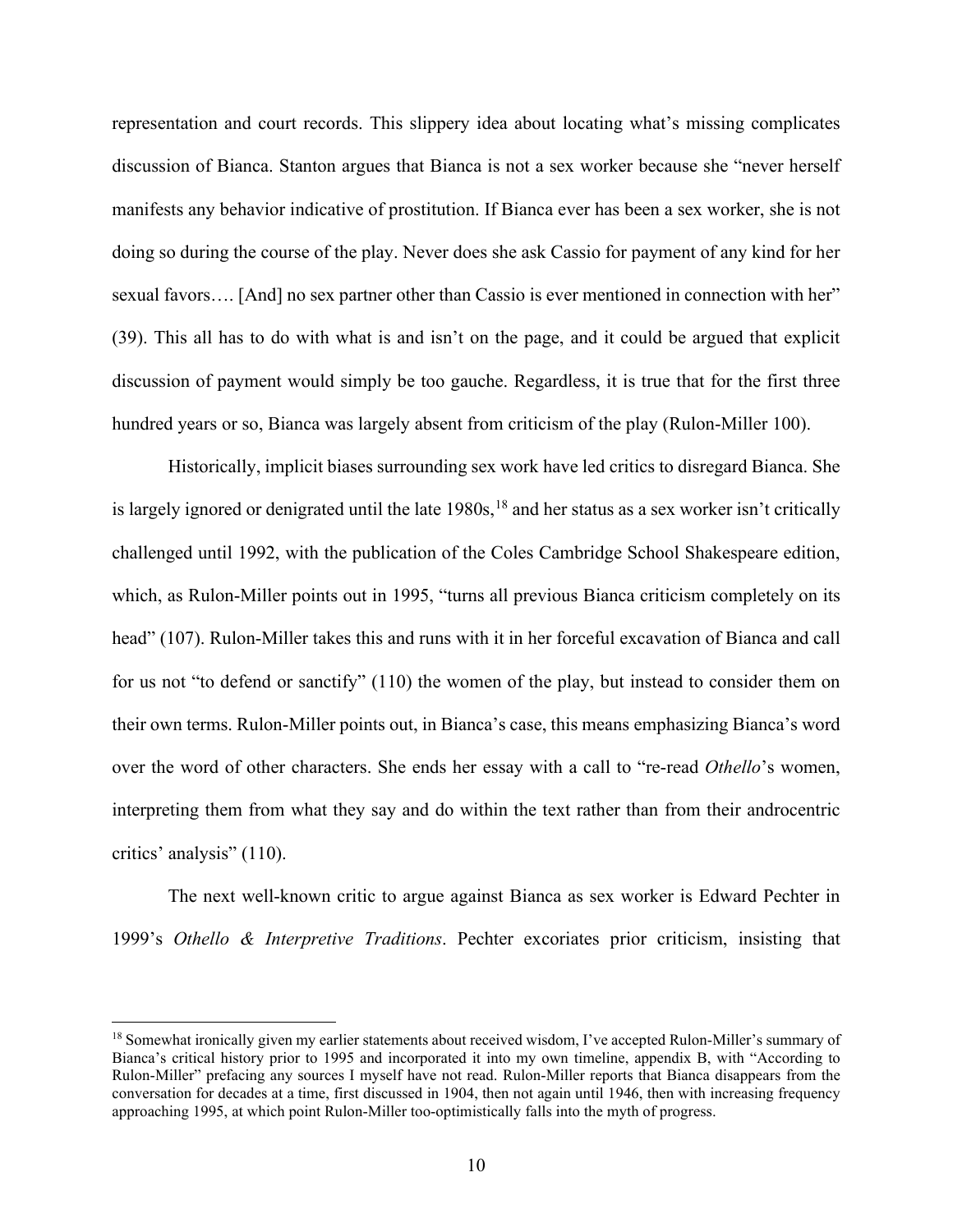"[a]lthough *Othello* is now routinely held to represent pathological male debasements of a healthy female sexuality, nonetheless even critics who interrogate the process by which women are called whores reproduce it almost without exception in the case of Bianca" (*Interpretive Traditions* 134). Pechter's insistence that Bianca is maligned through accusations of whoredom could use a little nuance from third-wave feminism,<sup>[19](#page-17-0)</sup> but he remains one of few to challenge the notion. Despite this, when he got the opportunity to edit an edition of *Othello*, he still chose to list Bianca as a courtesan, a practice he questions (*Interpretive Traditions* 136). He claims we have no choice when it comes to interpreting Shakespeare through centuries of previous editors (*Interpretive Traditions*  138), but there is an obvious choice between reinforcing or challenging what's come before.

Many critics have regarded Bianca as a mere artifact of patriarchy or as a tool to besmirch Desdemona.[20](#page-17-1) Additionally, I suspect Bianca's nonadherence to contemporary generic convention in representation of sex work may render her a confounding subject for those interpreting such conventions. Even in the most recent scholarship on the play, Bianca is still frequently referred to unambiguously as a courtesan or other sex worker. A notable exception to this is Kay Stanton's 2014 *Shakespeare's 'Whores': Erotics, Politics, and Poetics*, which does argue against Bianca as sex worker, though briefly.<sup>[21](#page-17-2)</sup> Aside from this are a handful of graduate student works, such as Thompson's 2012 in-depth exploration of Bianca's romantic relationship, which reverses predecessors' privileging of Cassio in such analyses, followed by Bastin's 2017 examination of

<span id="page-17-0"></span><sup>&</sup>lt;sup>19</sup> I'm trying to avoid either the "happy hooker narrative" or the "victim-criminal" paradigm described by West in  $We$ *Too*, pp. 11-2.

<span id="page-17-1"></span><sup>&</sup>lt;sup>20</sup> See what I mentioned of Kemp earlier, those critics discussed by Rulon-Miller, and others.

<span id="page-17-2"></span><sup>&</sup>lt;sup>21</sup> This brevity arguably serves to strengthen her argument; lengthy analysis like mine perhaps comes off, comparatively, as protesting too much.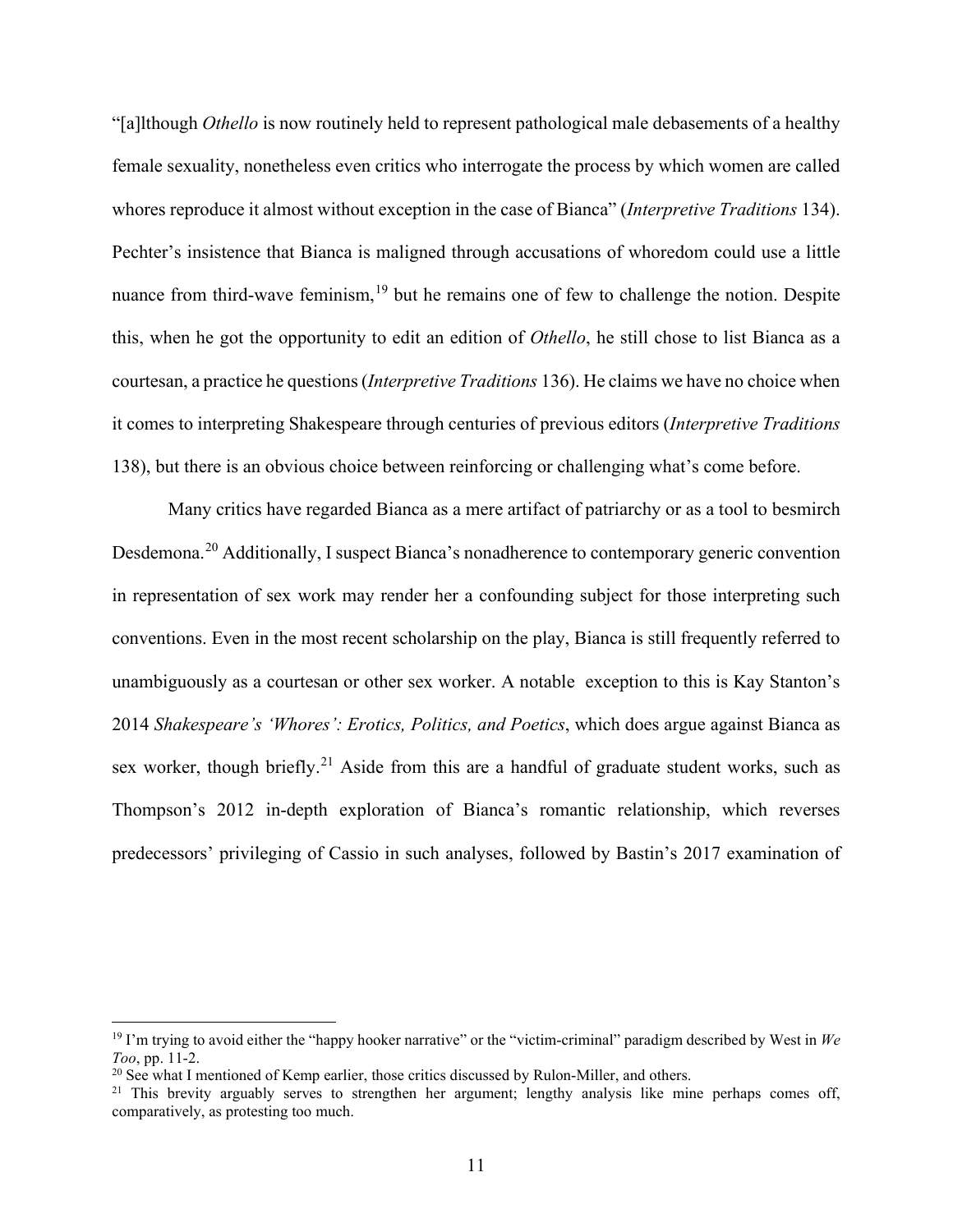Bianca's function and position in the play, framing her as Othello's foil and a vital necessity to the  $plot.<sup>22</sup>$  $plot.<sup>22</sup>$  $plot.<sup>22</sup>$ 

In my next section, "Who Says? Editorial Intervention," I discuss editorial bias concerning Bianca's character listing and interpretation of dialogue, revisiting Rulon-Miller's timeline and building on Rulon-Miller and Pechter. I move on in "What Does That Word Mean Anyway?" to an examination of slippage in terminology surrounding sex work and misogyny in early modern England and today, in an effort to demonstrate some lost nuance in our readings of the play. In "Historicizing Bianca," I speculate on authorial intent and compare *Othello* to its contemporaries, demonstrating the differences between Bianca's depiction and that more typical of sex workers in the period. "Unhistorical Bianca" explicates a misogynistic ritual of male homosocial bonding in *Othello* through a lens informed by postmodern examples of the phenomenon, described by Rulon-Miller as "the age-old male pastime of disparaging women" (101), which I refine with more specificity. "Performing Bianca" delves into recent adaptations of the play and discusses issues of race. I conclude with a few ideas about areas of further research.

I return several times to that portion of act four, scene one in which Iago incites Cassio to mock Bianca in order to deceive the hidden Othello regarding Cassio's fictional dalliance with Desdemona. This dialogue, Bianca critics agree, is one of the most important to her character, despite her absence from the stage. It is important to note the emphasis on Bianca's being spoken about, as opposed to addressed, in both the play and its criticism. It is typical of sex workers' experience being talked about and talked over, which I'm unavoidably contributing to here.<sup>[23](#page-18-1)</sup>

<span id="page-18-0"></span> $^{22}$  Additionally, both of the in-depth studies of early modern sex work to which I refer are doctoral dissertations, one by Trish Henley and the other Stephen Spiess, as this is something of an emerging field. There is another relevant master's thesis which has a chapter on Desdemona and Bianca, but alas it is under embargo until 2023.

<span id="page-18-1"></span><sup>23</sup> If you're reading this paper, I must recommend you also read works like *Playing the Whore*, *Whores and Other Feminists*, and *We Too*, writings by people who have actually done sex work, rather than solely reading me.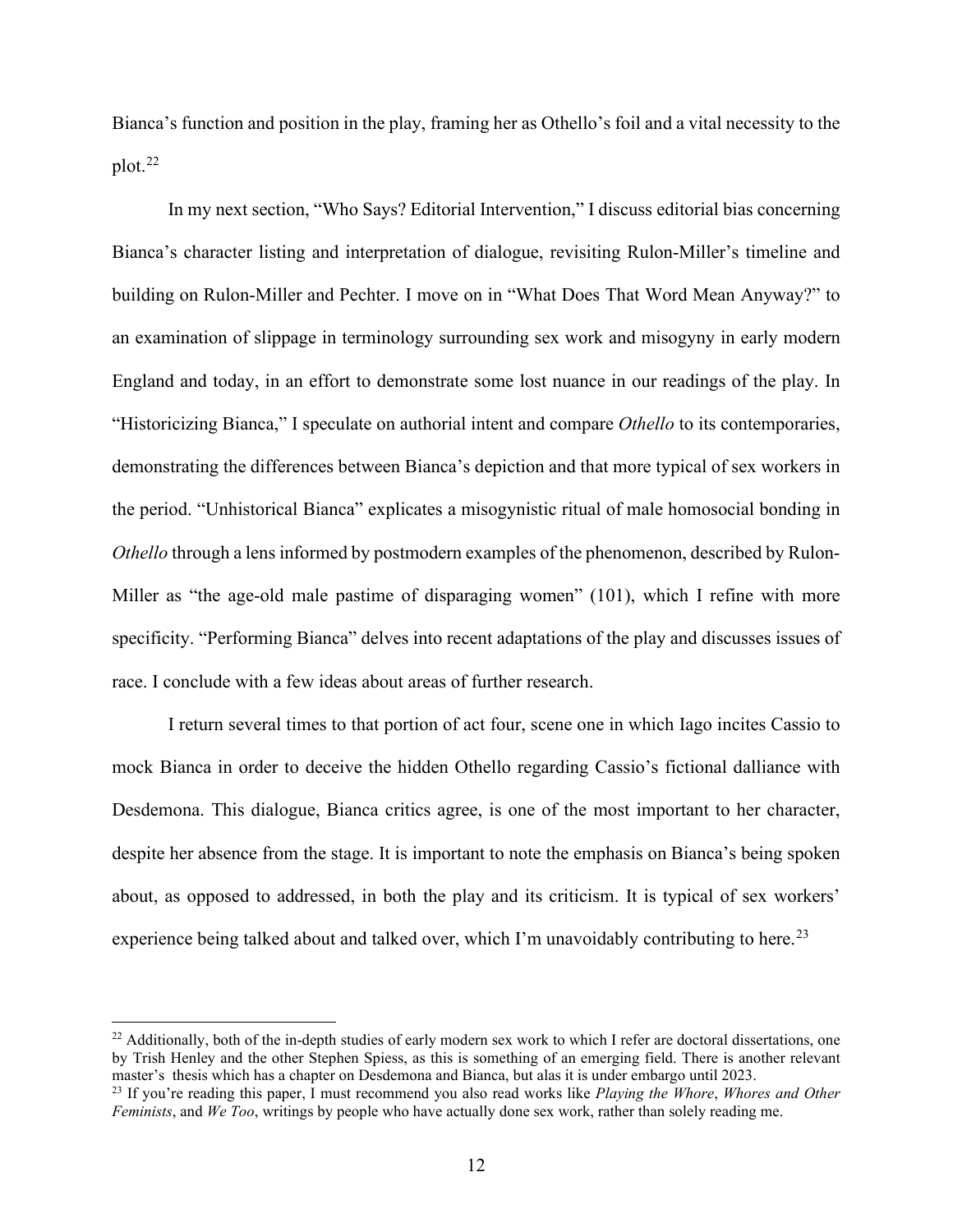#### <span id="page-19-0"></span>**2 Who Says? Editorial Intervention**

Other critics have argued that Bianca is not a sex worker, but this view has been largely disregarded, meriting only a passing mention in the majority of Bianca scholarship. This resistance to new ideas likely results from what Spiess calls "processes of sedimentation" (19), the fallacious attachment to oft-repeated framing, as though the repetition itself is supporting evidence. The strongest case against Bianca as sex worker is laid out by Edward Pechter, even as he concludes that "critical and theatrical traditions that play [Bianca] as a whore may be vile, but they cannot simply be wrong" (*Interpretive Traditions* 139). Pechter's point is that as all interpretations of *Othello* are necessarily predicated upon prior readings, and as we cannot "simply efface the contaminating mediations through which the original text has been transmitted" (*Interpretive Traditions* 138), there is no certain, original, "true" text to which we may return. Pechter is absolutely correct, yet explorations of these contaminations, and the implicit biases contained therein, can be illustrative. This is where Menon's multiplicity comes in, by refusing to prioritize any one reading. Others, like Jeffrey Masten, engage more historically but point out the infinite flexibility of language; Masten's practice of queer philology and his insistence of an open, multiple gloss lays out a pathway for complicating entrenched meanings.<sup>[24](#page-19-1)</sup>

Editors carry as much implicit bias as critics.<sup>[25](#page-19-2)</sup> Since 1623, with the first folio's "Bianca, *a Curtezan*" (Folger 2, italics in original), editors have been eliding Bianca's nuance in character

<span id="page-19-1"></span> $24$  Masten's essay on "tupping" points out the intricate web of meanings associated with the word, pointing out its associations with both "fucking" and "topping," among others. This kind of flexible gloss applies to many of Shakespeare's words; of particular relevance to this paper is "huswife," with the obvious "housewife" given a side of "hussy."

<span id="page-19-2"></span><sup>&</sup>lt;sup>25</sup> Masten presents a compelling argument for this axiom. Also, note that while he has made excellent study of editorial bias in *Othello*, he has not turned his attention specifically to Bianca.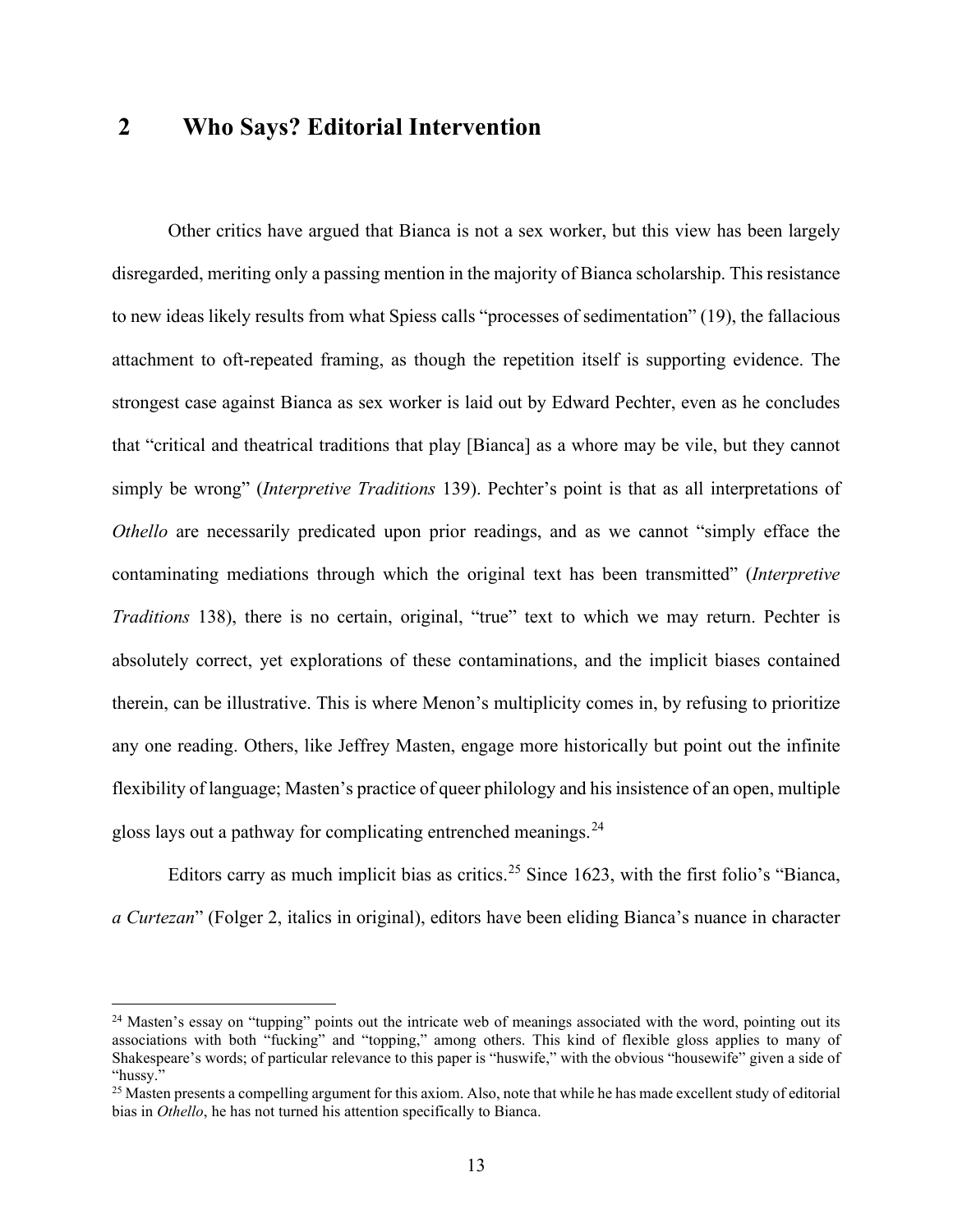listings, discouraging contradictory readings.<sup>[26](#page-20-0)</sup> As Pechter tells us, "our designation [of Bianca as courtesan] derives from the accumulated authority of textual scholarship" (*Interpretive Traditions*  136). While naming her "courtesan" remains common practice today, some recent editions endeavor to be less prescriptive regarding her profession, listing her as both a courtesan and as Cassio's mistress (Hall 45, Folger 3). This loosening of editorial certainty regarding Bianca's profession, supported by Pechter and Rulon-Miller, may originate from the 1992 edition of *Othello* intended for guided study with high school or undergraduate students edited by Jane Coles. Coles has only strengthened this position in subsequent editions.

Coles makes one important move which surprisingly goes undiscussed by Rulon-Miller. In a discussion prompt, Coles centers Bianca's voice, as Rulon-Miller asked us to do. In act five, scene one, when Bianca stands accused as strumpet and murderer, Coles directs students: "Read up to line 129, noting the way Iago and others treat Bianca, and how she responds. Then imagine you are Bianca, arrested on suspicion of being accessory to murder. In role, write a short statement defending yourself against Iago's charge" (3rd ed. 190). This classroom exercise seems more important to the political goals of Rulon-Miller's essay than the question she did discuss, foregrounding as it does both ditching mediating editorial dross and empathizing with a character other editors have entirely written off like Iago's "trash" (*O* 5.1.86).

In the newer version of the discussion prompt which so excited Rulon-Miller, Coles asks: "Some editors of *Othello* assume that Bianca is a prostitute, and refer to her in that way in the list of characters at the beginning of the play. Consider how accurate Iago is as a judge of women. Can you take his description at face value?" (Coles, 3rd ed. 152). This is altered only slightly from the 1992 version, in which not only does Coles question all antecedent scholarship regarding Bianca's

<span id="page-20-0"></span><sup>&</sup>lt;sup>26</sup> I refer to an image of the first folio's character listing present in the Folger Shakespeare Library edition; Bianca is listed solely as "Cassio's mistress" in the book's own dramatic personae on the facing page.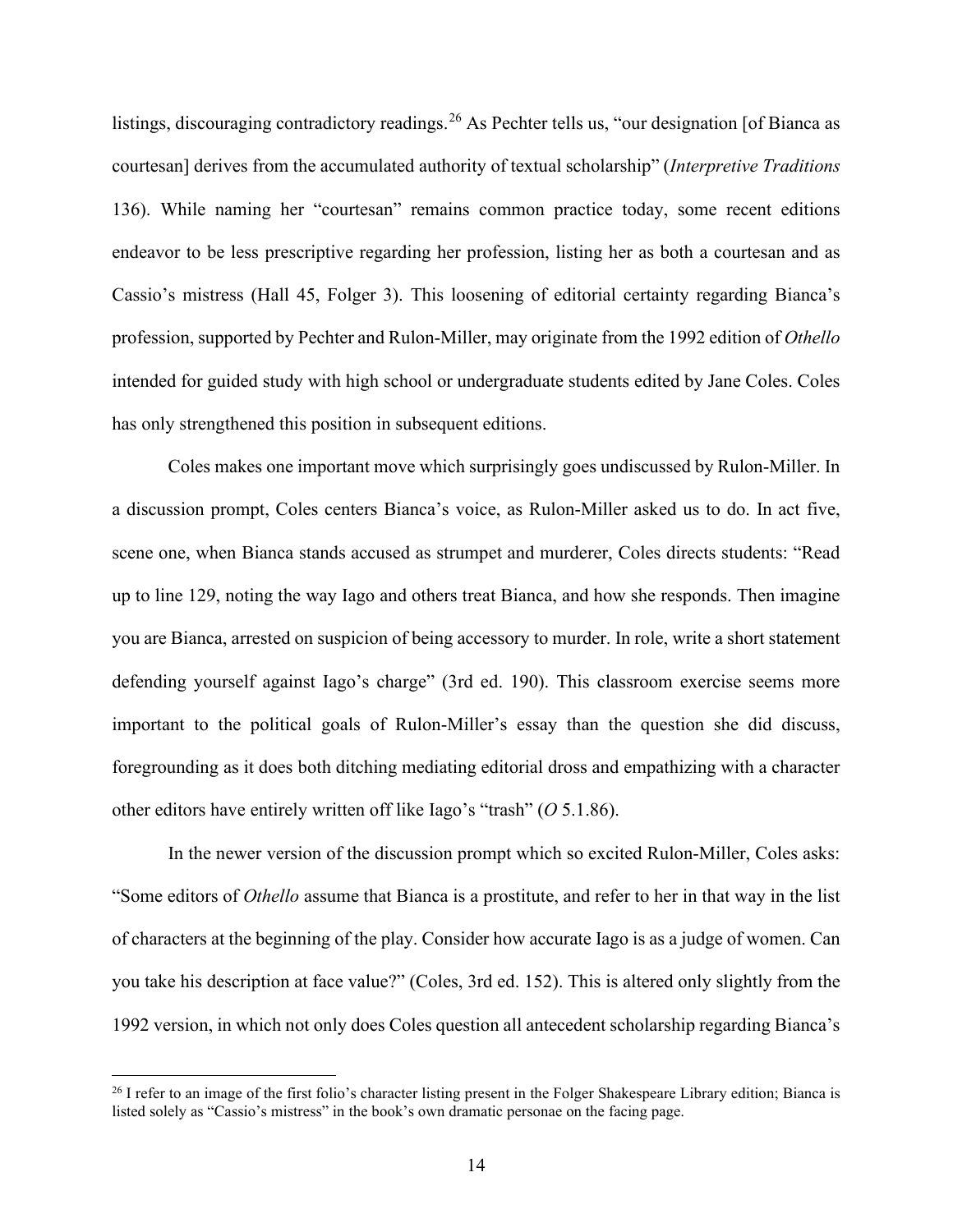profession, she also implicitly proclaims Iago progenitor of the designation. Honest Iago initially classifies Bianca as a "huswife that by selling her desires / buys herself bread and clothes" (*O*  4.1.94-95), and he drives this rumor throughout the play. Rarely is Bianca referred to as a sex worker by any other character. Some of these few instances may even be the result of emendation after Shakespeare's death. Pechter helpfully highlights two changes from the first quarto in which derogatory lines were newly attributed to Cassio.

First, Pechter tells us that Cassio's line "[Bianca is] such another fitchew! Marry, a perfumed one" (*O* 4.1.140) is Iago's in the quarto (*Interpretive Traditions* 136).<sup>[27](#page-21-0)</sup> Pechter is correct, but examination of the quarto makes clear that reattribution of some portion of this line is a necessary edit. The quarto line reads: "*Iag.* Before me, looke where fhe comes, / Tis fuch another ficho; marry a perfum'd one, what doe you meane / by this hanting of me"  $(Q1 4.1, p.65)$ . As Iago is not the man being haunted, at least "what doe you meane / by this hanting of me" must be Cassio's; the question before the editor becomes where to split the line to correct the error. The other obvious placements for the division would be after "ficho" or after "perfum'd one." If the former, Cassio merely confirms Iago's slur, rather than uttering it, and if the latter, Cassio does not agree at all. One argument for placing the reattribution after "perfum'd one" is the use of the word "marry." This could be wordplay involving Iago's reported rumors of Bianca's marriage hopes. Cassio, in the midst of denying such a thing, might be inclined to avoid the term, even in another meaning. Yet the editor chose to reinforce perceptions of Bianca as a sex worker by giving Cassio this utterance.

<span id="page-21-0"></span> $27$  This attribution to Cassio has gone largely unquestioned, even in editions as thorough as the Folger Shakespeare Library's. See Folger 4.1.166-168.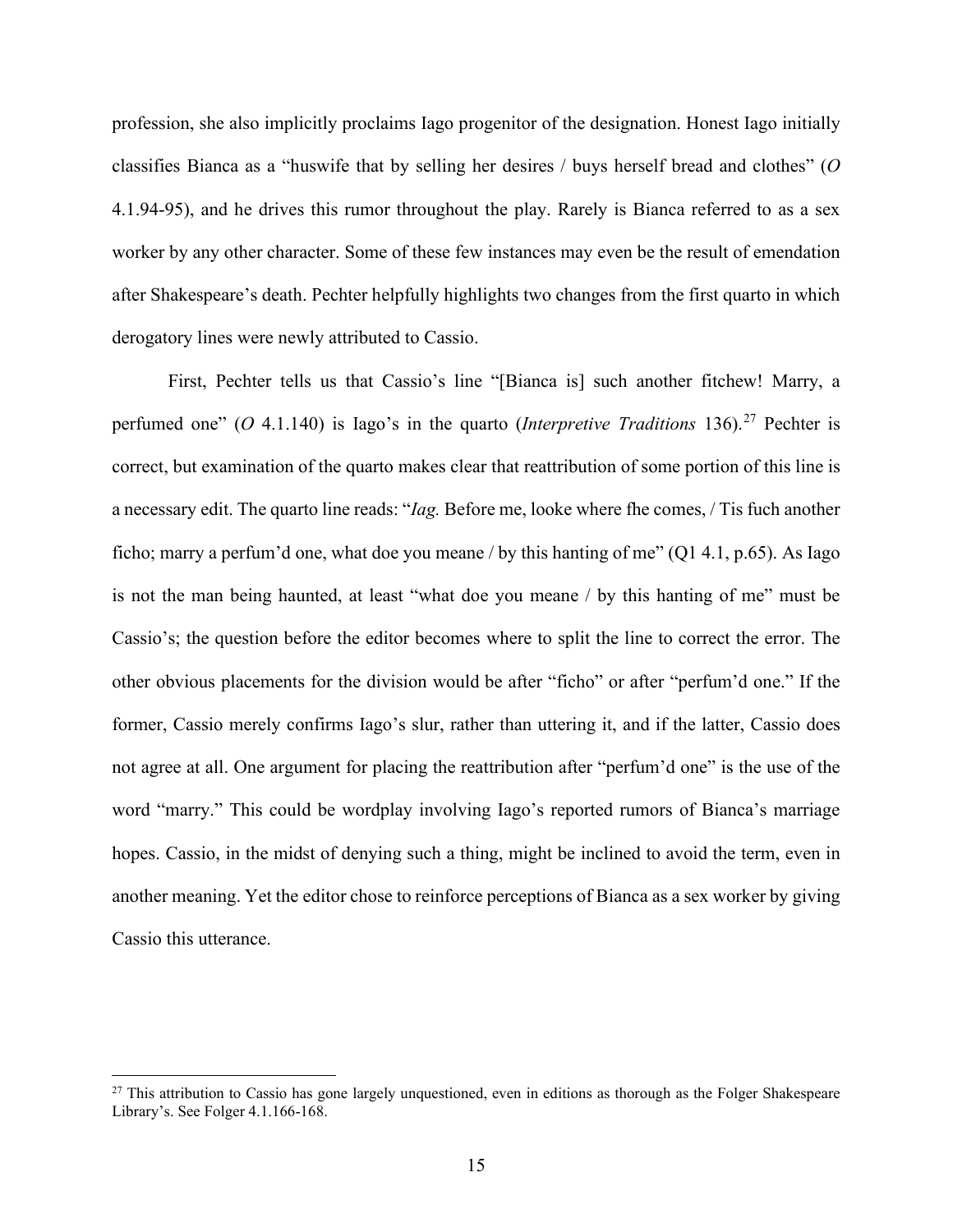The other interesting change mentioned by Pechter is also made to act four, scene one after the first quarto. In this, Bianca is newly referred to as a "customer" by Cassio.<sup>[28](#page-22-0)</sup> It is useful to examine the initial line beside the emended versions:

*Caf.* I marry her? I prethee beare fome charity to my wit,

Doe not thinke it fo vnwholefome: ha, ha, ha (Q1 4.1, p.64, 1622)

*Caf.* I marry. What? A cuftomer; prythee beare Some Charitie to my wit, do not thinke it So vnwholefome. Ha, ha, ha. (F 4.1, p.329, 1623)

*Caf.* I marry her? what? a Cuftomer;

I prethee beare fome charity to my wit,

Doe not thinke it fo vnwholefome: ha, ha, ha. (Q2 4.1, p.64, 1630)

This addition has an effect on the euphemistic meaning of the line. Without "customer," the "unwholesomeness" of Cassio's wit loses its double entendre. The editor may have intended to add or clarify the joke, and it seems the joke was well-received enough to persist in future versions. This addition may indicate an unwholesomeness in the editor's wit—he may, like Cassio, be under Iago's influence.

<span id="page-22-0"></span><sup>&</sup>lt;sup>28</sup> Though some confusion remains, this term is widely understood to refer to both a sex worker and their customer.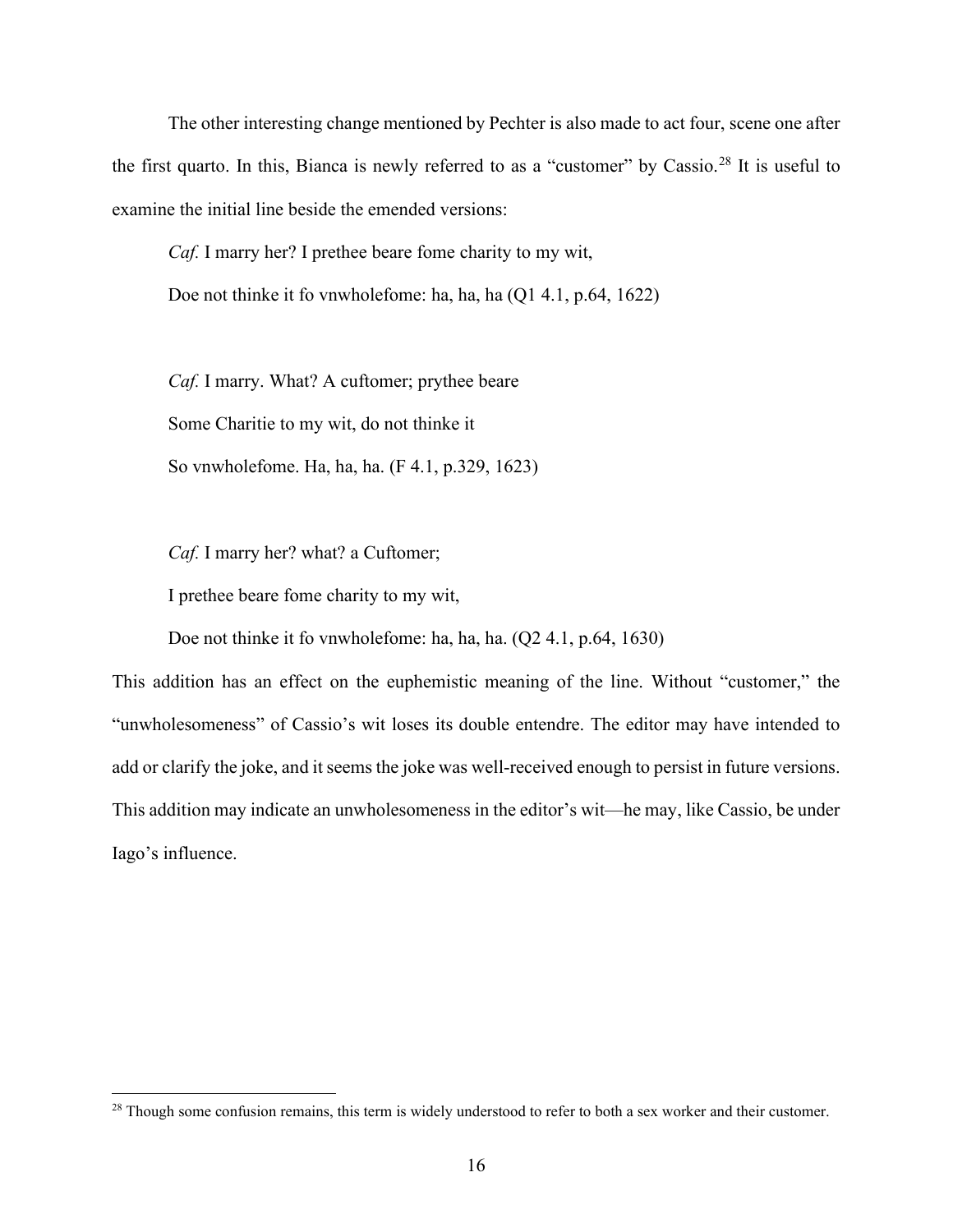#### <span id="page-23-0"></span>**3 What Does That Word Mean Anyway?**

More than one critic has argued that Iago manipulates readers of the play as much as the characters within it. Pechter states, "all questions of motivation in *Othello*, for audiences and characters alike, seem to go back to Iago; he determines our speculations about Bianca as about everything else in the play" (*Interpretive Traditions* 139). An important component of that "everything else" is, of course, race. Iago is, if not the source, a reflection of the play's racism. Discussing racism within and without the play, Newman argues:

[Iago] possesses what can be termed the discourse of knowledge in *Othello* and annexes not only the other characters, but the resisting spectator as well, into his world and its perspective. By virtue of his manipulative power and his superior knowledge and control of the action, which we share, we are implicated in his machinations and the cultural values they imply. Iago is a cultural hyperbole; he does not oppose cultural norms so much as hyperbolize them. (151)

Newman perhaps overestimates spectators' resistance to Iago, given the long history of racist criticism she outlines (144), antecedent to ongoing scholarly conflict surrounding race and the early modern.<sup>[29](#page-23-1)</sup> Speaking of Iago's continued power, Pechter powerfully asserts "how fundamentally complicit we are—even now, now, very now—with the malign and contaminating motivations driving us on to the terrible catastrophe just ahead" (*Interpretive Traditions* 140), that catastrophe being Desdemona's murder. While feminist and race scholars have done much to rescue Desdemona and Othello from Iago's lingering influence, the disregarded Bianca remains firmly in his grasp.

<span id="page-23-1"></span><sup>&</sup>lt;sup>29</sup> For a concise summary of this conflict, see Corredera "Not a Moor Exactly" pp. 30-2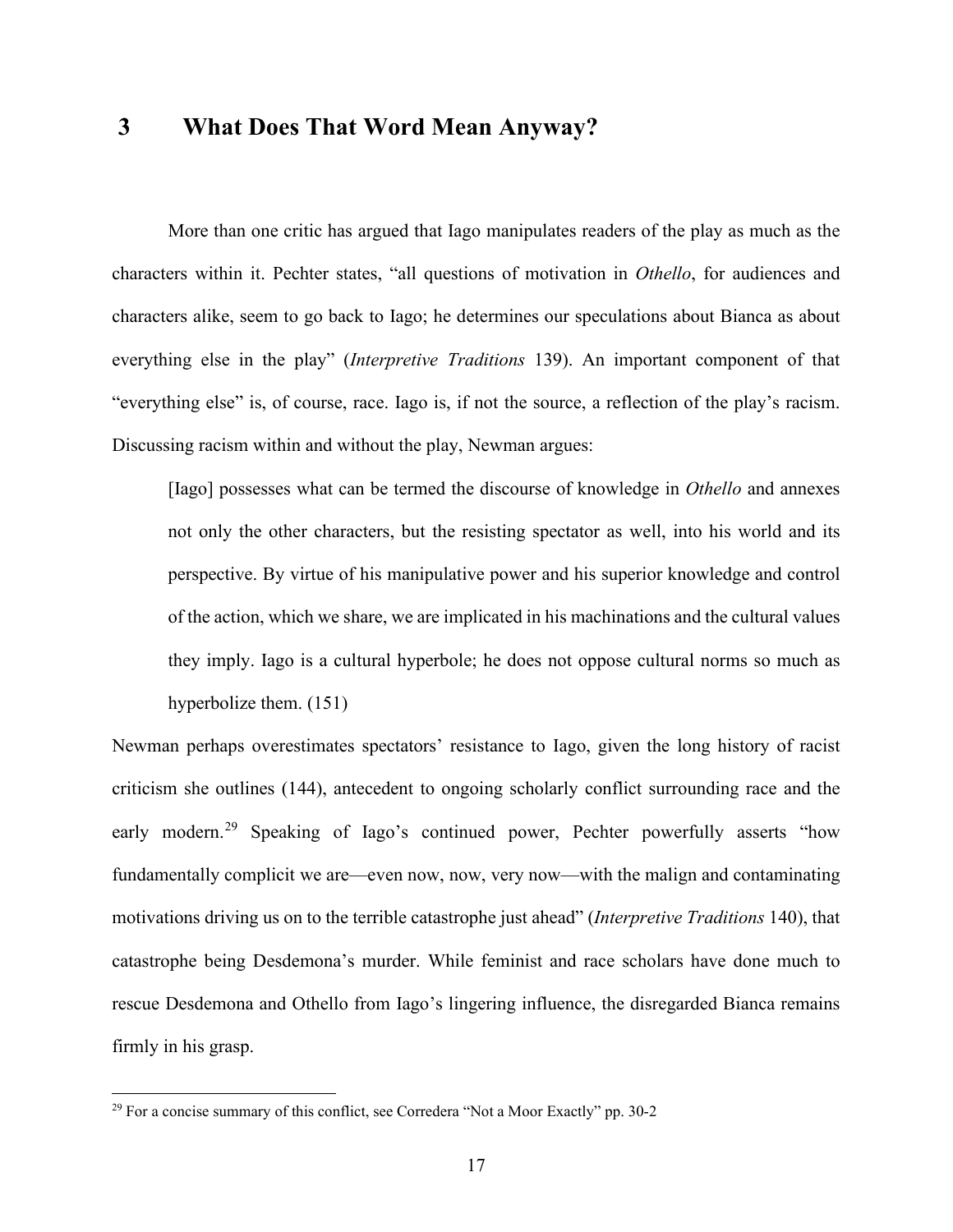"Cultural norms" is an important phrase of Newman's. As early modern race scholars have "vigilantly attended to the differences between Renaissance culture and our own" (Correreda, "Not A Moor" 32) while exploring some samenesses, so too must examination of Bianca and sameness allow myriad alterities. Parsing historicism in various feminist criticisms, Sedgwick argues that some otherwise dissimilar criticisms "are alike in seeing all human culture, language, and life as structured in the first place—structured radically, transhistorically, and essentially *similarly*, however coarsely or finely—by a drama of gender difference" (*Between Men* 11). She goes on to point out that these transhistorical analyses tend to engage in a "vatic, and perhaps imperialistic" (*Between Men* 12) temporal collapse into the present tense causing "a difficulty in dealing with the diachronic" (*Between Men* 13). Indeed, much critical disparagement of Bianca relies on a lens distorted by lack of consideration for changes in misogyny over time, a lack of the "attention to historical semantics [which] is particularly important for studies of sexual language in Shakespeare" (Spiess 19).

There are, however, significant similarities between today's misogyny and that of the Renaissance which should not be ignored. In the early modern period, as today, there is a great deal of slippage in defining "whore."[30](#page-24-0) Henley points out that "the figure of the prostitute, both actual and represented, exposes frightening similarities between early modern and postmodern cultural configurations of women" (2). In the early modern period, as today, "whore" and other slurs refer not only to literal sex work but also to any form of promiscuous or sexually unruly behavior. The definition of the very word "prostitute" has never been restricted to full-service sex workers; it has always also connoted insatiable sexual desire (Henley 64-65). Like present culture, in "early modern culture, the prostitute embodies the tendency of all female bodies. Left to her

<span id="page-24-0"></span><sup>30</sup> See Stanton pp. 34-42.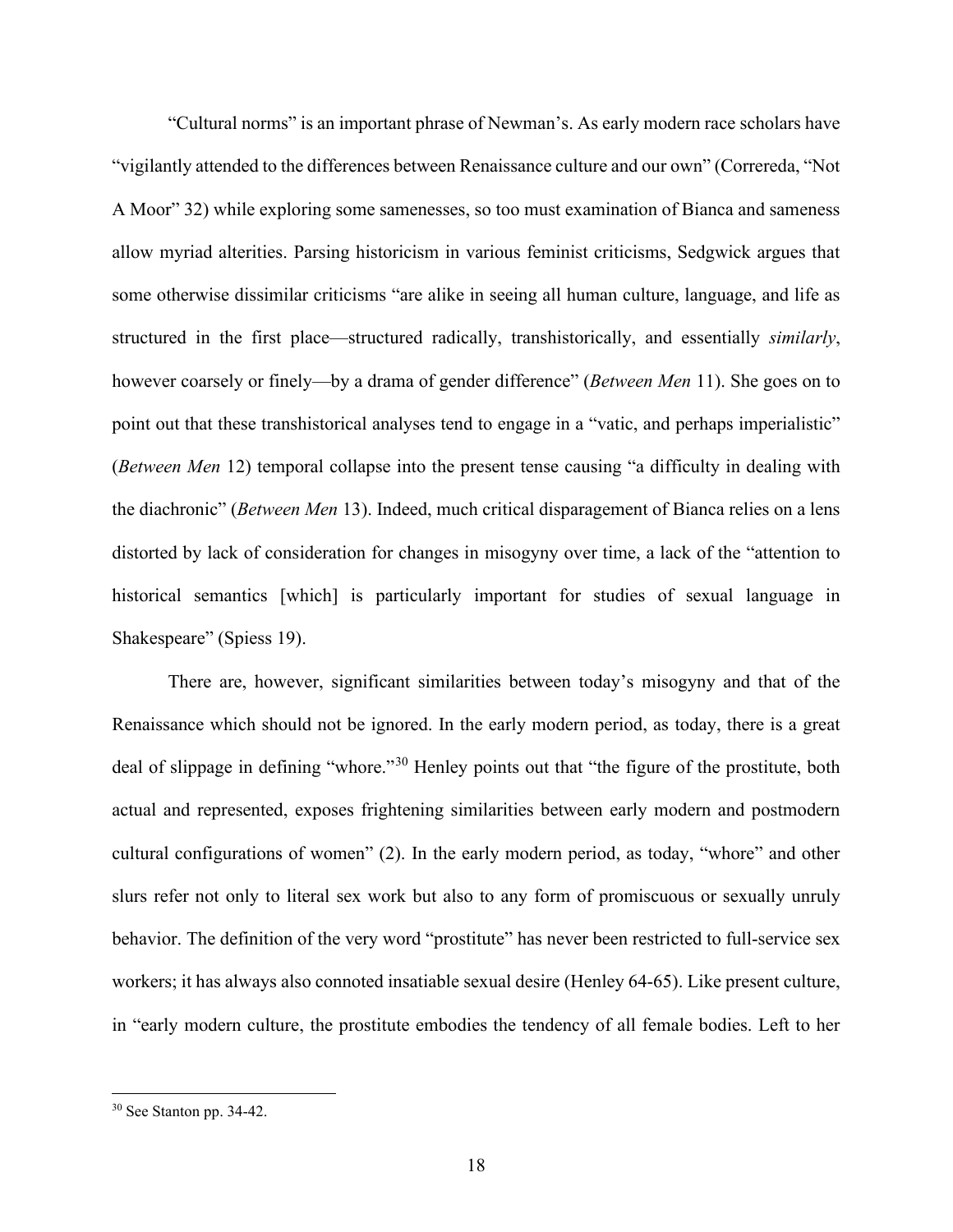own devices and without a man's surveillance, all women are (potentially) prostitutes" (Henley  $21$ ).<sup>[31](#page-25-0)</sup>

The Oxford English Dictionary defines "prostitute" as: "A woman who engages in sexual activity promiscuously or (now only) in return for payment,"<sup>[32](#page-25-1)</sup> and "whore" first as: "A prostitute," and second as: "A promiscuous woman; a man's mistress; an adulteress." This latter triple definition, in that order, particularly encapsulates the way the word is used in *Othello*. Kay Stanton argues:

The word 'whore'…. can be used, by Shakespeare and currently, with any of the following primary meanings and more: professional prostitute; promiscuous woman; woman who has had sexual relations with more than one man; woman who has had or seems to want sexual relations with a man other than the one laying claim to her; woman who has had, or is believed to have had, sexual relations with men, or even only one man, without marriage; woman who, consciously or unconsciously, provokes sexual desire in men; woman who has, or attempts to take or maintain, control over their own sexuality, integrity, or life; and woman who has gone, or has expressed a desire to go, into territories, geographical and/or professional, claimed exclusively for men. But each of these very different meanings slides into the overall connotation of professional prostitute. (17-18)

This all seems intuitively true, but Stanton doesn't cite anything here. It is perhaps useful therefore to examine up-to-the-minute colloquialism, such as one finds on the website Urban Dictionary.

<span id="page-25-0"></span><sup>&</sup>lt;sup>31</sup> Grant discusses this with regard to the present day in *Playing the Whore*; see especially chapter 2, "The Prostitute," pp. 10-9. Kate Lister discusses the history of the word "whore," Saussure, and the arguments for and against reclaiming the term. Importantly, she points out that it's sex workers in particular who have the most at stake in these discussions, and probably those of us who are not sex workers shouldn't be using it, despite its presence in the title of her blog; she argues for a return to an older meaning of the word divorced from its pejorative use.

<span id="page-25-1"></span> $32$  There is a secondary definition which refers to men, though it also directs one to see "male prostitute." Stanton points out, also referring to others, that the OED has largely been composed by men who reinscribed their own prejudices (19-21).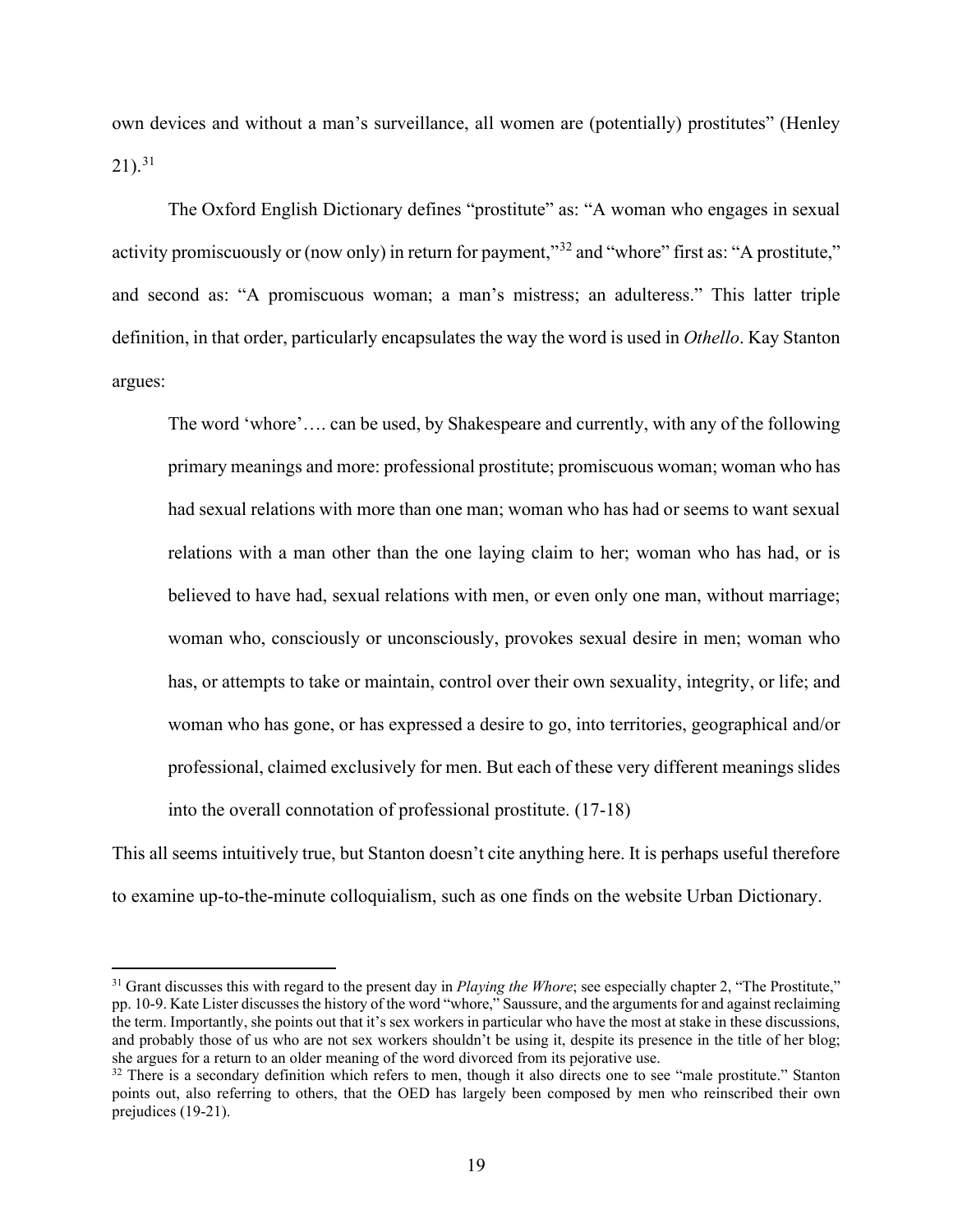Examination of Urban Dictionary entries for "whore" may provide a representative sampling of online misogyny, especially regarding etymological questions around sex work, prostitution, and/or whoredom. The top entry<sup>[33](#page-26-0)</sup> when I first began this research in 2018 provided two definitions for "whore": "A) A man/woman that lacks self worth, and reduces themselves to the lowest possible level in order to attain social acceptance in the hopes that they will attract attention. B) A female that collects fees for sexual favours" (illusion8055 September 17, 2008). There is an obvious conflation here between "the lowest possible level" and sex work, yet what is truly fascinating is that this was only one of two entries on the first page of results for "whore" which mentioned sex work at all in 2018, and none of the first page entries do in 2022. The rest of the 2018 first page was largely concerned with sexual insatiability or "lacking self respect [*sic*] and morals" (successfulbirth December 3, 2015); 2022's first page is preoccupied with promiscuity. Notably, the definition ranked seventh in 2018 tells us a "whore" is: "Any woman that has sex outside of marriage" (Concerned  $\sim$ 2 May 31, 2018), an opinion reminiscent of the seventeenth century. In 2022, the top entry for "whore" is: "A girl or guy who sleeps with multiple people. We're using the word to describe guys too if it fits them. Multiple means more than one. Whores will make up a weird definition of multiple" (chFree77 July 30, 2018). The third definition in 2022 is: "An individual who compromises his or her principles for personal gain" (David237632 October 10, 2005), which is interesting, very puritanical, in how it implies having transactional sex is against society's principles. In 2022, only the third page of results finally includes: "Another word for a prostitute. Someone who performs sexual acts for money. It also refers to a person who wastes their abilities by working for unworthy, disgraceful causes. Usually refers to a woman, but

<span id="page-26-0"></span><sup>&</sup>lt;sup>33</sup> It has belatedly become clear to me that I do not understand how Urban Dictionary ranks entries; it does not seem to be correlated with upvotes as I once assumed. This is confusing! I cite here with usernames and dates as provided with the entries, so as to ease relocation. Their position in the search results may not be static even within a shorter timeframe. This does cast some doubt on my assertions here.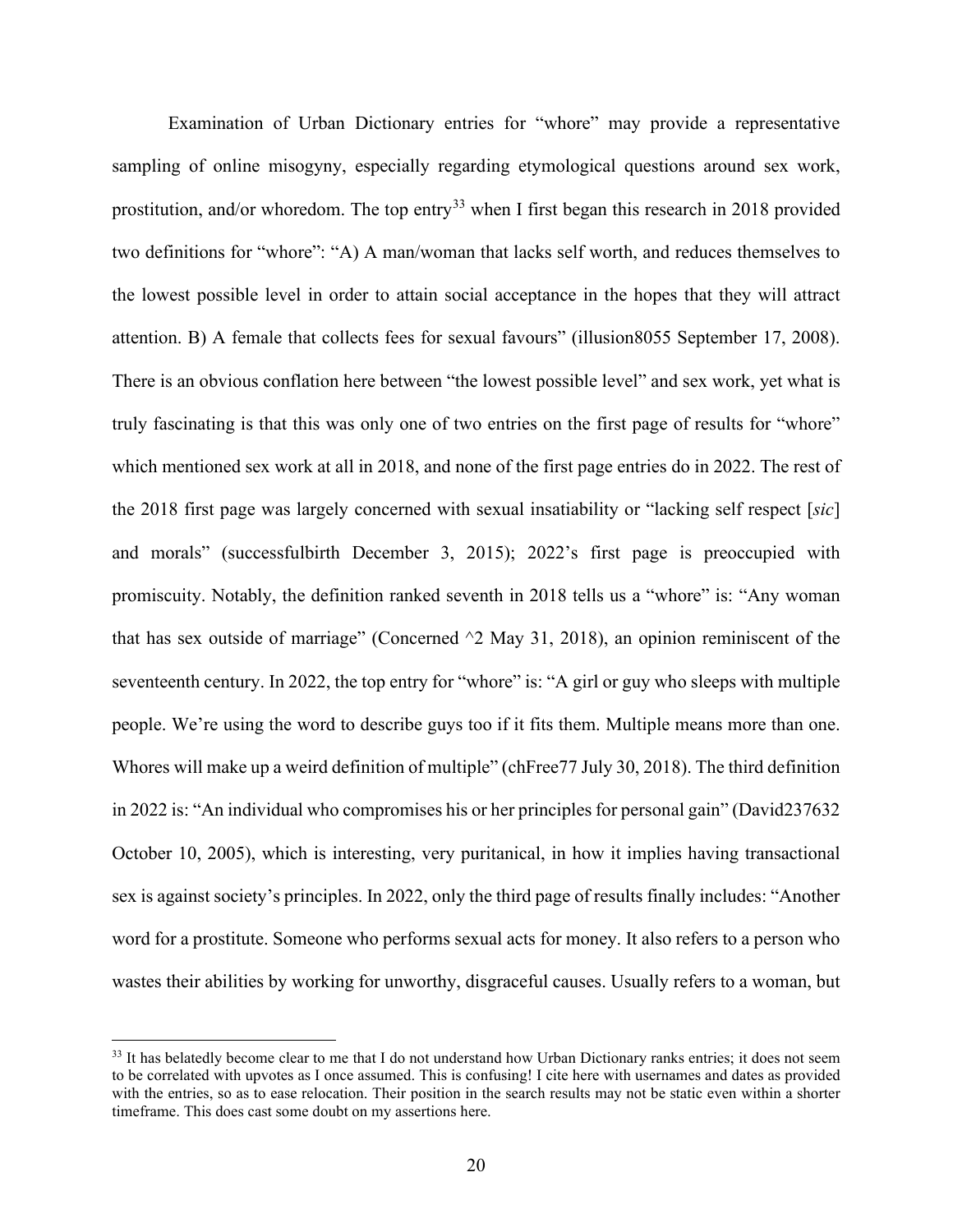can refer to a man. It's not exactly legitimate to call somebody a whore unless they are paid for what they do" (Lorelili May 28, 2007).

In marked contrast to "whore," the Urban Dictionary entries for "prostitute" almost universally refer specifically to sex work, both in 2018 and now. In 2018, many entries on both pages provided the other as a synonym, but in 2022, "prostitute" entries frequently refer back to "whore," but not the other way around. What seems fairly clear is that, at least for the last few years, "whore" is an entirely different category from literal sex workers.<sup>[34](#page-27-0)</sup> Derogatory terms like "whore," when applied to women generally, are reliant upon sex workers' position at "the lowest" possible level" of society. As much sameness as there is between today's and Shakespeare's misogynies, "whore" and other such terms are in need of complication. As Spiess points out, "the common idiom 'the world's oldest profession' construes a transhistorical and transcultural phenomenon that effaces differences of practice, legality, meaning, terminology, economics, agency, and gender in England and elsewhere" (13). "Whore" and other terms have experienced such effacement.

Though, as Spiess argues, it is likely "that sexual commerce functioned as an 'open secret' in early modern London – illegal yet tolerated, visible yet unrecognized, present yet absent" (5), this tolerance did not mitigate the seriousness, however uncommon, of the "sporadic regulation by…ecclesiastical and Bridewell courts" (Spiess 5). In early modern England, "Men and women accused of prostitution were…subject to public fines, stocks, whipping, carting, cucking, or other spectacles of shame" (Spiess 7), as well as "imprisonment in Bridewell" (Thompson 73).<sup>[35](#page-27-1)</sup> "Prostitution" here means not only actual sex work, but also sex outside marriage or sex with multiple partners; indeed, the proper term in question may be "'whoredom' – a term that

<span id="page-27-0"></span><sup>&</sup>lt;sup>34</sup> Lister and, to a lesser extent, the OED itself, support a longer-term separation of these two concepts.

<span id="page-27-1"></span> $35$  For discussion of the history of Bridewell, see Henley pp. 72-5.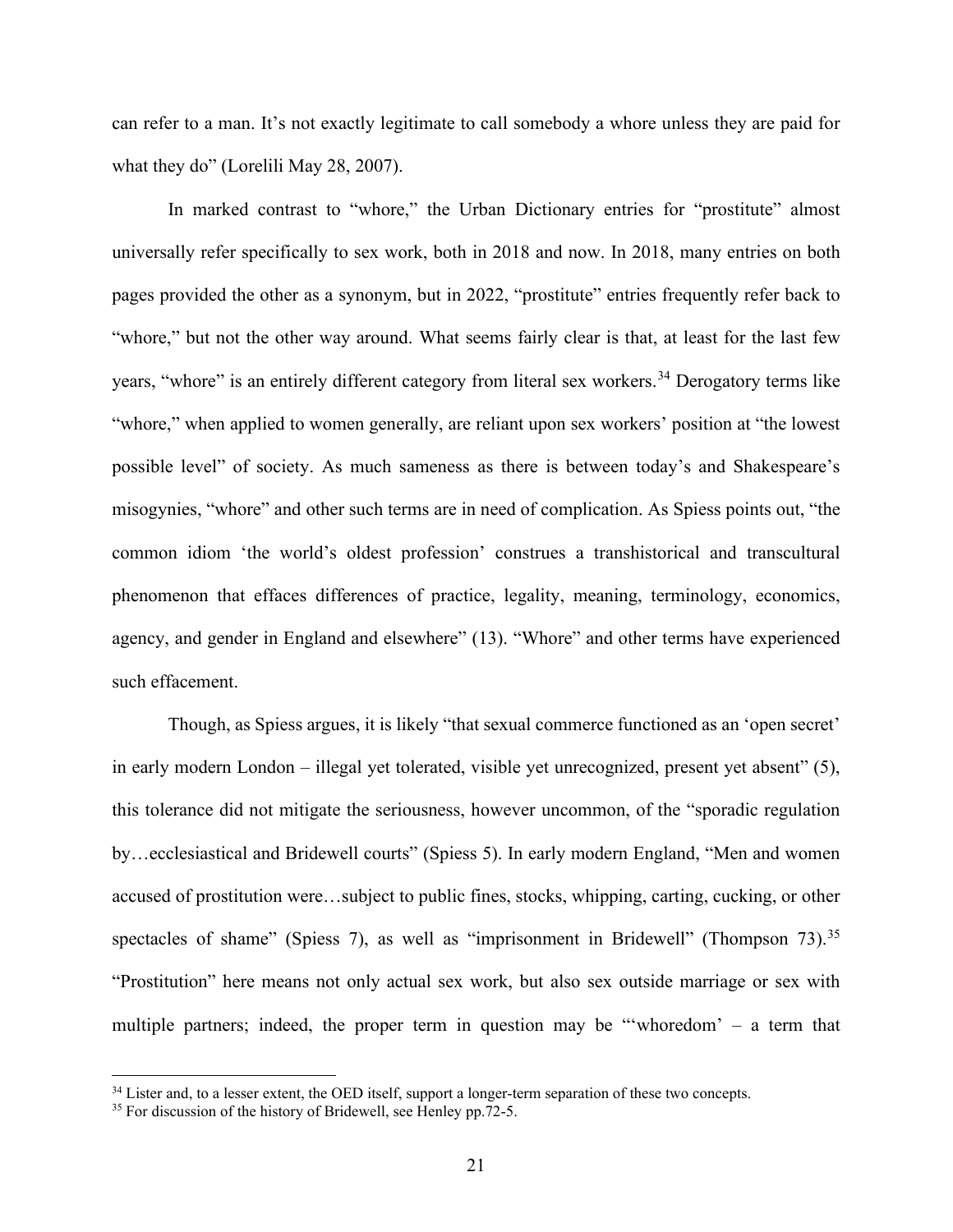encompassed a range of sexual practices and desires in the period" (Spiess 6). The distinction between literal sex work and generic misogynist "whoredom" seems to have been far less pronounced for Shakespeare than what we have today.<sup>[36](#page-28-0)</sup> It seems as though the whores of Shakespeare's time were all categorized at the same "lowest possible level" as sex workers, while today we have something of a middle class, where "whores" who are not sex workers are championed by many while sex workers languish in the social basement. Today's laws surrounding sex work, while flawed, are far more particular about which behaviors they are meant to curtail.[37](#page-28-1) Critics have neglected to attend to this change, allowing their unexamined view of sex workers as the lowest of the low to inform their readings of Bianca.

All the women of *Othello*, not just Bianca, are painted with a misogynist brush, yet Bianca is the only one to whom the paint sticks through the centuries. All three women are subject to slurs implying—ambiguously—promiscuity, sexual desire, and/or sex work, including "strumpet," [38](#page-28-2) and "whore."<sup>[39](#page-28-3)</sup> It's worth noting that Desdemona experiences the most of this. Emilia is, intriguingly, once referred to as "bawd" (*O* 4.2.21), essentially the early modern "madam" of a brothel and the term least ambiguously to do with sex work used in the play. Significantly, Desdemona and Bianca both deny the charge of "strumpet" (*O* D: 4.2.88, B: 5.2.124).

As many scholars have noted, the supposed evils of the promiscuous, sexually desiring woman—the whore—is that upon which *Othello*'s plot turns. Accusation and rumor were not

<span id="page-28-3"></span><sup>39</sup> Whore: Bianca: 4.1.166 Desdemona: 4.2.22, 74, 93, 5.2.136 Emilia: 5.2.237

<span id="page-28-0"></span><sup>&</sup>lt;sup>36</sup> Possibly due to the sheer volume of women falling under a whorish umbrella, there were a great many subcategories of whore in early modern England. For a detailed accounting, see Spiess p. 55

<span id="page-28-1"></span> $37$  Which is not to say that these behaviors are all sex work specific; being Black in public, loitering, having condoms, etc. all end up under this umbrella; see Grant pp. 1-9, Dorsey. I make this claim tentatively in light of these complications; the real difference between now and 400 years ago may be in law enforcement practice, rather than in definitions. Reading Grant, in particular, suggests that today, a "whore" is anyone who angers a police officer.

<span id="page-28-2"></span><sup>&</sup>lt;sup>38</sup> All counts refer to direct address except where noted.<br>Strumpet: Bianca: 4.1.96, 5.1.79, 5.2.123 Desdemona Desdemona: 4.2.83, 85, 5.1.35, 5.2.81,83 Emilia, by implication only: 5.2.124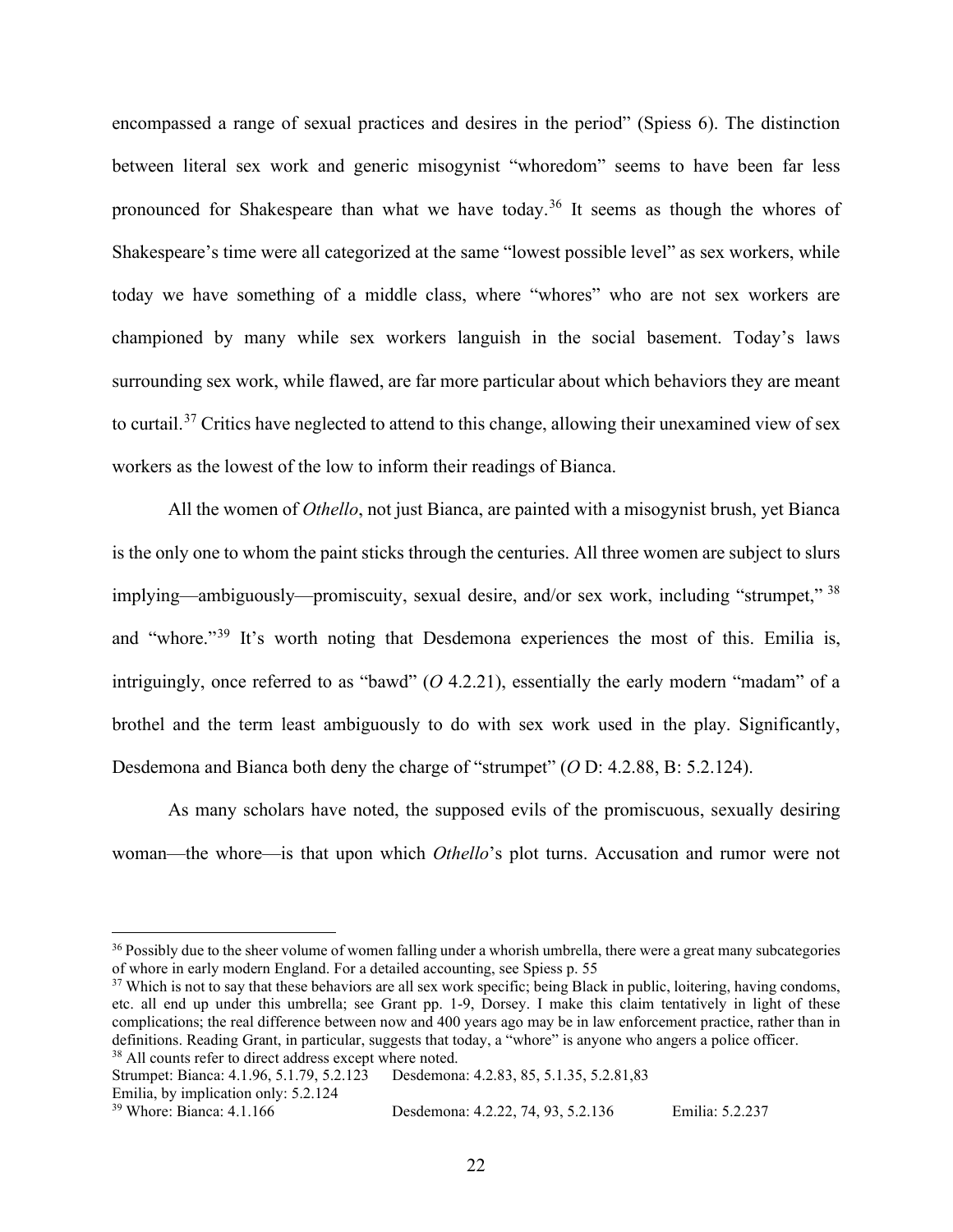merely a matter of reputation but were actively dangerous. Desdemona dies on rumor. The matter at issue upon her death is the veracity of the accusations against her, not whether or not such actions warrant a death sentence if true. This fraught circumstance renders Bianca's characterization particularly vital—why is she not punished by the narrative? If Bianca is truly a sex worker, in the social basement, why is she the only woman to survive the play? It could be an example of Shakespeare behaving unlike other writers of the period, and Bianca could be a sex worker who is also the virtuous woman who survives; Stanton, who argues for a feminist Shakespeare, would prefer this take. It could also be that Bianca was never a sex worker. I don't particularly want to take a stance on which of these is the better feminist interpretation, though I lean toward the former. What is distinctly anti-feminist is the way Bianca's virtue gets ignored or denied because she's identified as a sex worker.<sup>[40](#page-29-0)</sup>

<span id="page-29-0"></span><sup>40</sup> This is explored in Pechter's *Interpretive Traditions* and Rulon-Miller.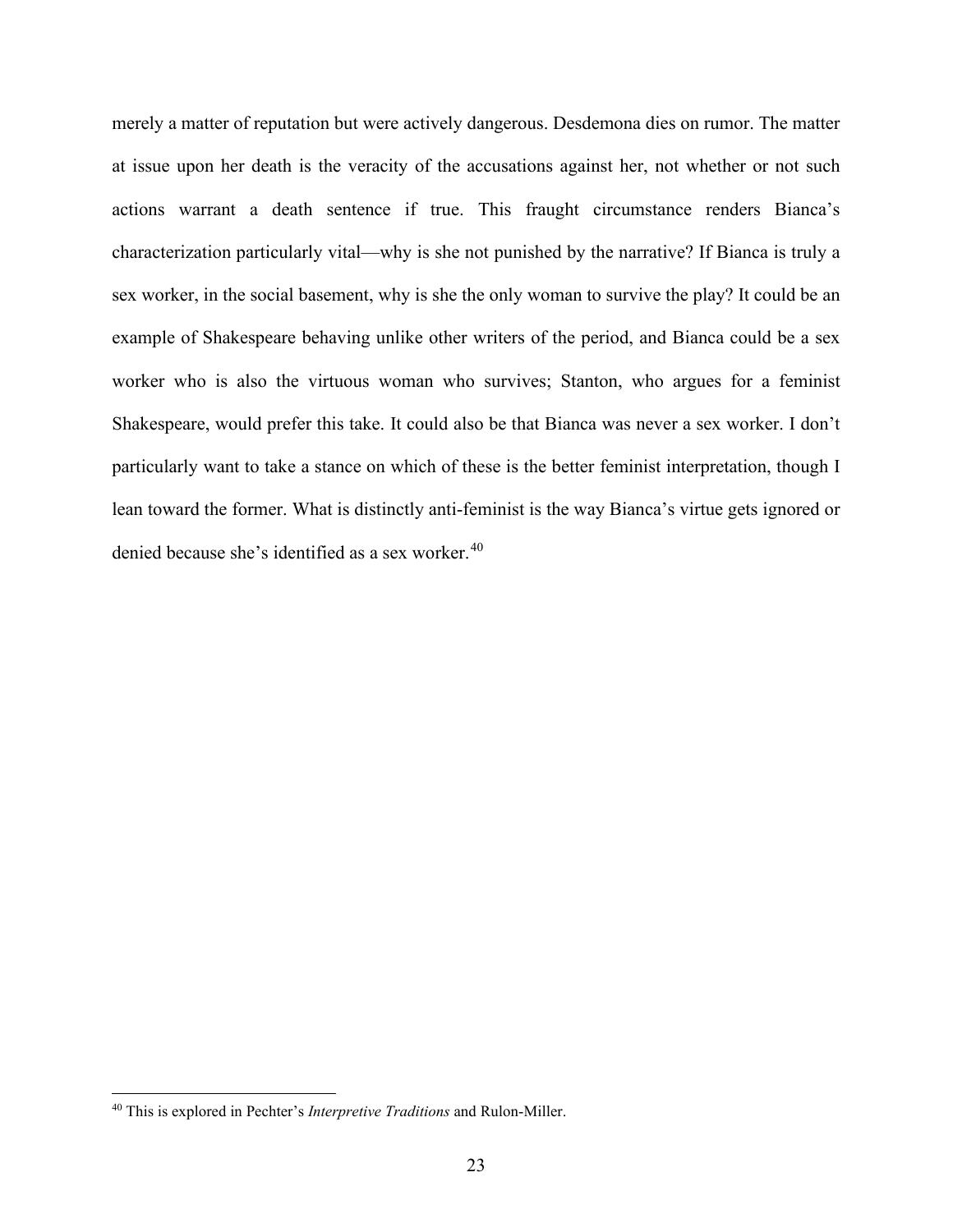### <span id="page-30-0"></span>**4 Historicizing Bianca**

In her exploration of sex work in the culture and on the stage of early modern England, Trish Henley has surprisingly little to say about Bianca, whom she claims is "one of the few prostitutes represented by Shakespeare"  $(165)$ .<sup>[41](#page-30-1)</sup> Her brief examination of Bianca occurs within her discussion of the introduction of female actors to the English stage in 1660, in a production of *Othello*. Henley argues that the audience likely would have assumed these actors to be sex workers, and she supposes their performance was likely lubricious, based on the sexually suggestive prologue written for the production (162-165). This would have associated all the women with promiscuity and/or sex work, not just Bianca, yet Henley suggests that, more than the other two women, Bianca serves as "display" or "eye candy" for the audience (165). Henley leaves any skepticism about Iago's characterization of Bianca implicit, stating that "Iago tells us Bianca is a prostitute" (165), then providing a close reading of Iago's introductory soliloquy which restates Iago's claims without questioning them. This lack of close attention may stem from Bianca's nonadherence to Henley's assessment of the general representation of sex workers and whores. Bianca is unlike her contemporaries; explication of this is impossible without challenging her perceived status, something beyond the scope of Henley's project.

Shakespeare does not write Bianca in the manner typical of the period. Spiess asserts that "prostitutes pervade...the drama of Shakespeare" (9), while pointing out the comparative lack of nonfictional documentation of sex workers. I would like to complicate this. While terms denoting sexually unruly women or sex workers indeed pervade Shakespeare's works, he seems to avoid

<span id="page-30-1"></span><sup>41</sup> For in-depth discussion of all Shakespeare's sex workers, see Stanton, pp. 43-68.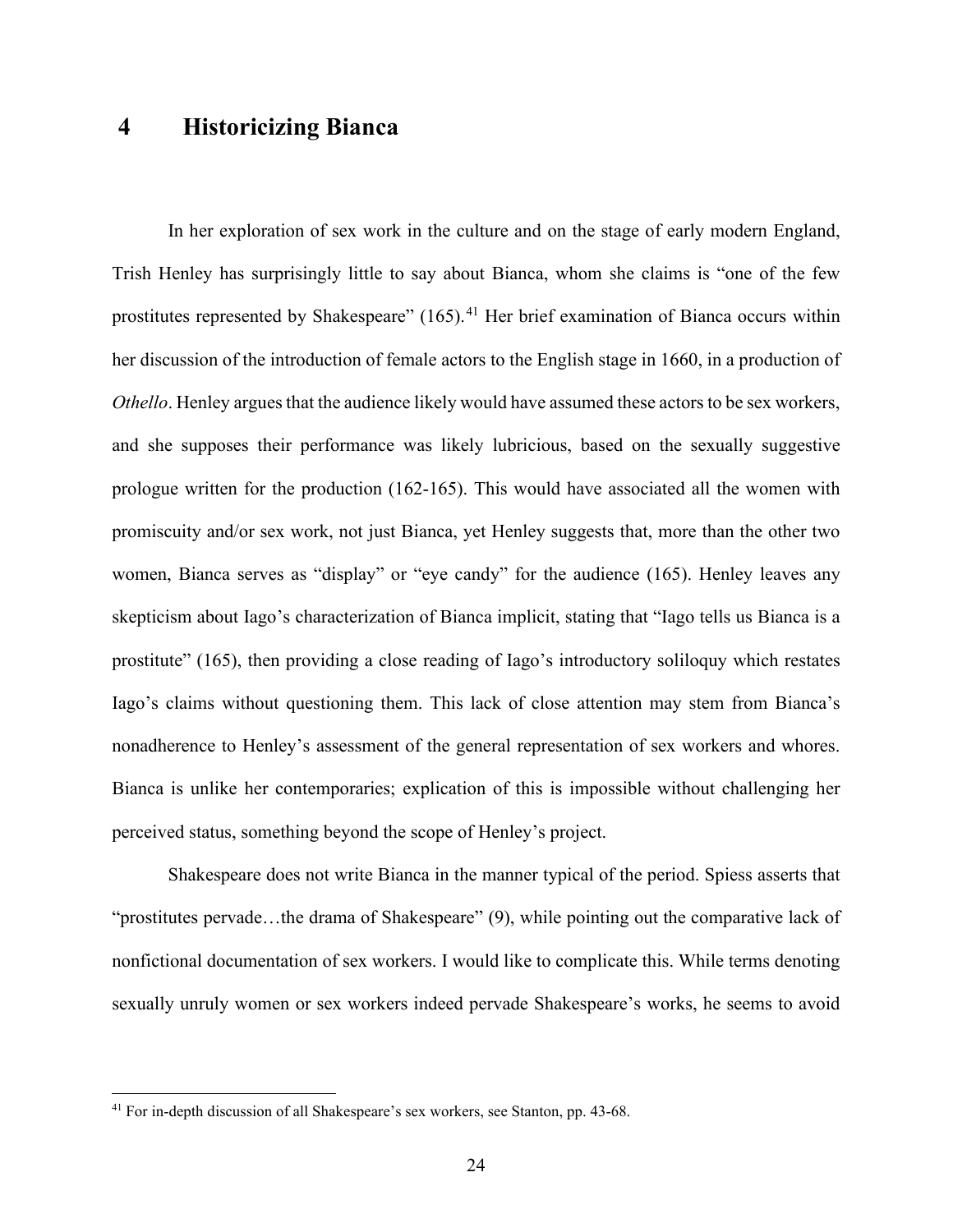explicit onstage representations.<sup>[42](#page-31-0)</sup> A reluctance may be implied by his changes to Bianca from her origins in the Cinthio text, *Gli Hecatommithi*, from which *Othello* is adapted.<sup>[43](#page-31-1)</sup>

*Gli Hecatommithi* identifies its courtesan in straightforward prose. While she is indeed Bianca's predecessor, importantly, Bianca is synthesized from two women, not just this courtesan. The other woman is described thus: "The Corporal had a woman at home who worked the most wonderful embroidery on lawn" (Cinthio 39). This second woman is not a sex worker. Instead, she seems to be a servant of the Corporal, from whom Cassio originates. Perhaps "having" this woman "at home" implies something salacious, but the Corporal's additional relationship with the courtesan renders this reading less convincing. If the Corporal has a sexual relationship with his embroiderer, Cinthio need not include the courtesan at all, unless giving him a harem makes his pursuit of Desdemona more believable.

A fuller understanding of Bianca's origin explains Cassio's request of her to copy the handkerchief's embroidery. If indeed she is a sex worker, she must at least also be an embroidery savant. This is particularly interesting in light of embroidery's association as "the craft of gentle and noble women" (Findley 361).<sup>[44](#page-31-2)</sup> Returning to Iago's "huswife that by selling her desires / buys herself bread and clothes" (O 4.1.94-95), it must be noted that "[t]he designation 'housewife' ('huswife' in the original texts) floats ambiguously between pejorative (hussy, whore) and favorable meanings, an effect reinforced by contradictory signals about Bianca's position in the overall action and reflected in editorial and critical uncertainty" (Pechter, *Interpretive Traditions*

<span id="page-31-0"></span> $42$  In his book refocusing discussion of gender in Shakespeare around the cross-dressed boy, David Mann asserts that "Shakespeare is much less inclined to introduce prostitutes into his plays than many of his contemporaries" (175).

<span id="page-31-1"></span><sup>43</sup> Of course, my suppositions of Shakespeare's intentions only matter insofar as they represent one potential understanding of the text.

<span id="page-31-2"></span><sup>44</sup> While Findley's *Women in Shakespeare: A Dictionary* is broadly interesting, she doesn't challenge Bianca's designation as a courtesan, in fact arguing for the more specific Venetian courtesan "type" proposed by Jardine, which I think is too prescriptive, and I find the decision to quote some edition of *Othello* in which Iago calls her "hussy" in place of "huswife" odd (40).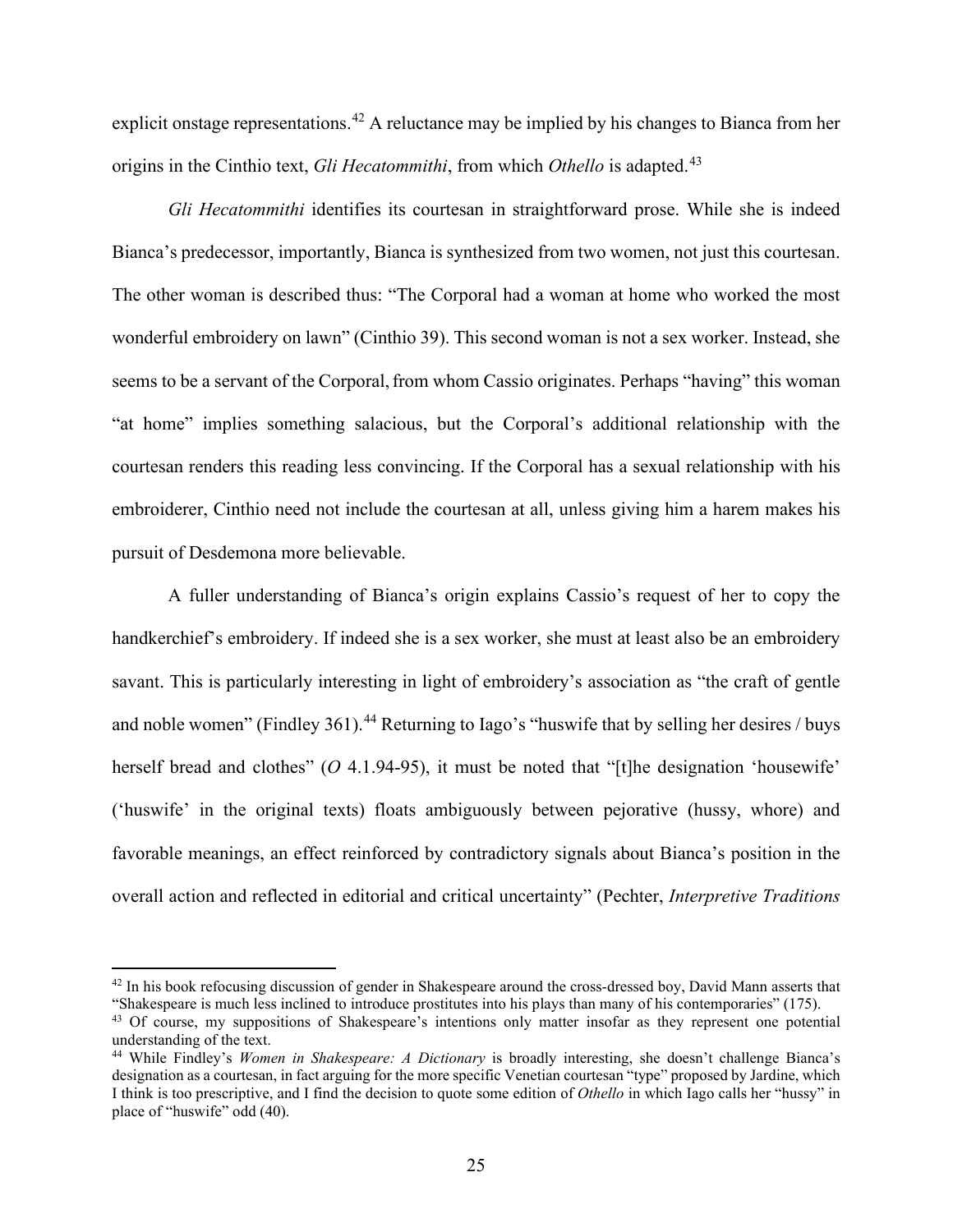134).[45](#page-32-0) Moreover, Kemp asserts: "The designation of 'housewife' in the early modern period was not necessarily indicative of marital status, but rather was considered an occupation. In an age before department and grocery stores existed to offer mass produced goods and materials, a great deal of labor was necessary to provide food and clothing for members of the household" (34), which further muddies the waters. An admittedly tenuous gloss of Bianca's "desires" could be an innuendo-laden "embroidery on lawn," and "selling her desires" perhaps "selling whatever she desires." While "a housewife selling her embroidery" is perhaps a ludicrous interpretation of Iago's line, the ambiguity is there. It's possible the aspect of Cinthio's courtesan which Shakespeare wished to reproduce was simply the fact of her romantic relationship with the Corporal.

This would not be the only instance of Shakespeare eliding a full-service sex worker while adapting a text. He also does so when adapting Whetstone's *Promos and Cassandra* into *Measure for Measure*. Shakespeare removes Whetstone's full-service sex worker, Lamia, replacing her with Mistress Overdone, the bawd (Henley 92 n.107). *Measure* thus presents full-service sex work only through the proxy of the bawd, one step removed.

In *Pericles*, Shakespeare presents a more typical example of the treatment of sex workers while still dodging a direct depiction. Those familiar with debates on authorship in Shakespeare know *Pericles* has a sticky history in this area, but Vickers convincingly argues (291-332) that Shakespeare is responsible for the second half of the play (Vickers 305), and only the first two acts are a product of his co-author (Vickers 304). Thus, it is Shakespeare who writes three revolting people apparently in the business of enslaving women for sex work, and they discuss these women in typically dehumanizing terms. About to buy Marina, *Pericles*'s ingenue, they explain the need

<span id="page-32-0"></span><sup>&</sup>lt;sup>45</sup> Worth noting is that "huswife," like "whore" and "strumpet," is applied to the other two women as well, if only by implication (*O* 2.1.114).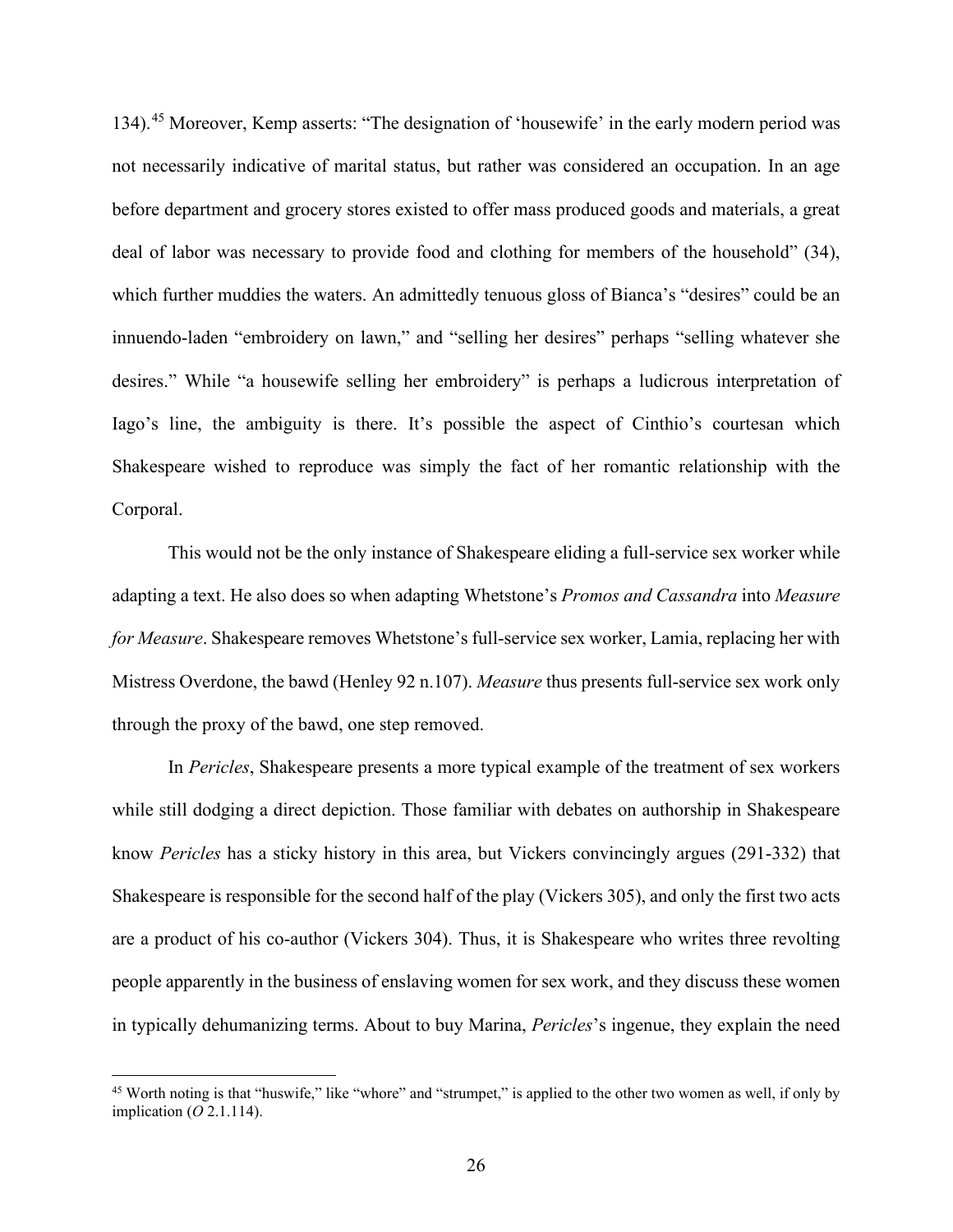for "fresh ones"—meaning enslaved sex workers—because their current staff "with continual action are even as good as rotten" and "pitifully sodden" (*Pericles* 4.2). The workers have become so "unwholesome" as to have killed a client: "Ay, she quickly pooped him; she made him roastmeat / for worms" (*Pericles* 4.2). This language is notably harsher than even Iago's when discussing Bianca and the other women of *Othello*. This could be Shakespeare incorporating the views of his co-author, but even so, it shows that he's willing to say these sorts of things about sex workers when he does not want to be ambiguous. Perhaps he uses this harsh language to put off an audience happy to go along with more polite imprecations, as these speakers from *Pericles* are meant to be more crudely evil than the insidious Iago, but that has little bearing on the truth value of either's statements. Perhaps there is merit to arguments supporting the idea of Bianca as a high-class Venetian courtesan, to whom people are expected to be more polite.<sup>[46](#page-33-0)</sup>

Marlowe also writes an explicitly designated courtesan, and her treatment differs greatly from Bianca's. *The Jew of Malta* has Bellamira clearly represented as a (presumably full-service) sex worker, indicated directly by the dialogue. Importantly, we learn this not through secondhand gossip but from Bellamira's own mouth. Upon her first appearance, she tells us her "gain grows cold…for one bare night a hundred ducats have been freely given: but now against [her] will she must be chaste" (*Jew of Malta* 3.1.1-4). It is clearly, expressly, Bellamira's will to do sex work, unlike Bianca, who exclaims she is "no strumpet" (*O* 5.2.124). Additionally, Ithamore says "I know [Bellamira] is a / courtesan by her attire" (*JM* 3.1.26-27), which editor Siemon elucidates as "apparently a distinctive form of dress, whether the red taffeta worn by some English prostitutes or the more elaborate gowns of their notorious Venetian counterparts" (Marlowe 58 n.27). This is complicated by England's "1546 proclamation…[which] would have made officially prescribed

<span id="page-33-0"></span><sup>46</sup> See Jardine, also *The Encyclopedia of Prostitution and Sex Work*, "Courtesans," pp. 118-9. For a counter-argument, see Traub's *Desire and Anxiety*, p. 158.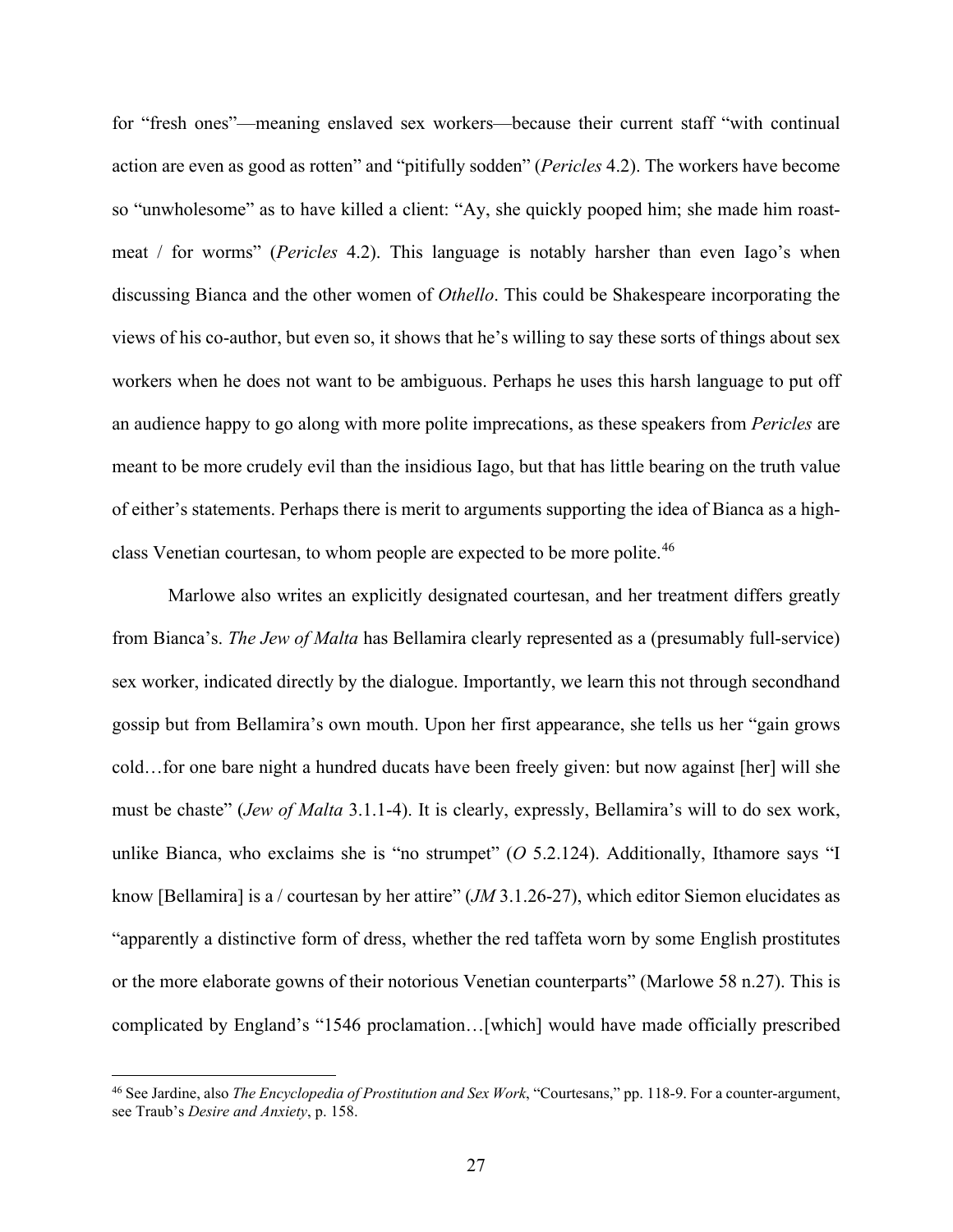sartorial signifiers uncommon, if not altogether obsolete" (Spiess 7). It is unclear what audiences would understand or expect from Ithamore's statement. Regardless, this statement in the dialogue is an example of the common practice from the period of characters verbalizing blocking cues and other production notes, which Shakespeare also uses, but Bianca does not have any such description of her attire, or indeed her appearance.

Costuming aside, when juxtaposed with Bellamira's, Bianca's firsthand treatment by other characters renders her profession more ambiguous. Though gossiping about her harshly, characters directly addressing Bianca treat her with courtesy and respect, a marked difference to Bellamira's treatment. In place of a more courteous greeting, upon first sight, Bellamira's regular client Pilia-Borza immediately calls her "wench" and curtly offers money (*JM* 3.1.12). By contrast, Bianca, in a supposedly similar situation with Cassio, is repeatedly addressed as "sweet" (*O* 3.4.166,173, 4.1.149), as Desdemona is by her husband, and no mention is made of payment.<sup>[47](#page-34-0)</sup> Arguably, this could merely be a matter of characterization of these men, one of whom is a criminal, the other a noble soldier, each written by a different playwright. Too, there may be a suggestion within *Othello* that a man of Cassio's caliber would be expected to show courtesy even to the lowly. Emilia says, "[Othello] called [Desdemona] whore. A beggar in his drink / Could not have laid such terms upon his callet" (O 4.2.127-128). This may imply that only a beggar would insult a lover to their face, regardless of status. However, Iago speaks to Emilia—his own wife—and Desdemona more harshly than Emilia's apparent shock at the term "whore" would suggest. Emilia appears to be holding Othello to a higher standard than Iago.<sup>[48](#page-34-1)</sup> Cassio, belonging to Iago's rank, would be held

<span id="page-34-0"></span><sup>&</sup>lt;sup>47</sup> For extended examination of Cassio's address of Bianca, see Thompson pp. 7-8.

<span id="page-34-1"></span><sup>&</sup>lt;sup>48</sup> This may be due to Othello's even higher rank or the increased scrutiny he is under because of his race. For discussion of difference in treatment between Iago and Othello due to race, see Smith pp. 111-2.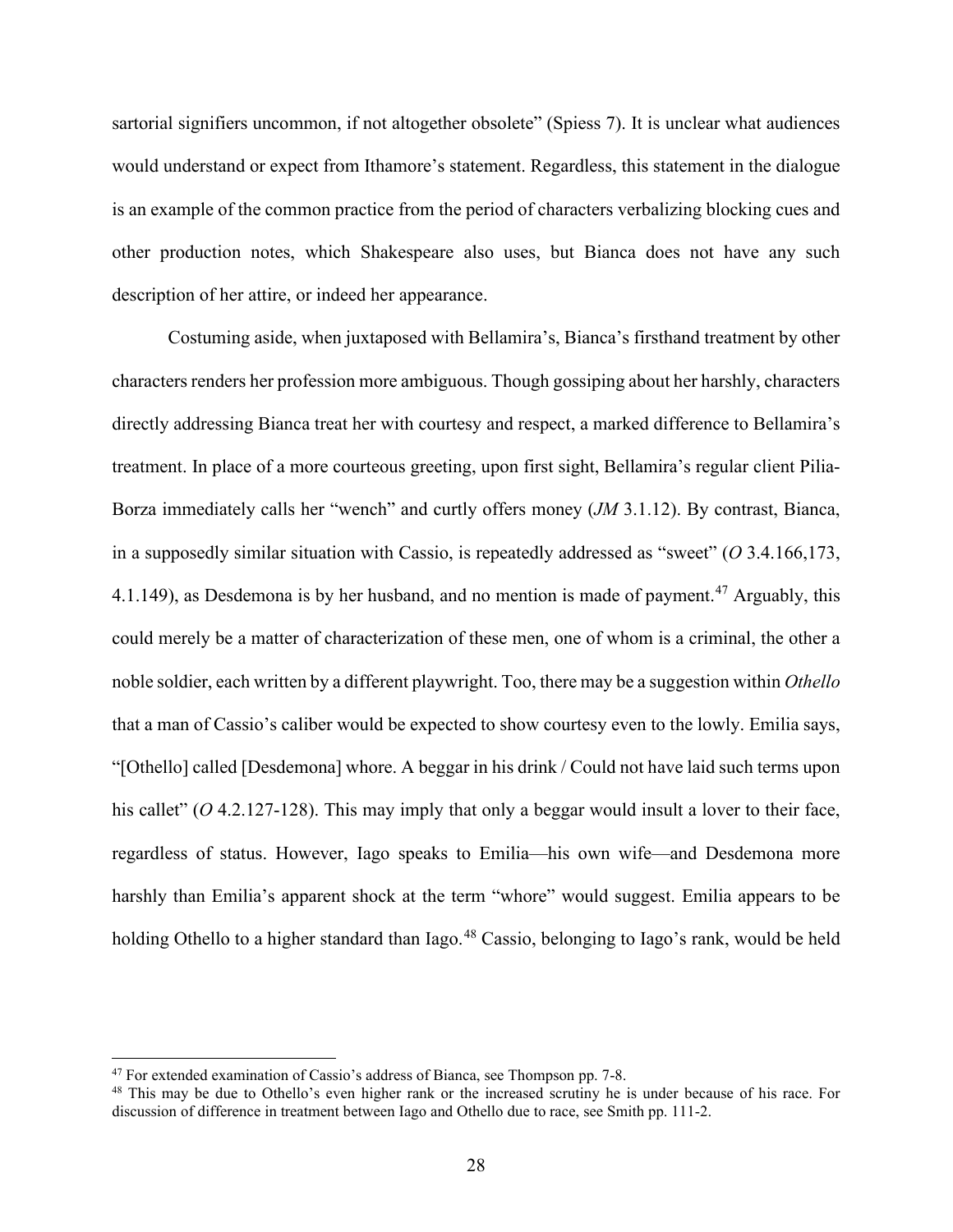to the same standard as he, this lower than Othello's. The fallaciousness of Emilia's implication, then, indicates that Cassio may be more courteous to Bianca than would be expected.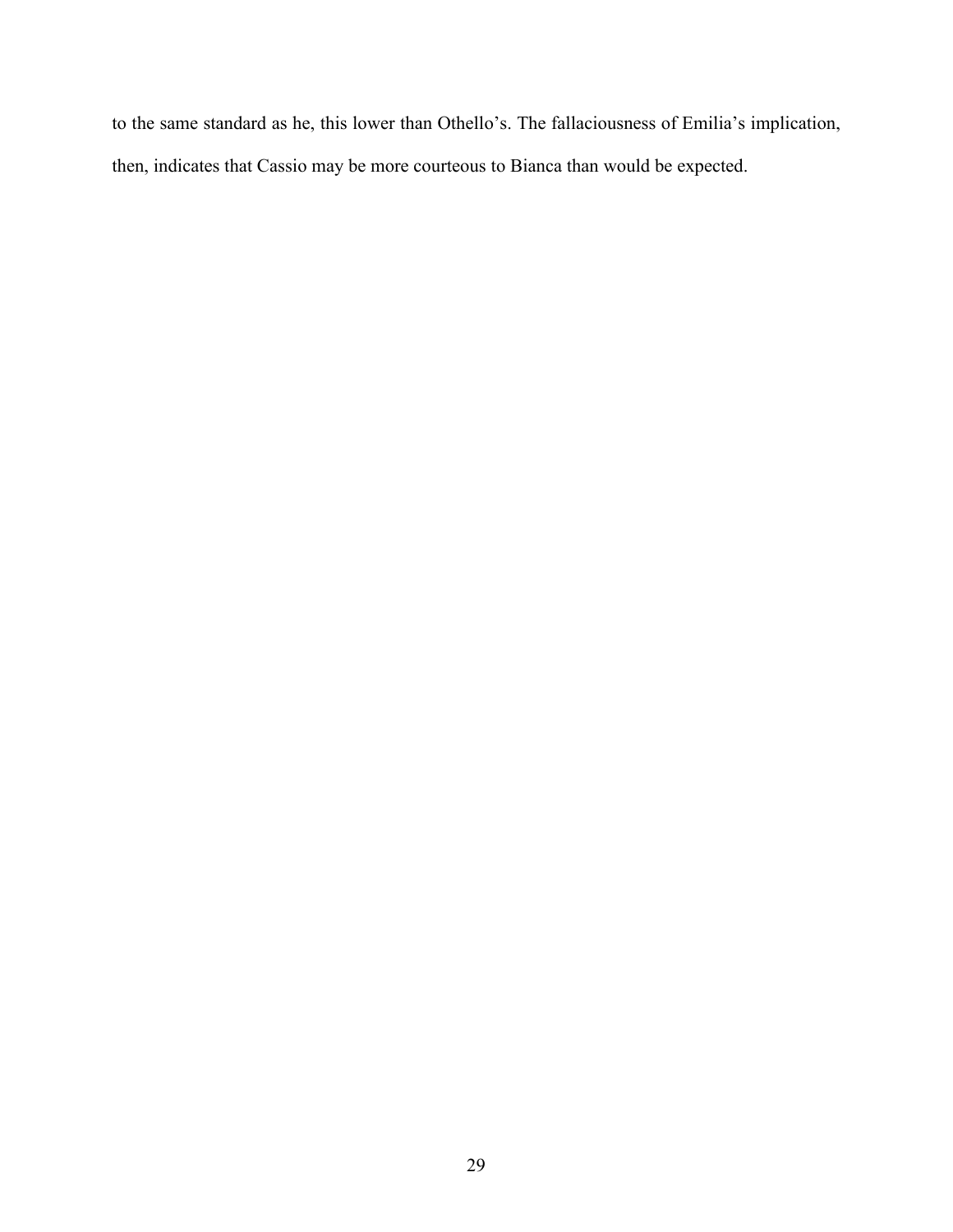### <span id="page-36-0"></span>**5 Unhistorical Bianca**

Criticism of Cassio often includes Bianca, but generally only in her relevance to Cassio's character. Bastin and Thompson both position Bianca more centrally in their analyses and compare Bianca and Cassio's relationship to the two marriages portrayed, agreeing that the couple "completes a triptych of romantic pairs" (Bastin 1). Both scholars agree that Bianca and Cassio's interactions are the most consistently loving of the three couples'. The point of contention both scholars must counter is the marked difference between Cassio's words to Bianca and his words to Iago in act four, scene one. It is unclear which of these interactions to privilege, but of the two characters, Iago is the proven liar.

While heeding warnings from Sedgwick of becoming "vatic, perhaps imperialistic" (*Between Men* 12) and Spiess of "ascribing to essentialist paradigms" (19) in transhistorical analysis, I'd like to examine Iago and Cassio's interaction in act four, scene one in relation to a specific postmodern phenomenon, which I believe is likely present throughout the intervening four hundred years, though such a broad-reaching argument is well beyond the scope of this project. This phenomenon is at least endemic to present-day US society. I argue that it is also present in *Othello*. [49](#page-36-1) Recalling the forms of misogynistic homosocial bonding explored in Sedgwick's *Between Men*, today men often engage in derogatory discourse regarding their female romantic or sexual partners while in male-dominated spaces as a form of male bonding. This denigration, what

<span id="page-36-1"></span> $49$  This possibility is suggested but not explored in detail by Rulon-Miller; her comments are limited to describing Cassio's behavior as "the age-old male pastime of disparaging women" (101), and she focuses more on Iago's behavior in the scene.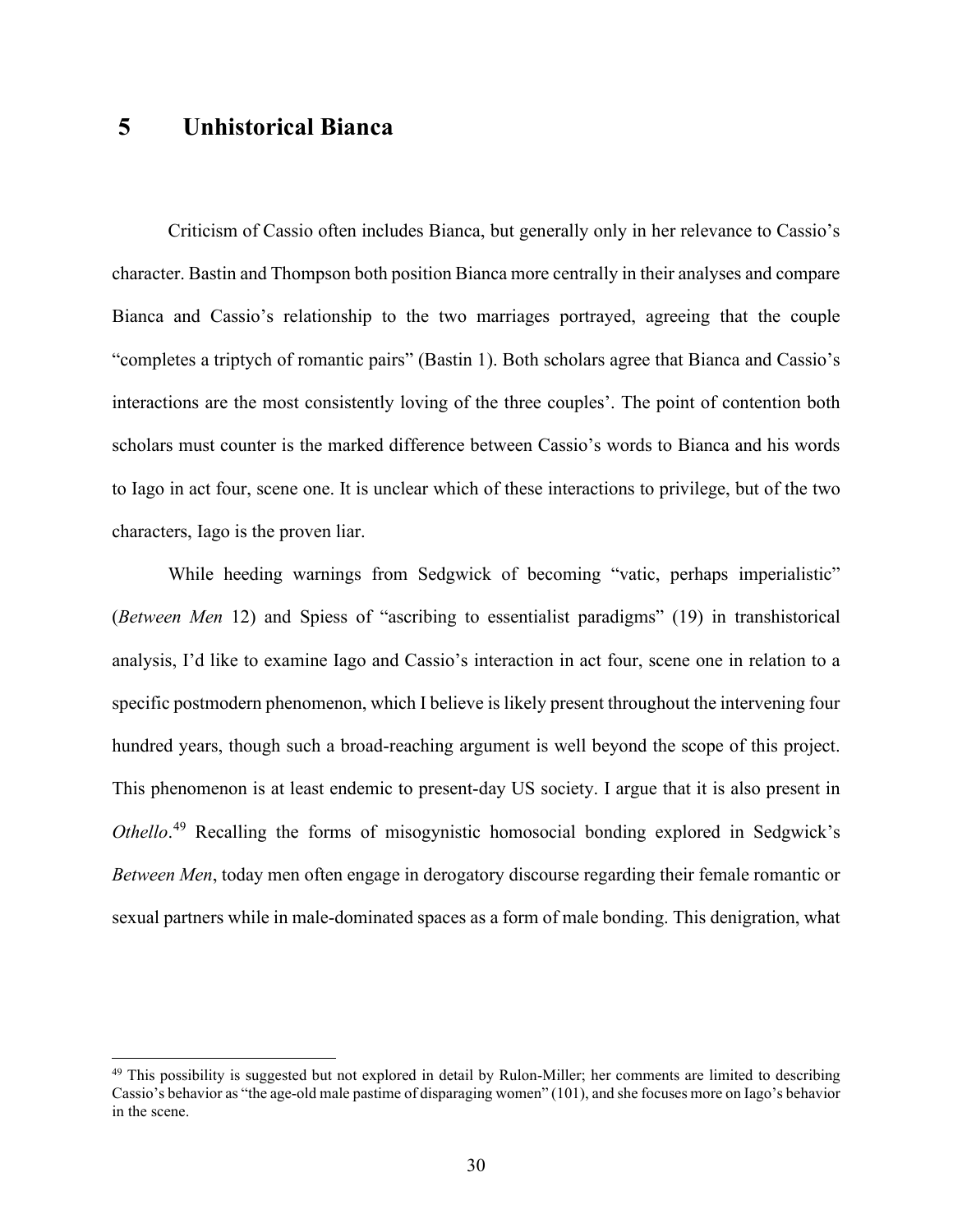we could call ball-and-chaining, is not limited to locker rooms, colloquialism aside.<sup>[50](#page-37-0)</sup> I think it's worthwhile to discuss ball-and-chaining as a specific, separable phenomenon. Speaking of female partners in this way is a milder form of "males wooing other males over the comedy of being cruel to women" (Loofbourow) which results in disturbing incidents of violence like those alleged of Brett Kavanaugh, as Loofbourow discusses. When a woman is not present, this comedy of cruelty becomes a means for men to enter into a covenant of secrecy, that "long tradition of male in-group protection" (Loofbourow) which they must mutually maintain. Keeping their ball-and-chaining secret from their female partners provides yet another avenue for the men's mockery, that of their partners' ignorance of the comments. The potency of these interactions only increases in narrative representation, buoyed by an audience made complicit through a dramatic irony contained to these unknowing women.

Since their advent, sitcoms have been rife with husbands secretly maligning their wives to entertain other men. This trope is pointedly exaggerated in a comedy sketch entitled "I Said Bitch" from the television show *Key & Peele*. The plot centers around the titular men "trad[ing] stories about arguing with their wives and setting them straight" (Key). They repeatedly assert, then deny, having addressed their wives as "bitch" while arguing over the women's stereotypical womanly foibles, such as taking too long to dress for an outing. The men, fearful of discovery, go to increasingly bizarre lengths to avoid their wives in order to continue this discussion. This particular example is an interesting one because the intention behind it, I think, is to subject ball-and-chaining to scrutiny through humor and perhaps defamiliarization a la Shklovsky. It illustrates the intensely

<span id="page-37-0"></span> $50$  My starkest recollection in this area is of my time working as a technician in electrical assembly on a team composed almost entirely of men; complaints about wives and girlfriends were exchanged between my coworkers daily. While I understand the general human need to complain as a form of stress relief, and that everyone, regardless of gender, sometimes complains about their partner, ball-and-chaining seems to me to be a kind of shibboleth of patriarchal values: a bros-before-hoes test, if you will. Even presenting as a woman, I sometimes count as a "bro" in this equation, perhaps because I correlatedly seem sexually unavailable, i.e. not a "ho."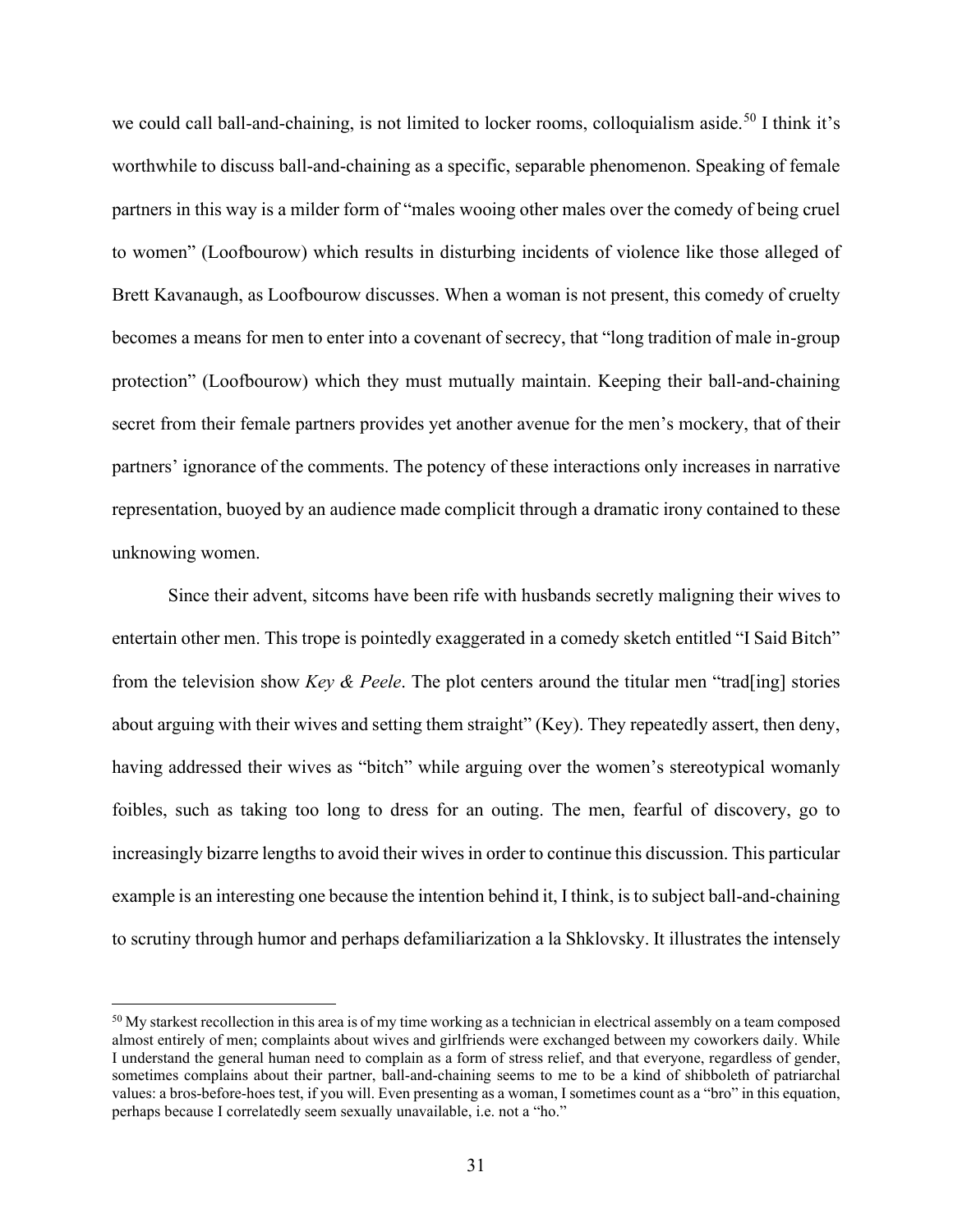performative nature of these conversations and the extent to which men strive to hide them from their female partners.

Overtly, the sketch is unsophisticated humor centered around being "hen-pecked" in which the men must keep their conversation secret to avoid repercussions from the hens. However, the hyperbolic lengths the men go to in preventing their conversation from being overheard—running as far from their wives as outer space—may serve to highlight the insincerity of their complaints. The men's braggadocio appears to inversely correlate with proximity to their wives. Their direct interactions with the women indicate it's unlikely either man actually said "bitch." Both react to their wives with comedically exaggerated submission, becoming accommodating and fearful as soon as the women appear. Yet before a male audience, and the public audience of the show's viewership, these men are under significant social pressure to appear dominant toward their partners.

The men of *Othello* operate under similar pressure, impugning the veracity of private male communication. In Iago's pivotal deception of Othello via manipulation of Cassio in act four, scene one, "we see Cassio performing his...most masculine self yet" (Thompson 10).<sup>[51](#page-38-0)</sup> Iago must incite Cassio to behave in such a way as to convince Othello of the adultery, and he knows he can do so by wielding social pressure. Iago initiates discussion of Bianca and frames it as secret or shameful:

IAGO: …. How do you now, Lieutenant?

CASSIO: The worser that you give me the addition

Whose want even kills me.

IAGO: Ply Desdemona well and you are sure on't.

<span id="page-38-0"></span><sup>&</sup>lt;sup>51</sup> The following analysis of 4.1 covers much of the same ground as Thompson and, to a lesser extent, Bastin, though both assume, without coining a cute term, the influence of ball-and-chaining as a cultural phenomenon.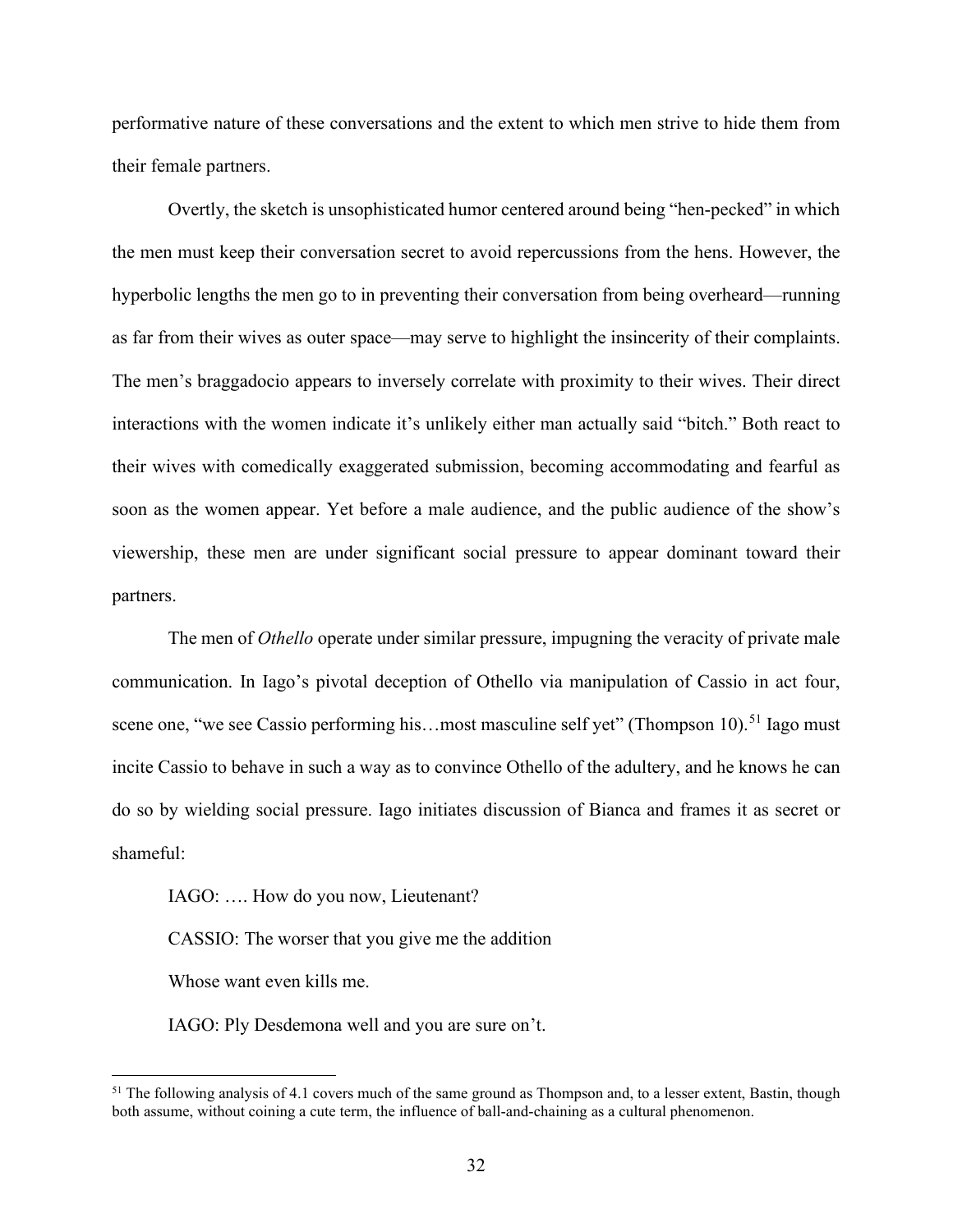[*Speaking lower*] Now, if this suit lay in Bianca's power,

How quickly you should speed!

CASSIO: Alas, poor caitiff! (*O* 4.1.103-109)

Iago's conspiratorial, hushed tone signals to Cassio the appropriate direction for the discussion. He intuitively understands that, rather than admitting to a loving relationship with Bianca, he must mock her and assert that her love far outweighs his reciprocal affection. Iago incites Cassio to increasingly intense repudiation, knowing Cassio will mirror him. "[A]s Iago laughingly tells increasingly outrageous tales of Bianca's expectations for her relationship with Cassio, Cassio joins in" (Thompson 11) with increasing vitriol. Once Iago invokes the specter of marriage, Cassio must assure Iago he plans to end the relationship. As Bianca approaches, he takes care to leave Iago with a final impression of his disdain—"Tis such another fitchew! Marry, a perfumed one" (*O* 4.1.140)—if indeed the line is his, as I question in my first section. If the line is Iago's, this further shows Cassio's unwillingness to risk Bianca overhearing such words. Regardless, once Bianca is known to be in earshot, both men affect civility.

Bianca enters angry about being asked to copy another woman's handkerchief, and Cassio is dismayed to have displeased her. More interesting is Iago's immediate, "After her, after her" (*O*  4.1.153) upon Bianca's furious exit. Not only does Iago express no surprise at Cassio's desire to follow Bianca, it is he who initially suggests it. The falsity of Cassio's mockery is implicitly understood by Iago, and the two men demonstrate the same type of unspoken confidentiality agreement as Key & Peele. Like them, Cassio behaves submissively when directly faced with his partner, attempting to placate her with his plaintive, "How now, my sweet Bianca? How now? How now?" (*O* 4.1.149). Despite this revealing display, Cassio pauses before pursuing Bianca to reinforce his façade of dominance for Iago, claiming he only follows Bianca because "[s]he'll rail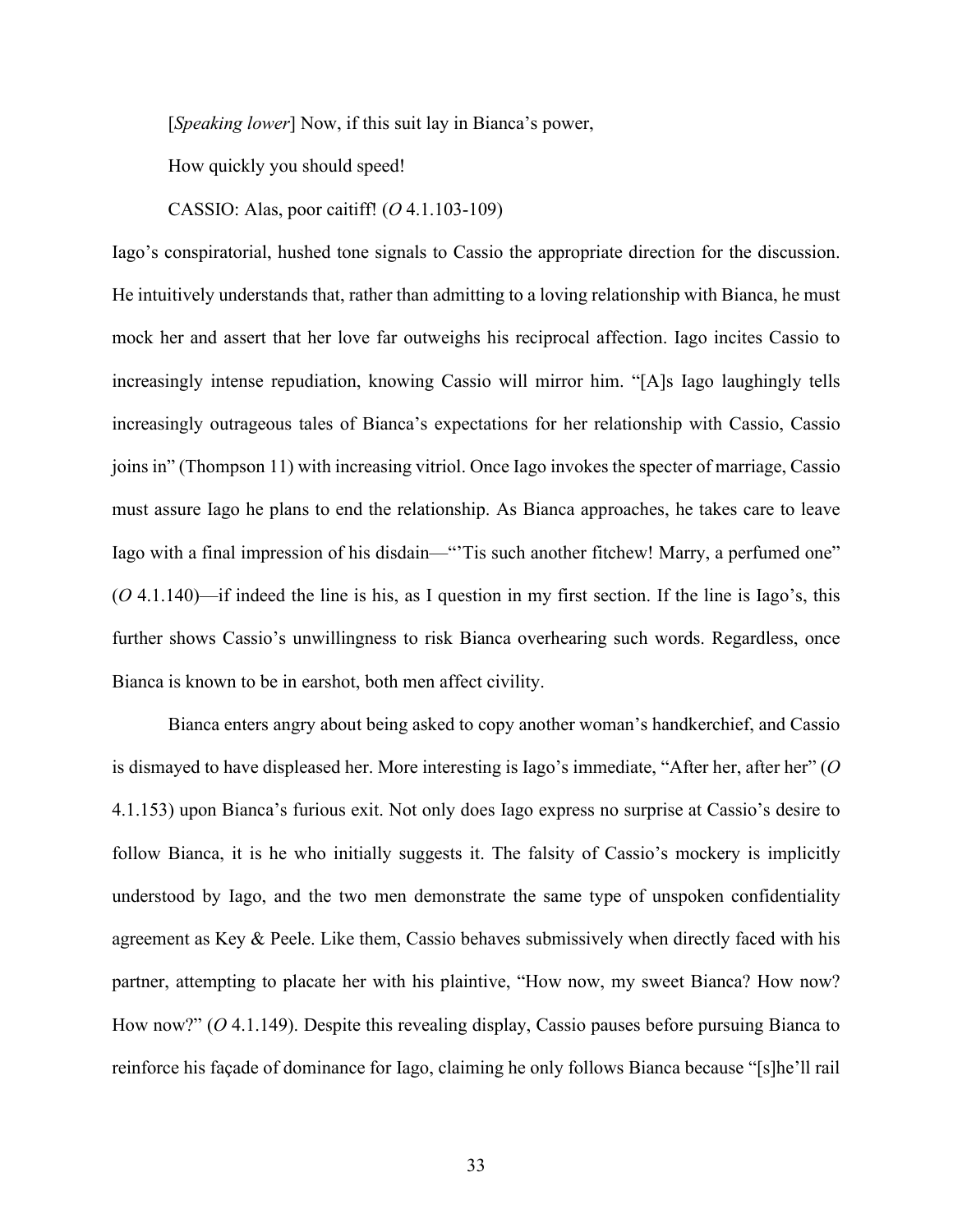in the streets, else" (*O* 4.1.154)—an assertion which is clearly untrue. It seems his dismissal of Bianca is a matter of reputation.

Having recently disgraced himself, Cassio is under even more pressure than usual to impress other men. Iago, as a man with Othello's ear, is an especially important potential source of support for Cassio. We know Cassio "think[s] it no addition, nor [his] wish, / To have [Othello] see [him] womaned" (*O* 3.4.188-190). Cassio's shame around this may have much more to do with his homosocial bonds—with his reputation—than with Bianca. She appears not to believe Cassio when he proclaims, "Not that I love you not" (*O* 3.4.192), but this may be the truth. Cassio cannot admit to such a thing publicly while trying to regain Othello's esteem.

Othello's position on soldiers and women—whatever their status—has been made abundantly clear. [52](#page-40-0) Preempting objections from the Duke about Desdemona accompanying him to war, Othello says, "And heaven defend your good souls that you think / I will your serious and great business scant / When she is with me" (*O* 1.3.268-270). He will ignore his wife and therefore remain an effective leader. Immediately following this, he implicitly indicts all wartime romance:

No, when light-winged toys

Of feathered Cupid seel with wanton dullness

My speculative and officed instruments,

That my disports corrupt and taint my business,

Let huswives make a skillet of my helm,

And all indign and base adversities

Make head against my estimation! (*O* 1.3.270-276)

<span id="page-40-0"></span><sup>52</sup> The following thoughts on Othello's opinion of women parallel Traub in *Desire and Anxiety*; see pp. 33-7.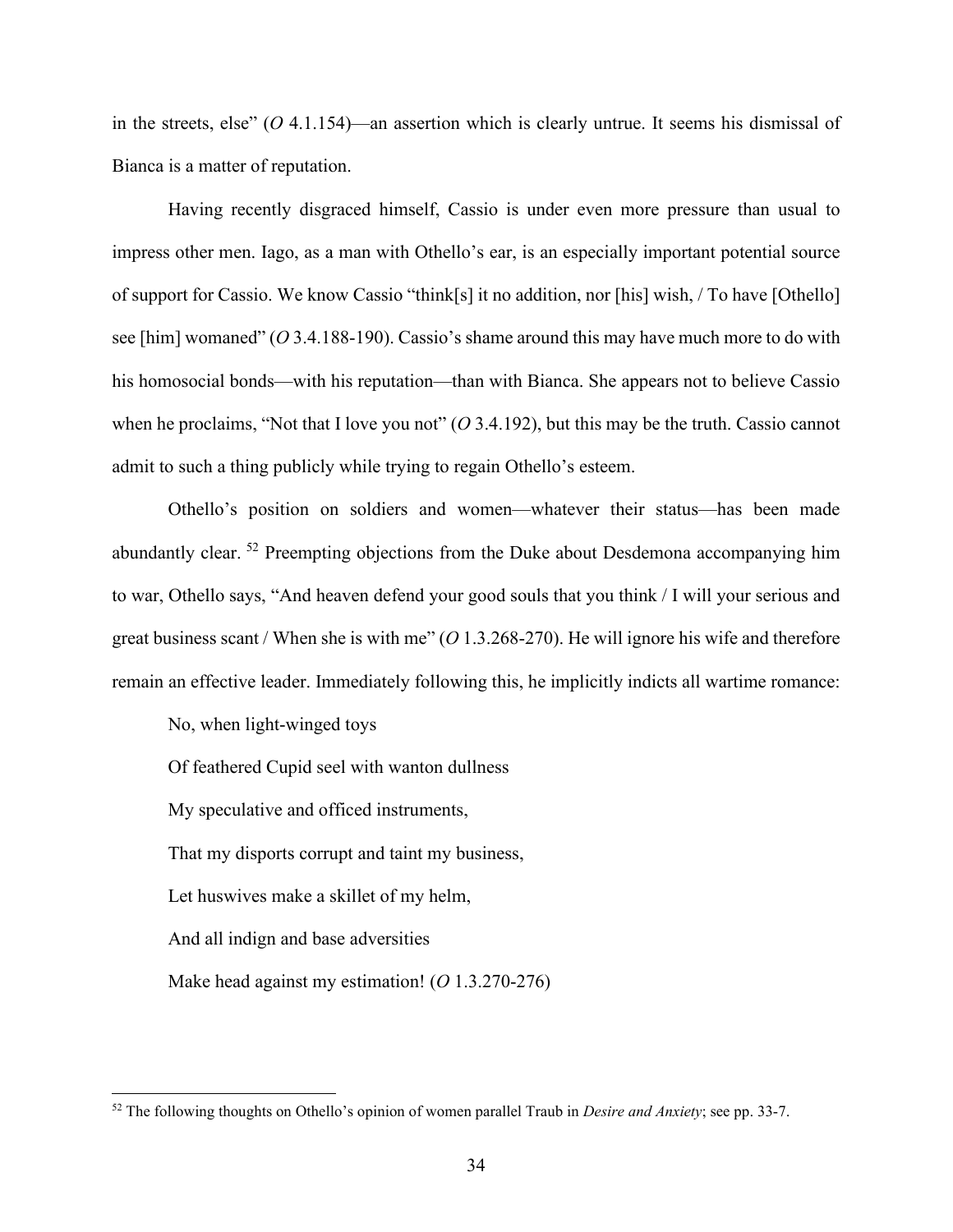Love is a bright, shiny "toy" which could distract serious soldiers from their important work, "corrupt and taint" this work—and perhaps the men doing it. The paralleling of "huswife" with "indign and base adversities," too, is telling. Othello positions Desdemona—and all women—as a potentially corrupting influence. Given this, Cassio's unwillingness to display his woman is reframed. He has no hope of convincing Othello to reinstate him if he appears wantonly dull.

Despite his words to Iago, Cassio may love Bianca, reciprocate her desire for marriage, or even be the unrequited party himself. Bianca's apparent willingness to cut all ties with Cassio— "If you'll come to supper tonight, you may; if you will not, come / when you are next prepared for" (*O* 4.1.151-152)—supports this latter reading. Another line that can be read in support of a loving Cassio is the "customer" line I discuss in my first section. A line of Cassio's is emended from the first quarto to include the word "customer," most likely as a matter of clarity in presenting a joke. The ambiguity of the chosen term, "customer," may have relevance to the sincerity of Cassio's expressed feelings, as well as the understanding of the line. The full line reads: "I marry her? What? A customer? Prithee, bear some charity to / my wit; do not think it so unwholesome. Ha, ha, ha!" (O 4.1.120-121). As it can refer to either a sex worker or their client, this "customer" may refer either to Bianca or to Cassio (Hall 127 n.120, Folger 180 n.140). Pechter argues that "'customer' in the sense of 'seller' was very likely obsolete or peculiar usage even for the play's first audiences" (*Interpretive Traditions* 135). If the line refers to Cassio—"who, I, the whore's customer?" (Hall 127 n.120)—then the subject of mockery in the line becomes somewhat less clear. With either meaning, the central concern of the line is the integrity of Cassio's relationship— "integrity" here meaning both honesty and durability—yet whomever is referred to as "customer" bears the brunt of the implied judgment. While several critics<sup>[53](#page-41-0)</sup> (and Iago) raise the specter of the

<span id="page-41-0"></span><sup>53</sup> E.g. Mann: Bianca is "in many ways a stereotype, the whore who falls for her client" (175).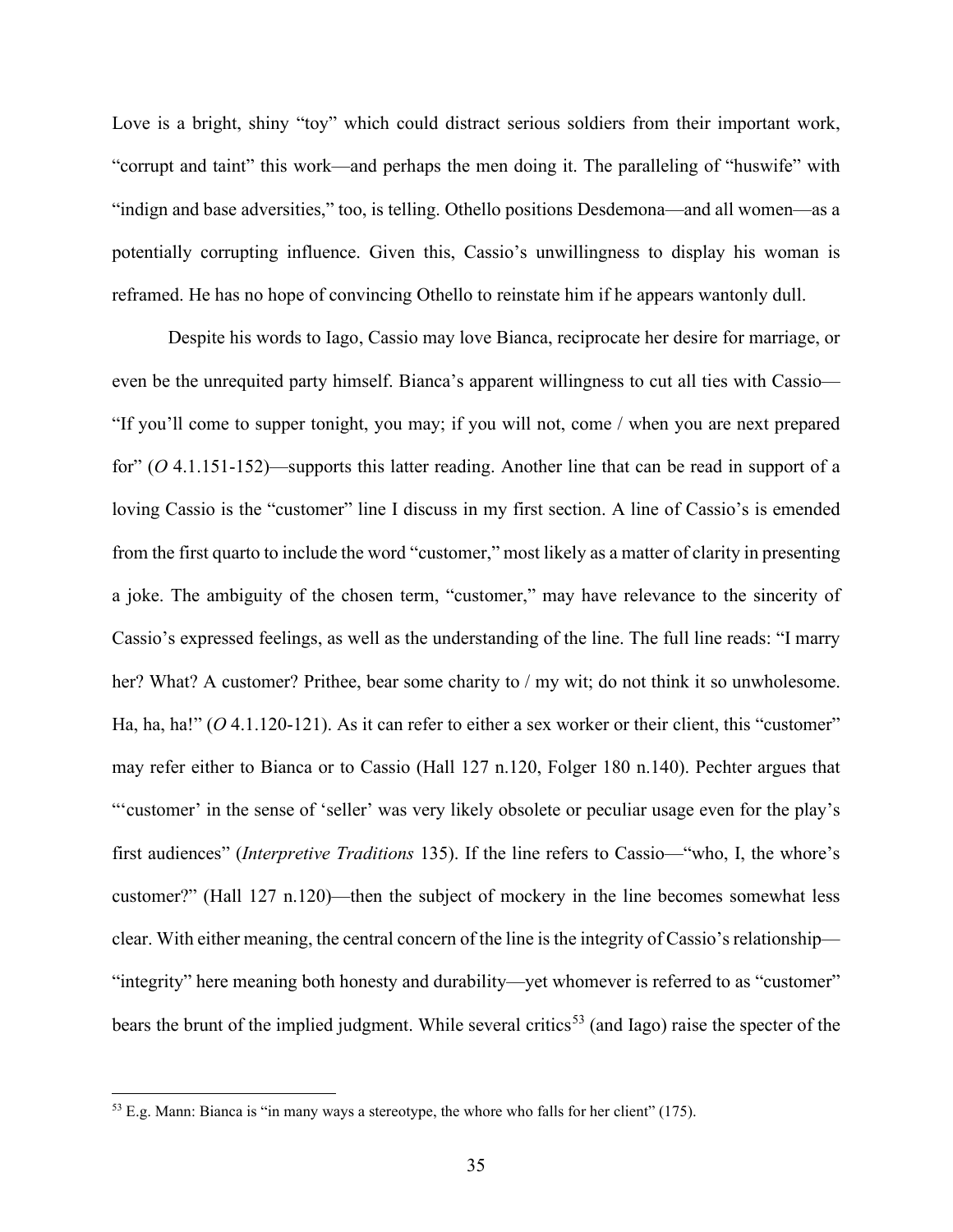foolish whore in love with a client, the foolish client in love with a whore is more realistic. Pechter points out as "implausible" the notion "that whores regularly fall in love with one of their clients" (*Interpretive Traditions* 135). Intuitively, it seems much more likely for someone to develop romantic feelings for a person providing a service rather than the other way around, given the power dynamics and petty annoyances surely involved.

Everything in Cassio's manner toward Bianca in person contradicts his speech with Iago. As Pechter states, "Iago's contemptuous characterization [should] sound like gross misrepresentation" (*Interpretive Traditions* 135). The probable reasons that his slander does not disturb us are themselves disturbing. It's fine if Bianca is depicted as a sex worker—but she really shouldn't be depicted as a whore.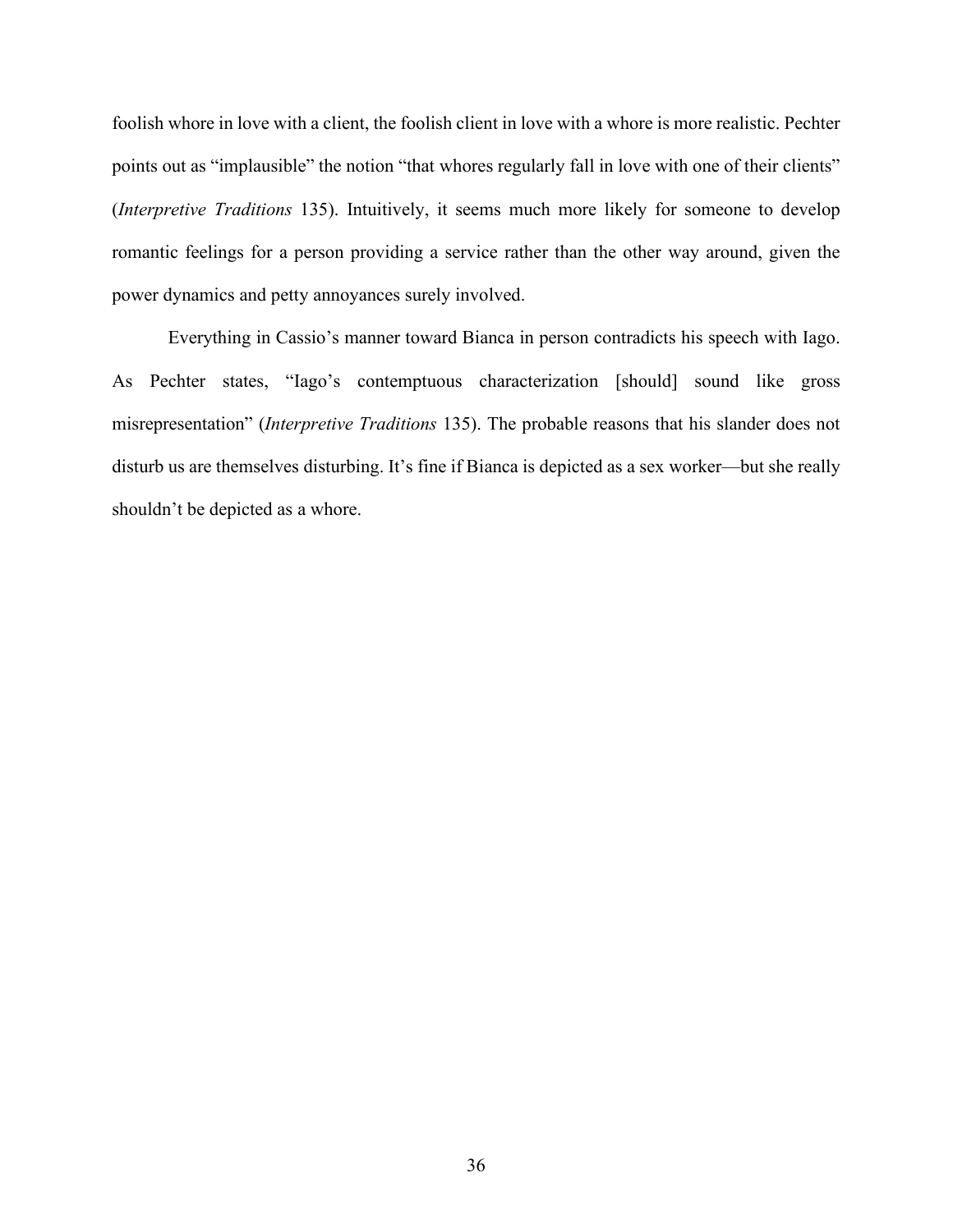### <span id="page-43-0"></span>**6 Performing Bianca**

A complicating factor in studying plays as literature is that plays are inherently incomplete on the page. A script is a launch point for a collaborative effort between playwright, director, actors, and designers which becomes a complete text only ephemerally or iteratively. In a novel, a character's physical description and whatever of their motivations and mannerisms appear on the page are static, whereas these change with every staging of a play, especially one which doesn't include prescriptive stage directions. There's a common acting exercise wherein actors must convey varying meanings with nonsense or repeated words, as though to make playwrights feel inadequate. Directorial choices<sup>[54](#page-43-1)</sup> can change meaning even at the most basic level.

Unfortunately, the only live performances of *Othello* I've attended have been by high school or undergraduate students, which thus have leaned toward earnest overreach. The most recent of these featured competent leads and a vapid, boa-clad Bianca; I shudder to think what the young actor was told by her director. It was most assuredly the least interesting choice for the character, not only because it relied on sexist stereotype, but because it removed all ambiguity. Were I directing *Othello*, I'd ask my Bianca to be a little emotionally cold; I'd ask my costume designer to put her in elegant, flattering clothing that mirrored the class status of the other characters; and I'd leave as much interpretation of the truth about her to the audience as possible, while maintaining Iago's unreliability. The only love-addled idiot in my cast would be Cassio, who seems even more Iago's dupe than Othello at times. I see Emilia with a certain savvy about Iago from exposure, and I'd ask her actor to play her as resentful toward him and in love with

<span id="page-43-1"></span><sup>54</sup> For succinctness, I'm collapsing all the various authorships of actors and designers into "directorial choice," but I don't mean to devalue their contributions. The best directors choose people to co-author their production, not merely follow directions.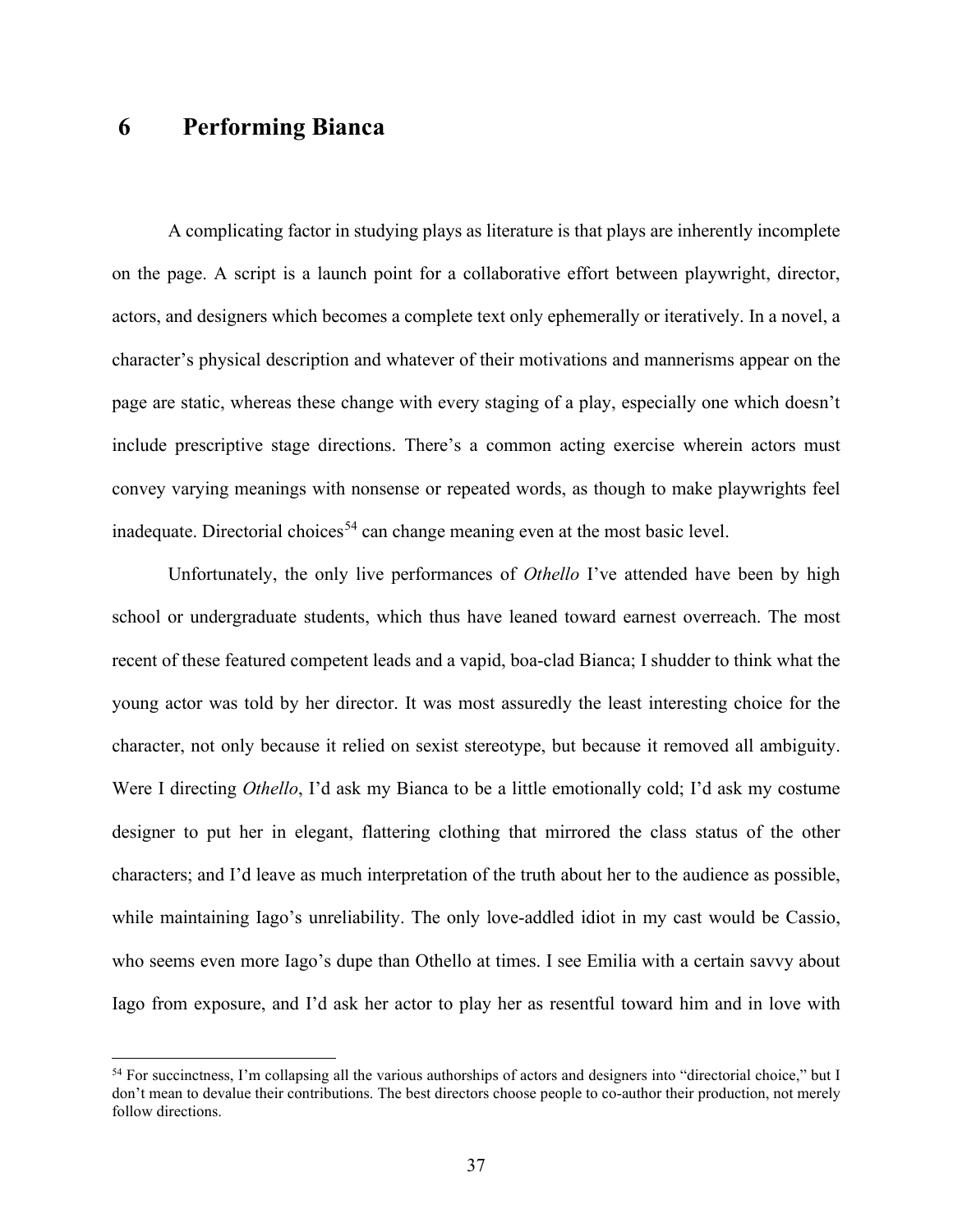Desdemona. Desdemona herself I see as sincere in her love for Othello, but she's simultaneously dealing with considerable external pressures; I might emphasize her desire to gain independence from her father.

It's hard to reproduce a story essentially about domestic violence perpetrated by a Black man against a white woman without being at least a little racist; if I were to direct the play, I might feel compelled to change the ending, sacrilegious as it might seem.[55](#page-44-0) Beyond that, minimizing the number of white actors, generally, can help, but casting Bianca in particular with a woman of color only compounds the existing sexism with extra racist overtones if she is also played as stupid or lust-addled, especially if both other women are white.<sup>[56](#page-44-1)</sup>

I dither about what character choices could make Othello less racist, although I'd attend to Hugh Quarshie's writings on the matter and his portrayal for the Royal Shakespeare Company in 2015. Quarshie's primary issue with Othello as a character is his abrupt shift "from magnanimous to murderous" ("Playing Othello") in the length of one scene, which the RSC production makes more credible through minor alterations in the script, along with some additions of military violence early in the play, suggesting it is not race so much as the nature of war that causes Othello's own violence.<sup>[57](#page-44-2)</sup> Their other major change was casting Iago with a Black actor, motivated by a "determination to avoid suggesting Othello behaves as he does because he's black" (Quarshie, "Hugh Quarshie"). Quarshie immediately jokes, "Now we have two black men behaving badly"

<span id="page-44-0"></span><sup>&</sup>lt;sup>55</sup> Ouarshie discusses Shakespearean idolatry and changes to the script in "Playing Othello." Relatedly, Corredera discusses Shakespeare's failures of universality (and *Key & Peele*) in "How Dey Goin' to Kill Othello."

<span id="page-44-1"></span><sup>56</sup> Pechter discusses several productions of *Othello* with Bianca as a woman of color; she is repeatedly described using exoticizing/fetishizing/Orientalizing language *Interpretive Traditions* pp. 132-3.

<span id="page-44-2"></span><sup>&</sup>lt;sup>57</sup> They add, during what is otherwise a scene transition, a silent scene of waterboarding a detainee, which goes unexplained, as well as having Othello be violent toward Iago in a manner aligned with military enhanced interrogation techniques during their confrontation about Desdemona's possible unfaithfulness. There is an implication, then, that the torture and other violent behavior that becomes acceptable during a military occupation can infect the home life, causing incidents of domestic violence such as what happens to Desdemona. I think this production is fairly successful in mitigating the racism of the play but less so the misogyny; the female characters other than Desdemona seem underdeveloped and Desdemona remains too willing to die. Anti-racism and feminism need not be opposed.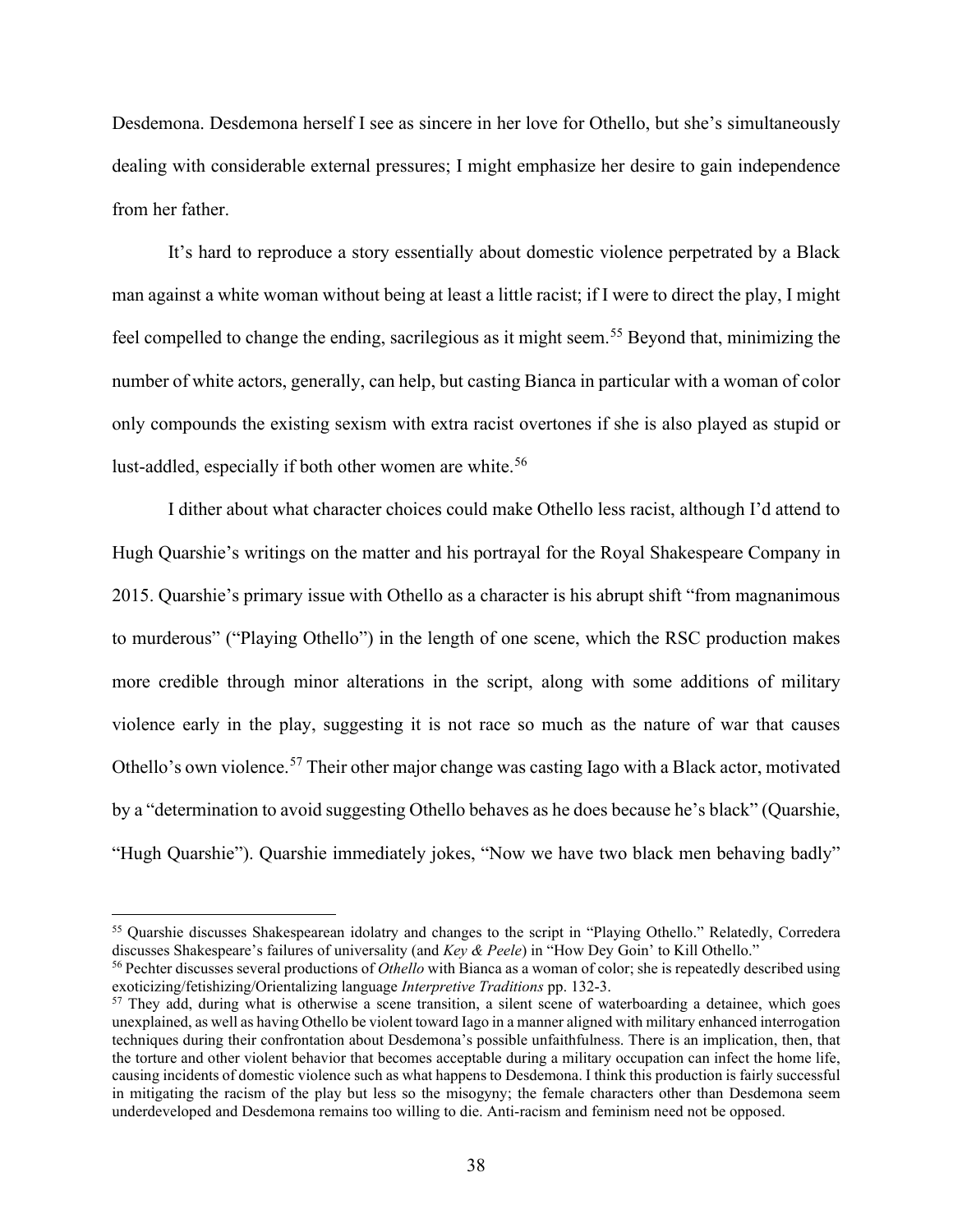("Hugh Quarshie"), which highlights the obvious issue with this casting. I'd add that this bad behavior specifically includes killing their wives, which leaves intact the implication of some inherent racialized tendency toward gendered violence. It does successfully remove the "possibility of suggesting that a clever and cunning white man could easily dupe a black man" (Quarshie, "Playing Othello"). While both characters do evil in the course of the play, the nature of the two characters' evils is very different; Iago's evil is cerebral, while Othello's is base, so while questions remain about how effectively this casting reduces the racist subtext, it does at least allow for Black intelligence in a refreshing way.

I see a parallel between Bianca and Othello in how they can be reduced to caricature or elevated, depending on directorial choice, and examining the ways an accomplished Black performer like Quarshie grapples with Othello can perhaps illuminate a way forward for Bianca. I would not argue, as Bastin does, that "Bianca, not the title character, has been most maligned by critics" (4), but both have been maligned, and this malignancy operates through similar channels. Bastin's idea of Bianca as a foil for Othello has some potential. However, that absolutely should not mean Bianca and Othello are cast as the only people of color in the play.

The parallels between Bianca and Othello perhaps exert some underlying pressure in Paula Vogel's 1993 *Desdemona: A Play About a Handkerchief*, given Vogel's choice to give Bianca a turn as the murderously jealous lover. Sharon Friedman discusses this and two other plays, Djanet Sears's 1997 *Harlem Duet* and Ann-Marie MacDonald's 1988 *Goodnight Desdemona (Good Morning Juliet)*, as a form of criticism ("Feminist Playwright"). Only one of these artistic interventions in the discourse of *Othello* includes Bianca as a character. Vogel's *Desdemona* invents the unseen life of all three female characters within the world of *Othello*, imagining some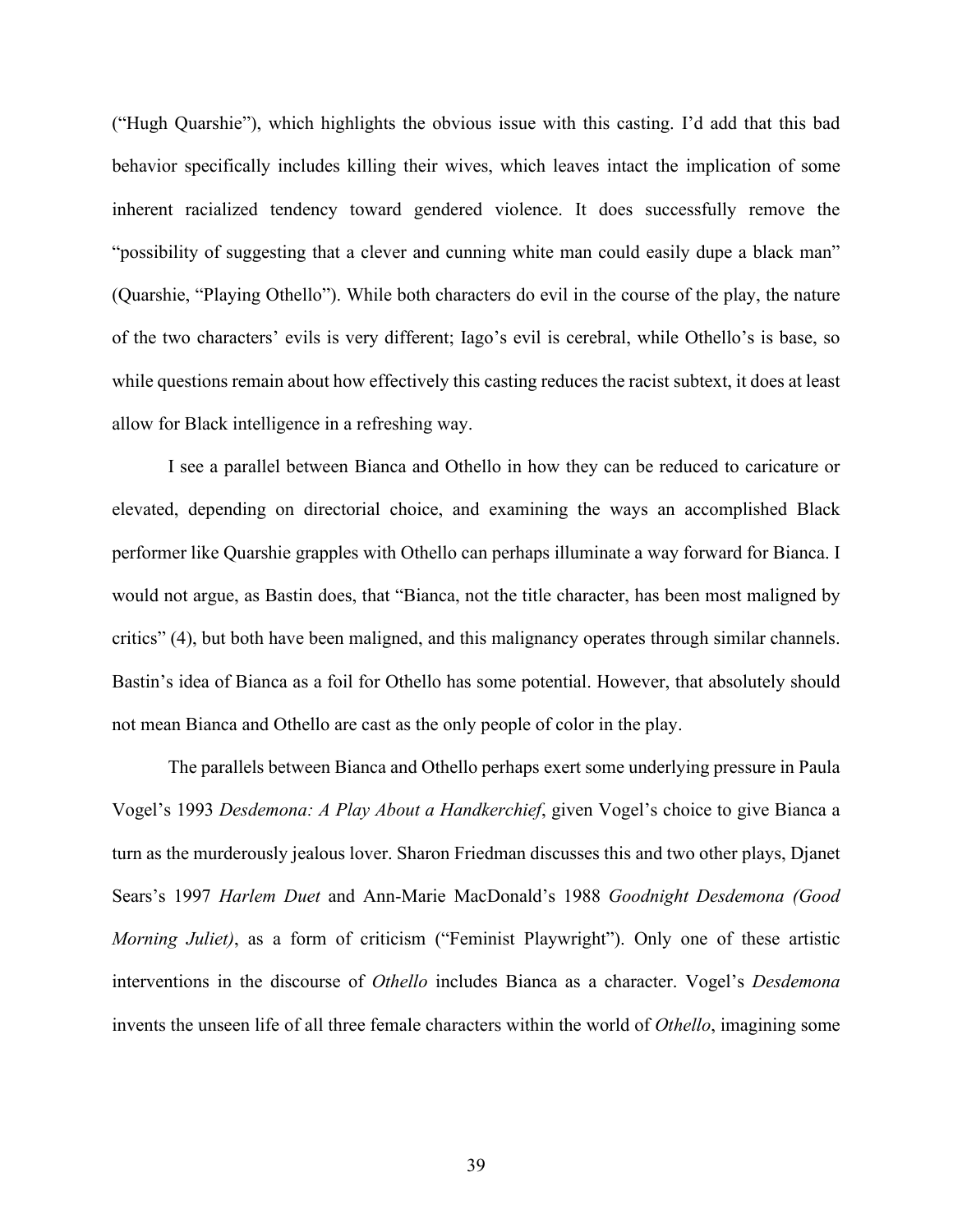of the possibilities left open by Shakespeare without altering the events of the plot. She focuses in on the play's women and renders them human and sexual in a way *Othello* fails to do.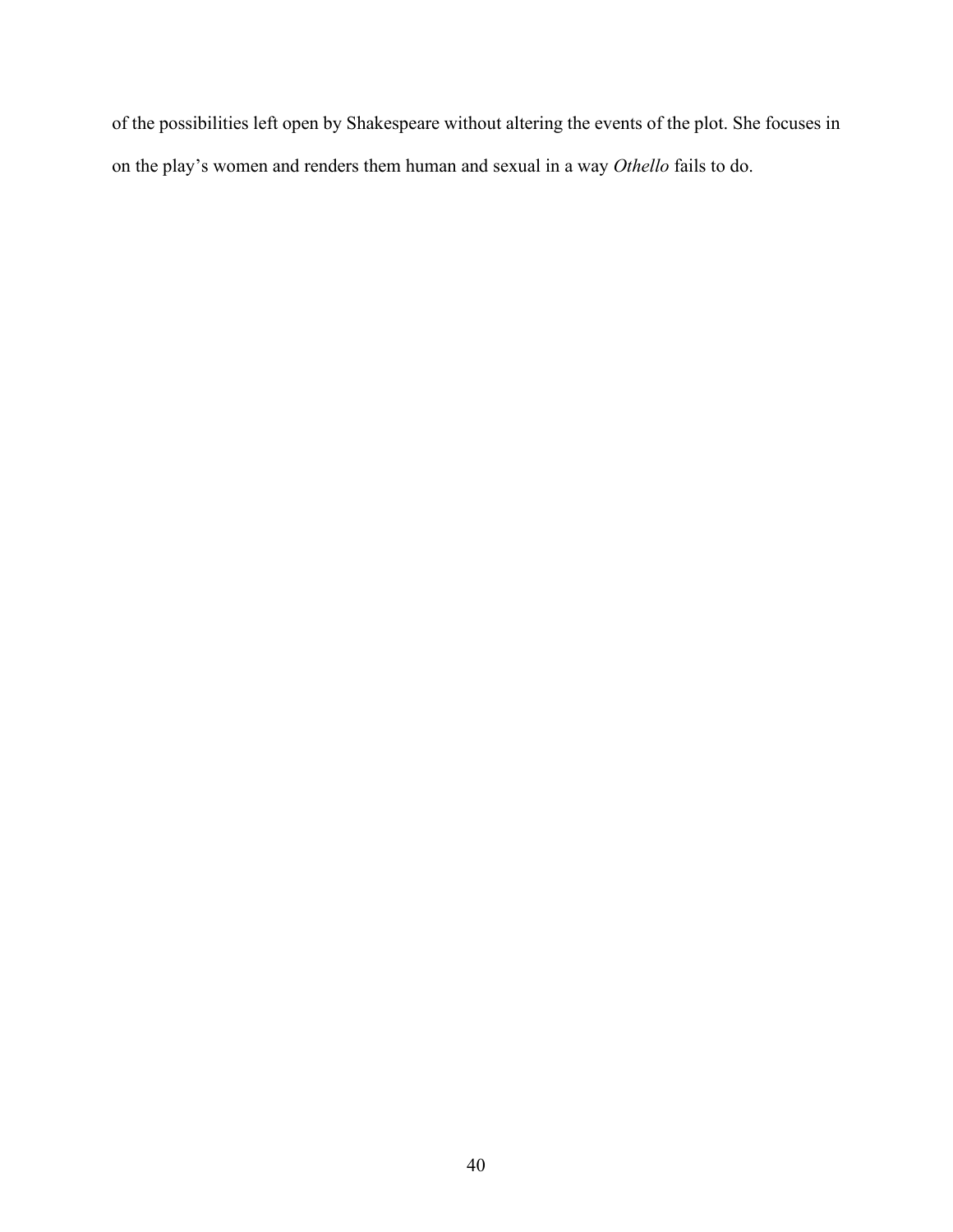## <span id="page-47-0"></span>**7 Conclusion**

Those who view Bianca as a sex worker "cannot simply be wrong" (Pechter, *Interpretive Traditions* 139), but nor are they simply right. Whether Bianca is meant to be a sex worker or not, centuries of being marked and read that way have limited her potential to illuminate various aspects of *Othello*. Editors have allowed their bias to influence their reading of a text already composed by a biased editor, layering infinite reduction onto what should be an infinite opening. A recognition of the limitations of our own context is necessary to a full explication of any (un)historical contextualization, as no historical context can be understood without these limitations; at the same time, we need not impose further limitations on our understanding by denying insights gleaned from our context. How Iago and Cassio look, held between Kavanaugh and Key & Peele, matters as much as how Bianca looks, held between Bellamira and Desdemona. What a whore is changes as much as it the same. Bianca exists perpetually as whore and nonwhore, unfixed, multiple.

I'll finish with some ideas for further study. Firstly, I'm interested in digging deeper into the work that has been done on *Othello* in performance studies and dramaturgy. Given that I'm presently pursuing a degree focused on English literature, I emphasized critics working from the literary tradition, but I think a full understanding of the text—in the grander sense of the word requires more attention to this other angle. Relatedly, I'd like to do more comparative work with Vogel's transformative play *Desdemona*, especially given what Friedman calls its "synergy between theater and theory" (113). Realistically, I'm more likely to pursue a theatrical response in Vogel's vein than additional criticism on *Othello*, and that endeavor would need attention to the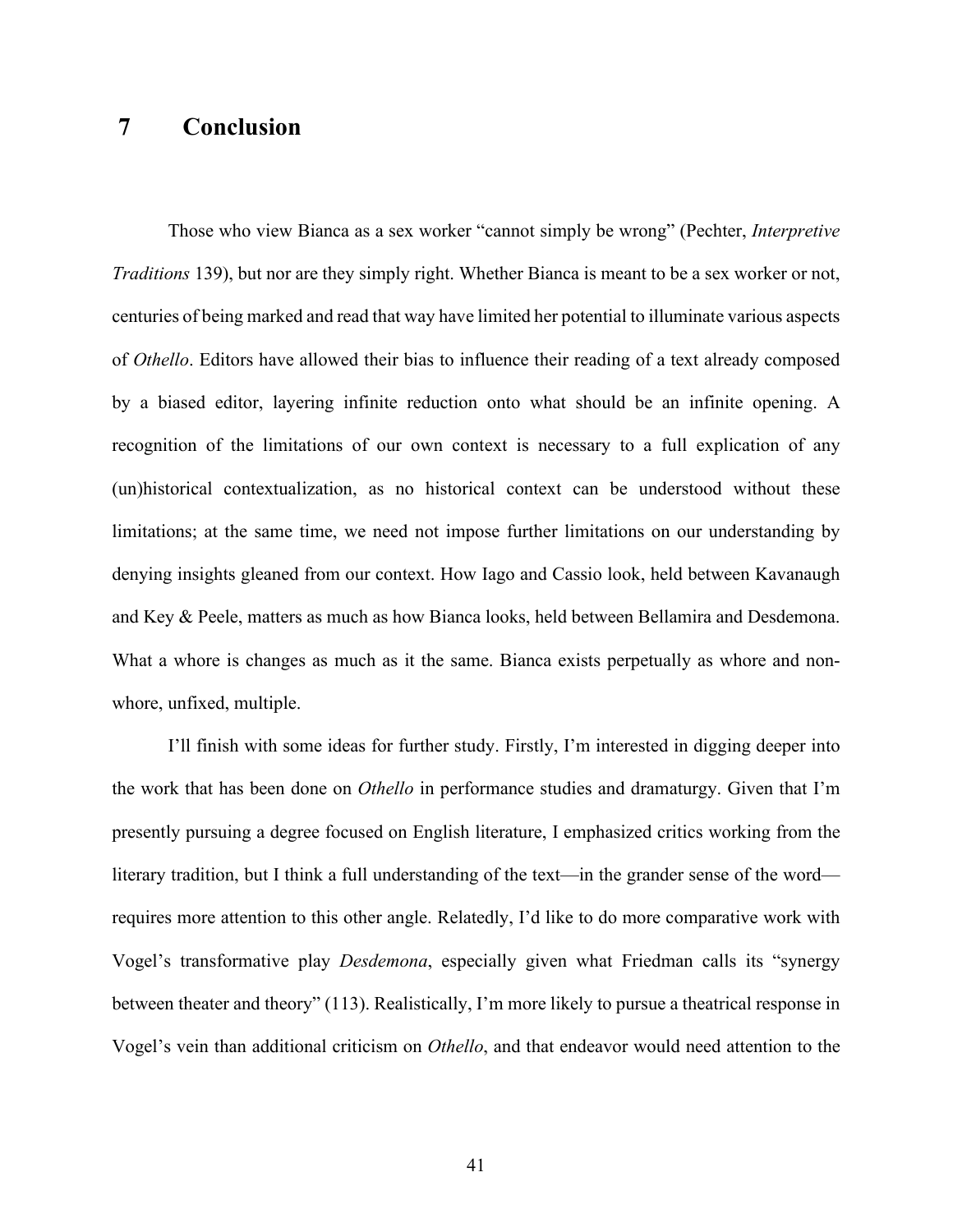play's dramaturgical history even more.<sup>[58](#page-48-0)</sup> Additionally, it's become clear over the course of this writing that I missed many small mentions of Bianca in larger works covering all of Shakespeare's women, or all of *Othello*, when they didn't come up in my initial searches for Bianca-specific work, and while I have endeavored to correct this oversight, an obvious additional avenue of research is delving into more of these. Finally, I think the most urgent avenue of further research moves away from *Othello* and into more general study of the depiction of sex workers.<sup>[59](#page-48-1)</sup> My own attitude shifted radically over the course of this writing, partially because I was appalled at the amount of dehumanizing language casually applied to Bianca and other characters due to the perception of sex work. In many of the works I mention which examine all the women of Shakespeare, Bianca is treated to a sentence or two describing her dismissively. Digging into this would not only strengthen my initial point about Bianca needing more attention, but it also highlights the need, overall, for sex-worker-positive—note the difference from sex-positive insights to permeate all our academic niches. I'm hardly perfect in this matter—but I've seen proof I could do worse.

<span id="page-48-1"></span><span id="page-48-0"></span><sup>&</sup>lt;sup>58</sup> Perhaps a sequel, since Bianca conveniently survives. It might be interesting to foreground Bianca in a project otherwise focused on the aftermath of *Othello*; one could even include a romance subplot with a wounded Cassio. <sup>59</sup> Stephen Spiess and a handful of other scholars are already pursuing this topic.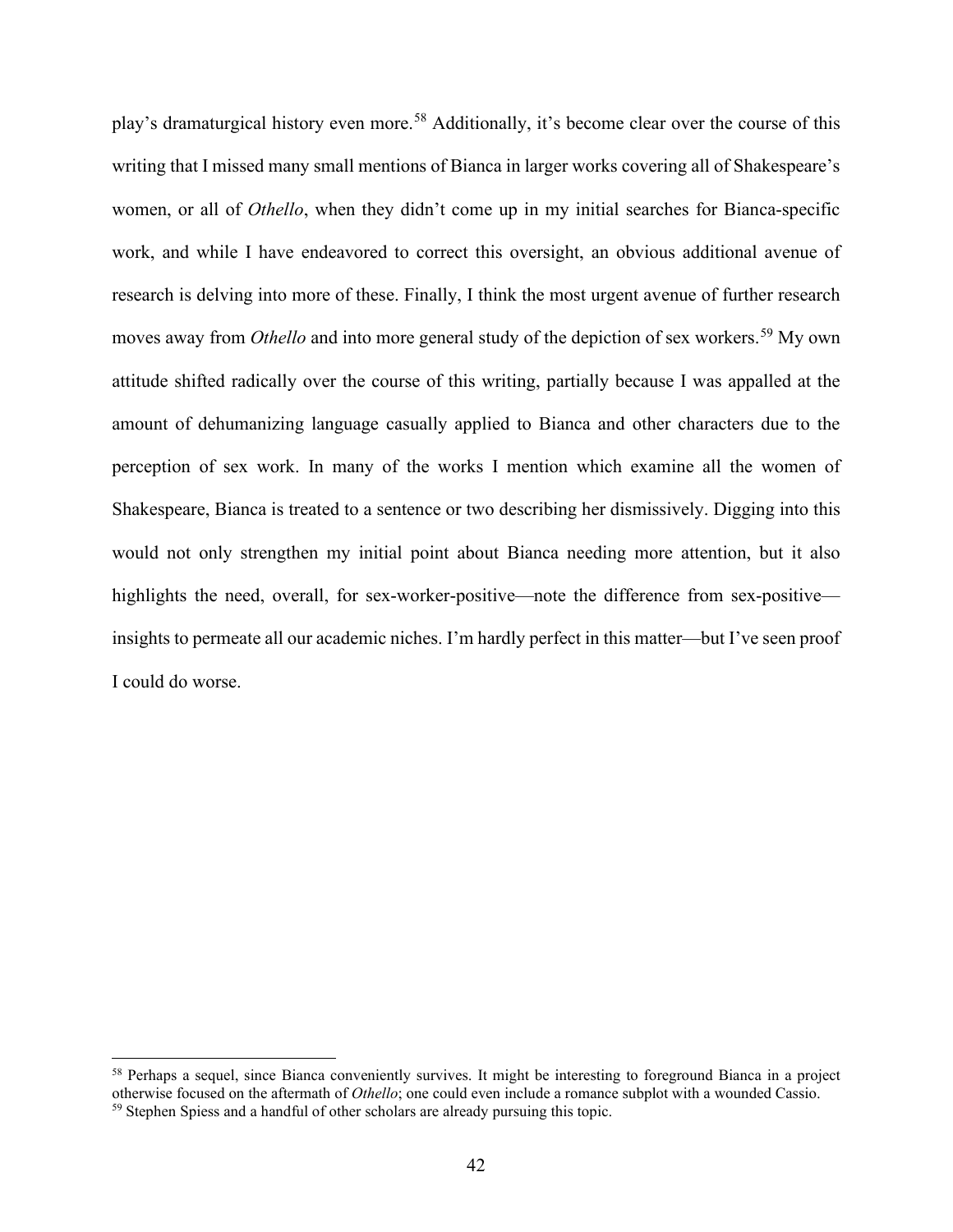## <span id="page-49-0"></span>**Bibliography**

- Alfar, Cristina León. *Women and Shakespeare's Cuckoldry Plays: Shifting Narratives of Marital Betrayal*. Routledge, 2017.
- Bastin, Jennifer. *"I Must Be Circumstanced:" Bianca's Effect on* Othello." MA thesis, Harvard Extension School, 2017. *Digital Access to Scholarship at Harvard*, nrs.harvard.edu/urn-3:HUL.InstRepos:33826658. Accessed 23 Oct. 2018.
- Bauer, Jared. "Othello (Shakespeare) Thug Notes Summary & Analysis." *YouTube*, uploaded by Wisecrack, 2 Dec. 2014, www.youtube.com/watch?v=Gij5xNvCYiQ. Accessed 9 Mar. 2022.
- Becon, Thomas. *The Catechism of Thomas Becon, S.T.P. Chaplain to Archbishop Cranmer, Prebendary of Canterbury &c. With Other Pieces Written by Him in the Reign of King Edward the Sixth*. Project Canterbury. Edited by John Ayre, Cambridge UP, 1844, anglicanhistory.org/reformation/ps/becon/catechism/. Accessed 20 Nov. 2018.
- Cinthio. "From *Gli Hecatommithi*." *Othello: Texts and Contexts*, edited by Kim F. Hall. Bedford/St. Martin's, 2007.
- Coles, Jane, editor. *Othello*, by William Shakespeare. 3rd ed., Cambridge UP, 2014.
- ---. *Othello*, by William Shakespeare. 1992. 1st ed., Cambridge UP, 1996.
- Corredera, Vanessa. "'How Dey Goin' to Kill Othello?!' *Key & Peele* and Shakespearean Universality." *Journal of American Studies*, vol. 54, no. 1, 2020, pp. 27-35. doi: 10.1017/S0021875819001981. Accessed 1 Apr. 2022.
- ---. "'Not a Moor exactly': Shakespeare, *Serial*, and Modern Constructions of Race." *Shakespeare Quarterly*, vol. 67, no. 1, 2016, pp. 30-50. doi: 10.1353/shq.2016.0009. Accessed 20 Nov. 2018.
- Desmet, Christy. "Shakespeare and the Digitized World." *CEA Critic*, vol. 78, no. 2, July 2016, pp. 213-228. doi: 10.1353/cea.2016.0015. Accessed 5 Sep. 2020.
- DiGangi, Mario. "Early Modern Bodies That Matter." *Routledge Companion to Women, Sex, and Gender in the Early British Colonial World*, edited by Kimberly Anne Coles and Eve Keller, Routledge, 2018.

Ditmore, Melissa H. *Encyclopedia of Prostitution and Sex Work*. Greenwood Press, 2006.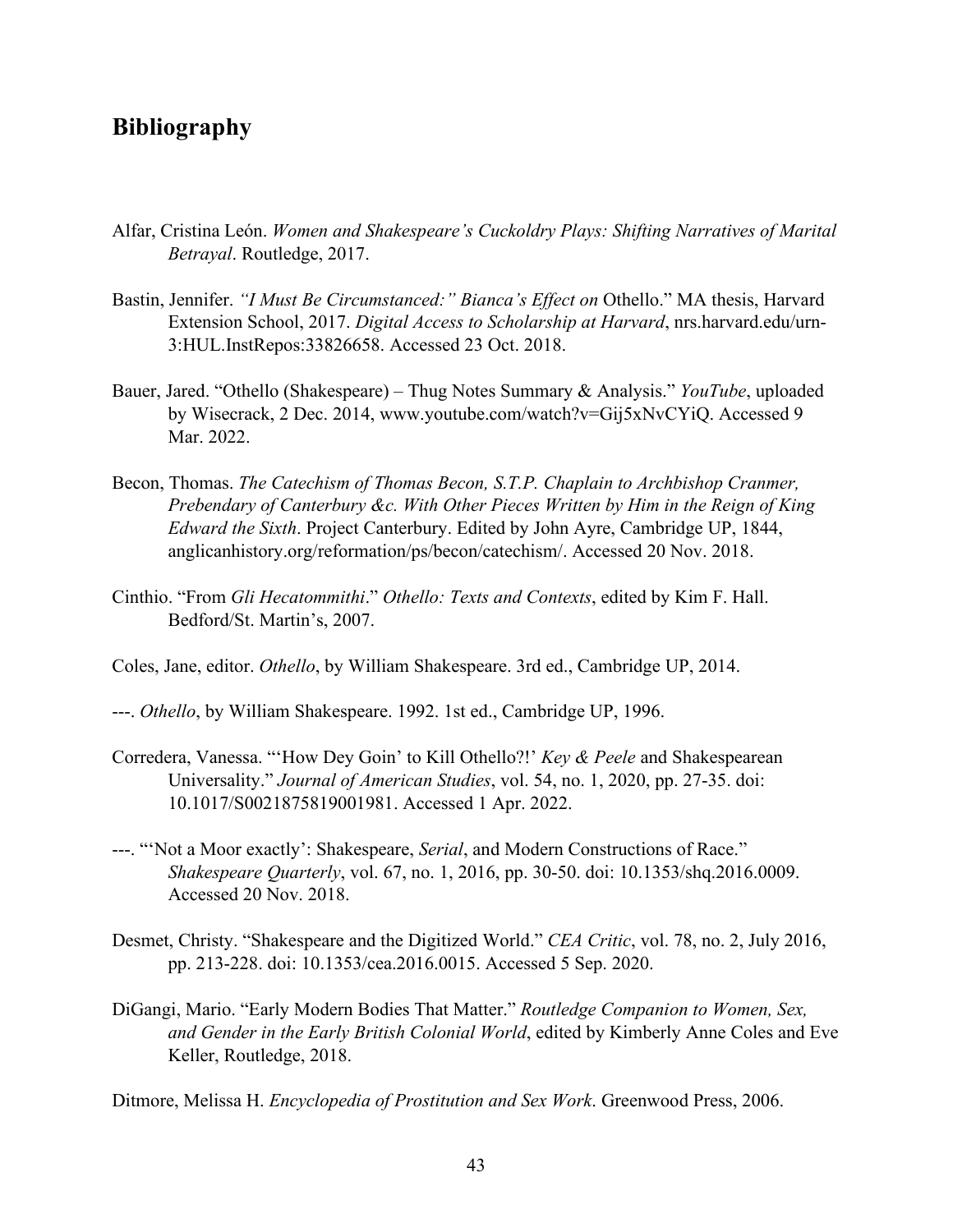- Dorsey, Cheryl. "Op-Ed: California's loitering law is discriminatory and makes everyone less safe." *LA Times*, 14 Mar. 2022, www.latimes.com/opinion/story/2022-03-14/californialoitering-law-sex-workers-public-safety. Accessed 2 Apr. 2022.
- Findley, Alison. *Women in Shakespeare: A Dictionary*. Continuum, 2010.
- Flaherty, Jennifer. "How Desdemona Learned to Die: Failed Resistance in Paula Vogel's *Desdemona*." *Gender Forum: An Internet Journal for Gender Studies*, no. 49, 2014, pp. 35-46.
- Freccero, Carla. "Queer Times." *The South Atlantic Quarterly*, vol. 106, no. 3, 2007, pp. 485- 494.
- Friedman, Sharon. "The Feminist Playwright as Critic: Paula Vogel, Ann-Marie MacDonald, and Djanet Sears Interpret *Othello*." *Feminist Theatrical Revisions of Classic Works: Critical Essays*, edited by Sharon Friedman, McFarland & Company, Inc., 2009, pp. 113-134.
- ---. "Revisioning the Woman's Part: Paula Vogel's *Desdemona*." *New Theatre Quarterly*, vol. 15, no. 2, 1999, pp. 131-141.
- Gowing, Laura. *Domestic Dangers: Women, Words, and Sex in Early Modern London*. Oxford UP, 1999.
- Grady, Kyle. "Emphasis and Elision: Early Modern English Approaches to Racial Mixing and their Afterlives." *New Literary History*, vol. 52, no. 3/4, Summer/Autumn 2021, pp. 585- 604. doi: 10.1353/nlh.2021.0027. Accessed 1 Apr. 2022.
- ---. "Othello, Colin Powell, and Post-Racial Anachronisms." *Shakespeare Quarterly*, vol. 67, no. 1, Spring 2016, pp. 68-83. doi: 10.1353/shq.2016.0015. Accessed 1 Apr. 2022.
- ---."Why Front?: Thoughts on the Importance of "Nonstandard" English in the Shakespeare Classroom." *Pedagogy*, vol. 17, no. 3, Oct. 2017, pp. 533-540. *Project Muse*, muse.jhu.edu/article/671060. Accessed 1 Apr. 2022.

Grant, Melissa Gira. *Playing the Whore: The Work of Sex Work*. Verso, 2014.

Henley, Trish Thomas. *Dealers in Hole-Sale: Representations of Prostitution on the Elizabethan and Jacobian Stage*. Dissertation, Florida State University, 2007. *ProQuest*, AAT 3282617.

Jardine, Lisa. *Reading Shakespeare Historically*. Routledge 1996.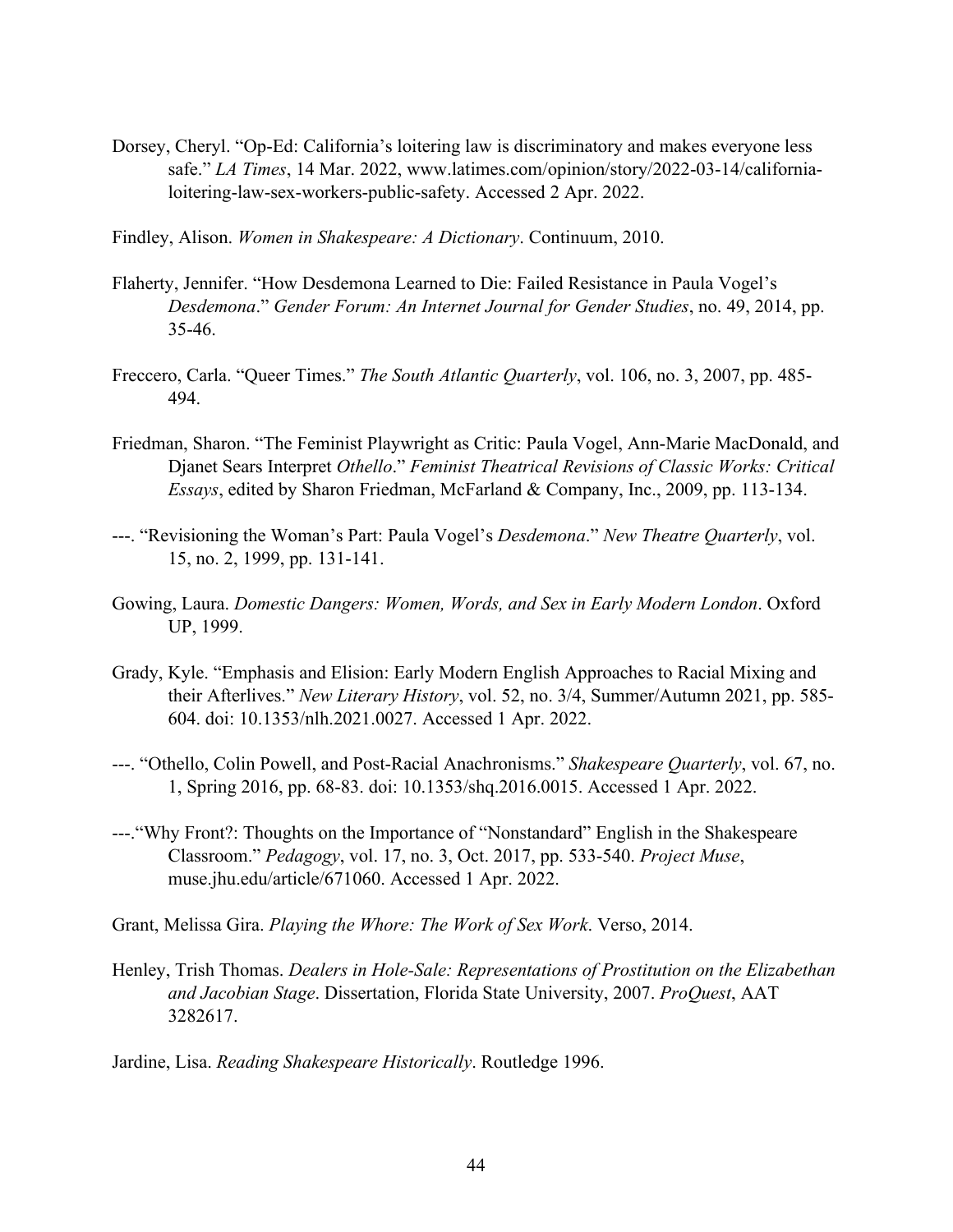- Kalicanin, Milena. "Paula Vogel's *Desdemona (A Play About a Handkerchief)*: A Feminist Reading of Shakespeare's *Othello*." *Philologia Mediana*, vol. 11, no. 11, 2019, pp. 177- 188. www.philologiamediana.com/index.php/phm/issue/view/1/11. Accessed 6 Apr. 2022.
- Keijzer, Fred. "The Sphex Story: How the cognitive sciences kept repeating an old and questionable anecdote." *Philosophical Psychology*, vol. 26, no. 4, 2013, pp. 502-519. doi: 10.1080/09515089.2012.690177. Accessed 30 Mar. 2022.
- Kemp, Theresa D. *Women in the Age of Shakespeare*. Greenwood Press-ABC-CLIO, 2010.
- Key, Keegan-Michael et al. "I Said Bitch." *YouTube*, uploaded by Comedy Central, 1 Feb 2012, www.youtube.com/watch?v=5LGEiIL1\_s. Accessed 10 Nov. 2018.
- Lister, Kate. "'Tis a Pity She's a Whore': the 'Whore' in Whores of Yore." *Kate's Blog*, Whores of Yore, www.thewhoresofyore.com/katersquos-journal/tis-pity-shes-a-whore-the-whorein-whores-of-yore. Accessed 16 Mar. 2022.
- Loofbourow, Lili. "Brett Kavanaugh and the Cruelty of Male Bonding: When Being One of the Guys Comes at a Woman's Expense." *Slate*, www.slate.com/news-andpolitics/2018/09/brett-kavanaugh-allegations-yearbook-male-bonding.html. Accessed 10 Nov. 2018.
- Lorenz, Taylor. "Meet the Woman Behind the Libs of TikTok, Secretly Fueling the Right's Outrage Machine." *Washington Post*, 19 Apr. 2022, www.washingtonpost.com/technology/2022/04/19/libs-of-tiktok-right-wing-media. Accessed 22 Apr. 2022.
- Lum, Tom. "The Sphex Wasp Citation." *TikTok*, uploaded by tomlumperson, 9 Sept. 2021, vm.tiktok.com/ZMRn6tWqc. Accessed 16 Mar. 2022.
- Mann, David. *Shakespeare's Women: Performance and Conception*. Cambridge UP, 2008.
- Marcus, Leah S. "Shakespearean Editing and Why It Matters." *Literature Compass*, vol. 2, no. 1, 2005, pp. 1-5. *Vanderbilt University Institutional Repository*, doi: 10.1111/j.1741- 4113.2005.00119.x. Accessed 6 Sep. 2020.
- ---. "The Two Texts of *Othello* and Early Modern Constructions of Race." *Textual Performances: The Modern Reproduction of Shakespeare's Drama* edited by Lukas Erne and Margaret Jane Kidnie, Cambridge UP, 2004, pp. 21-36. *Vanderbilt University Institutional Repository*, hdl.handle.net/1803/3169. Accessed 6 Sep. 2020.
- ---. *Unediting the Renaissance: Shakespeare, Marlowe, Milton*. 1996. Taylor & Francis e-Library ed., Routledge, 2003. *EBSCOhost*, https://search-ebscohost-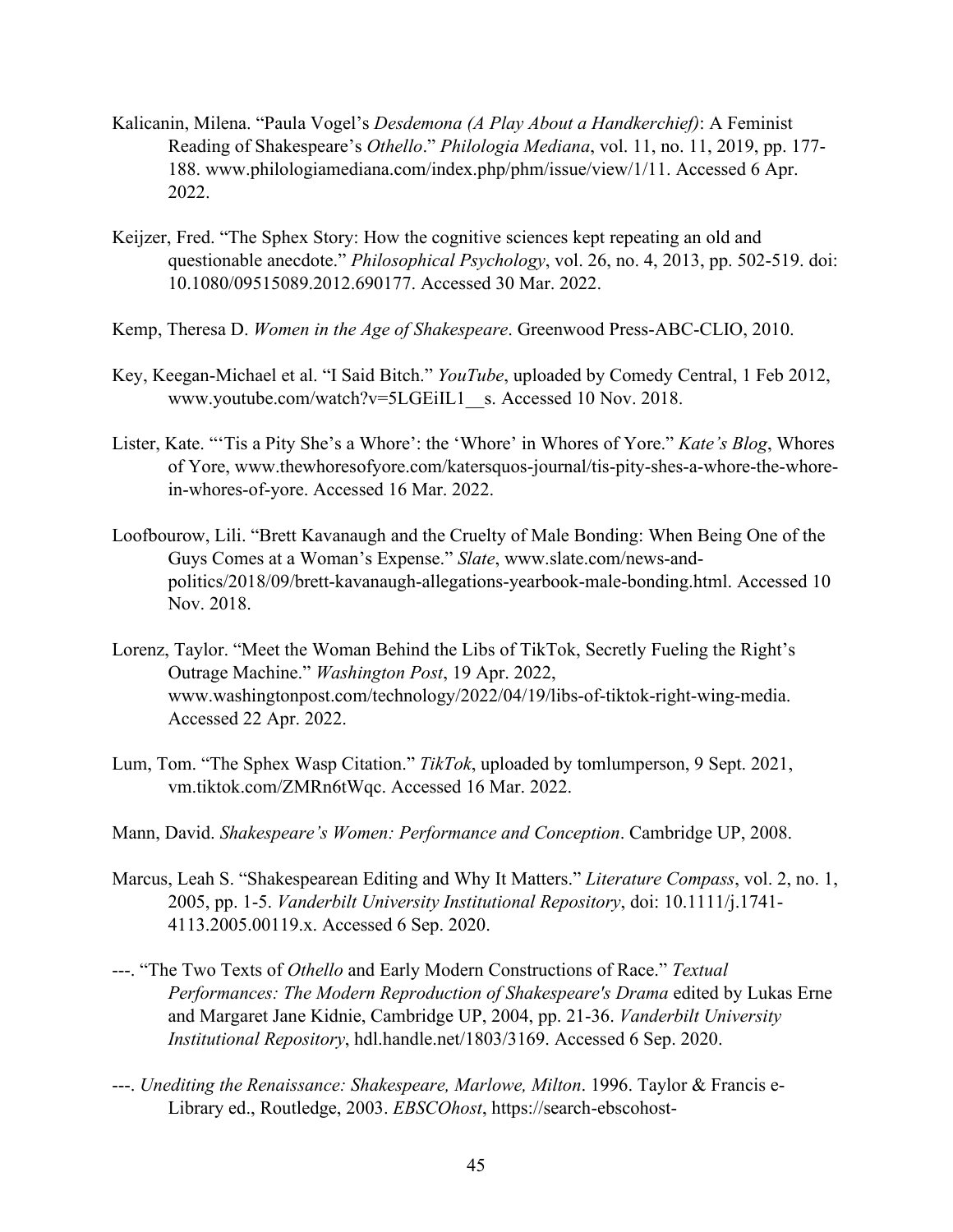com.libproxy.chapman.edu/login.aspx?direct=true&AuthType=ip,uid&db=nlebk&AN=8 0361&site=eds-live. Accessed 16 Mar. 2022.

- ---. "Who Was Will Peter? Or, A Plea for Literary History." *Shakespeare Studies*, vol. 25, 1997, pp. 211-229. *Gale Literature Resource Center*, link.gale.com/apps/doc/A20028847/LitRC?u=chap\_main&sid=bookmark-LitRC&xid=82f996d9. Accessed 16 Mar. 2022.
- Marlowe, Christopher. *The Jew of Malta*. 1994. Edited by James R. Siemon. 2nd ed., A & C Black Publishers, 2006.
- Masten, Jeffrey. "Glossing and T\*pping: Editing Sexuality, Race, and Gender in *Othello*." *The Oxford Handbook of Shakespeare and Embodiment: Gender, Sexuality, and Race*, edited by Valerie Traub, Oxford UP, 2016, pp. 569-585.
- Mazzola, Elizabeth. "Going Rogue: Bianca at Large." *Critical Survey*, vol. 27, no. 1, 2015. doi:10.3167/cs.2015.270103. Accessed 29 Sept. 2018.
- Menon, Madhavi. *Unhistorical Shakespeare*. Kindle ed., Palgrave Macmillan, 2008.
- Molteni, Megan. "The 60-Year-Old Scientific Screwup That Helped Covid Kill." *Wired*, 13 May 2021, www.wired.com/story/the-teeny-tiny-scientific-screwup-that-helped-covid-kill. Accessed 9 Mar. 2022.
- Murray, Timothy. "*Othello*'s Foul Generic Thoughts and Methods." *Persons in groups: social behavior as identity formation in medieval and Renaissance Europe*, edited by Richard C. Trexler, Binghamton Medieval & Renaissance Texts & Studies, 1985, pp. 67-77.
- Nagle, Jill. Introduction. *Whores and Other Feminists*, edited by Jill Nagle. 1997. Routledge, 2010.
- Neely, Carol Thomas. "Women and Men in *Othello*." Critical Essays on Shakespeare's *Othello*, edited by Anthony G. Barthelemy, G.K. Hall, 1994.
- Newman, Karen. "'And wash the Ethiop white': Femininity and the Monstrous in *Othello*." 1987. *Shakespeare Reproduced: The Text in History & Ideology*, edited by Jean E. Howard and Marion F. O'Connor, Routledge, 1993, pp. 143-62.
- Pechter, Edward. *Othello and Interpretive Traditions*. U of Iowa P, 1999.
- ---. *Shakespeare Studies Today: Romanticism Lost*. Palgrave Macmillan, 2011.
- "Play Summary." *Othello*, CliffsNotes, Course Hero Inc., www.cliffsnotes.com/literature/o/othello/play-summary. Accessed 9 Mar. 2022.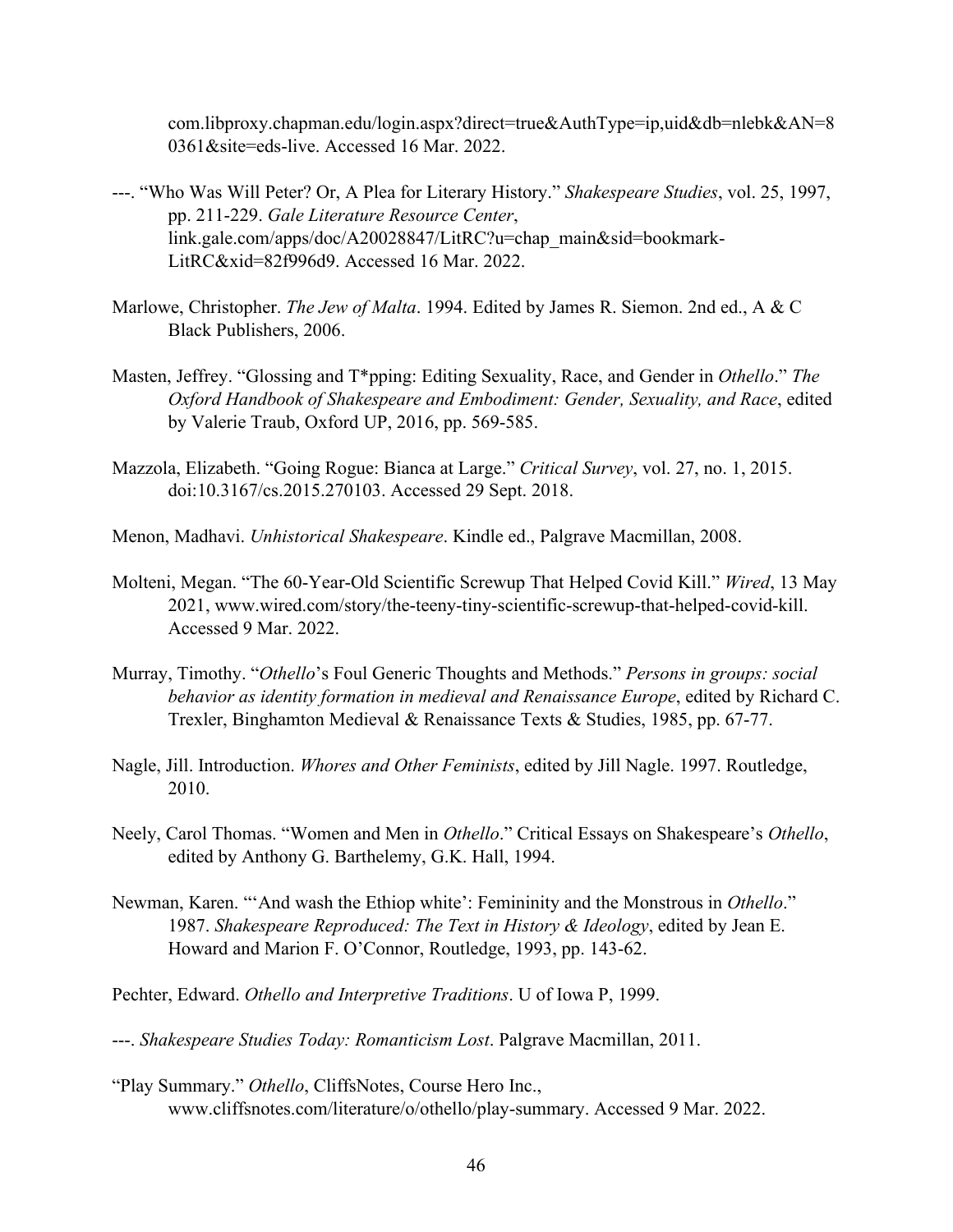- Quarshie, Hugh. "Hugh Quarshie, RSC Othello." *Afridiziak Theatre News*, 1 May 2015, www.afridiziak.com/theatrenews/interviews/may2015/hugh-quarshie.html. Accessed 30 Mar. 2022.
- ---. "Playing Othello." *Discovering Literature: Shakespeare & Renaissance*, The British Library, 15 Mar. 2016, www.bl.uk/shakespeare/articles/playing-othello. Accessed 9 Sep. 2020.
- Ridley, M. R. Introduction. *Othello*, by William Shakespeare. 1958. Methuen, 1965, pp. xv-lxx.
- Rulon-Miller, Nina. "*Othello*'s Bianca: Climbing Out of the Bed of Patriarchy." *The Upstart Crow*, vol. 15, 1995, pp. 99-114, www.clemson.edu/centers-institutes/cedp/about/upstartcrow/content-files/vol-15.pdf. Accessed 6 Nov. 2018.
- Sanchez, Melissa E. *Shakespeare and Queer Theory*. 2019. Bloomsbury, 2020.
- Sedgwick, Eve Kosofsky. 1985. *Between Men: English Literature and Male Homosocial Desire*. Columbia UP, 1992.
- ---. *Touching Feeling*. Duke UP, 2003.
- Shakespeare, William. *Much Ado About Nothing*. *Open Source Shakespeare*, www.opensourceshakespeare.org/views/plays/play\_view.php?WorkID=muchado&Scope =entire&pleasewait=1&msg=pl. Accessed 20 Apr. 2019.
- ---.*Othello*, 1st and 2nd quartos. 1622, 1630. *Treasures in Full: Shakespeare in Quarto*, The British Library, www.bl.uk/Treasures/SiqDiscovery/UI/search.aspx. Accessed 13 Oct. 2018.
- ---. *Othello*. *The Bodleian First Folio: digital facsimile of the First Folio of Shakespeare's plays*, Bodleian Archive G c.7, firstfolio.bodleian.ox.ac.uk/book.html. Accessed 13 Oct. 2018.
- ---. *Othello: Texts and Contexts*. Edited by Kim F. Hall. Bedford/St. Martin's, 2007.
- ---. *Othello*. Folger Shakespeare Library. 1993. Edited by Barbara A. Mowat and Paul Werstine. Simon & Schuster, 2017.
- ---. *Pericles*. shakespeare.mit.edu/pericles/full.html. Accessed 21 Oct. 2018.
- Smith, Ian. "We Are Othello: Speaking of Race in Early Modern Studies." *Shakespeare Quarterly*, vol. 67, no. 1, 2016, pp. 104-124. doi:10.1353/shq.2016.0000. Accessed 14 Sept. 2018.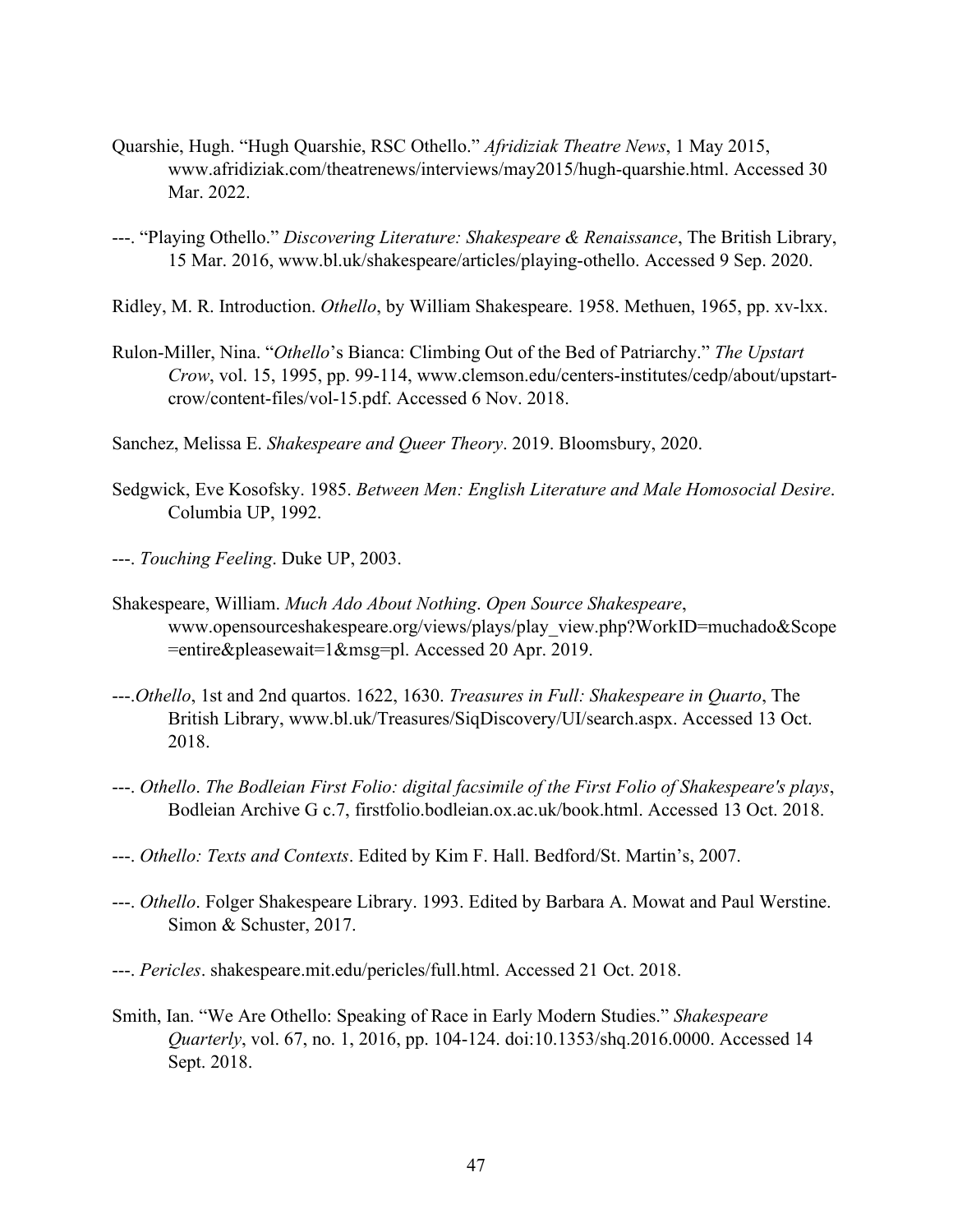- Spiess, Stephen. *Shakespeare's Whore: Language, Prostitution, and Knowledge in Early Modern England*. Dissertation, University of Michigan, 2013. *Deep Blue*, hdl.handle.net/2027.42/97951. Accessed 12 Oct. 2018.
- Stanton, Kay. *Shakespeare's 'Whores': Erotics, Politics, and Poetics*. Palgrave Macmillan, 2014.
- Thompson, Sarah E. "'I Am No Strumpet': Bianca and Cassio's Relationship in *Othello*." *Selected Works of Sarah E. Thompson*, Marquette University, unpublished student paper, Marquette University, 2012, works.bepress.com/sarah\_thompson/1/. Accessed 13 Oct. 2018.
- Traub, Valerie. *Desire & Anxiety: Circulations of Sexuality in Shakespearian Drama*. Routledge, 1992.
- ---. "The New Unhistoricism in Queer Studies." *PMLA*, vol. 128, no. 1, 2013, pp. 21-39. *JSTOR*, www.jstor.org/stable/23489260. Accessed 16 Mar. 2022.
- Vickers, Brian. *Shakespeare, Co-Author: A Historical Study of Five Collaborative Plays*. Oxford UP, 2002.
- Vogel, Paula. *Desdemona: A Play About a Handkerchief*. Dramatists Play Service, 1994.
- West, Natalie, editor. *We Too: Essays on Sex Work and Survival*. The Feminist Press at CUNY, 2021.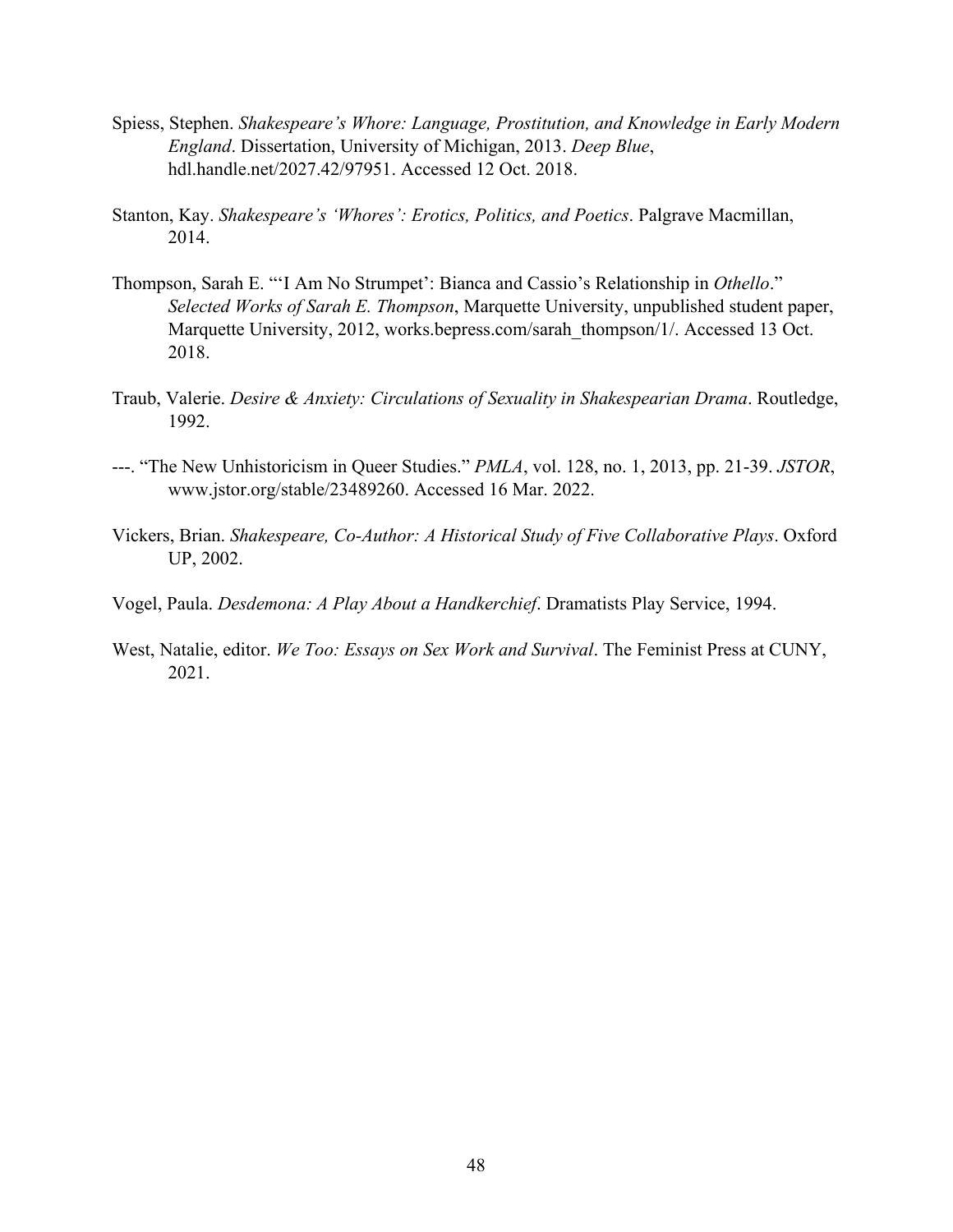## <span id="page-55-0"></span>**Appendix A. Character Listings**

#### **Editions listing Bianca only as "a courtesan":**

- Second Norton Critical, 2017, edited by Edward Pechter
- Arden Shakespeare, 1965, edited by M. R. Ridley

#### **Edition listing Bianca only as "Cassio's mistress":**

Folger Shakespeare Library, 2017, edited by Mowat and Werstine

#### **Editions listing Bianca as both "a courtesan" and "Cassio's mistress":**

- Bedford/St. Martin's, 2007, edited by Kim F. Hall
- New Cambridge Shakespeare, 2003, edited by Norman Sanders

#### **Editions listing Bianca only as "in love with Cassio":**

Cambridge School Shakespeare, 1996, 2014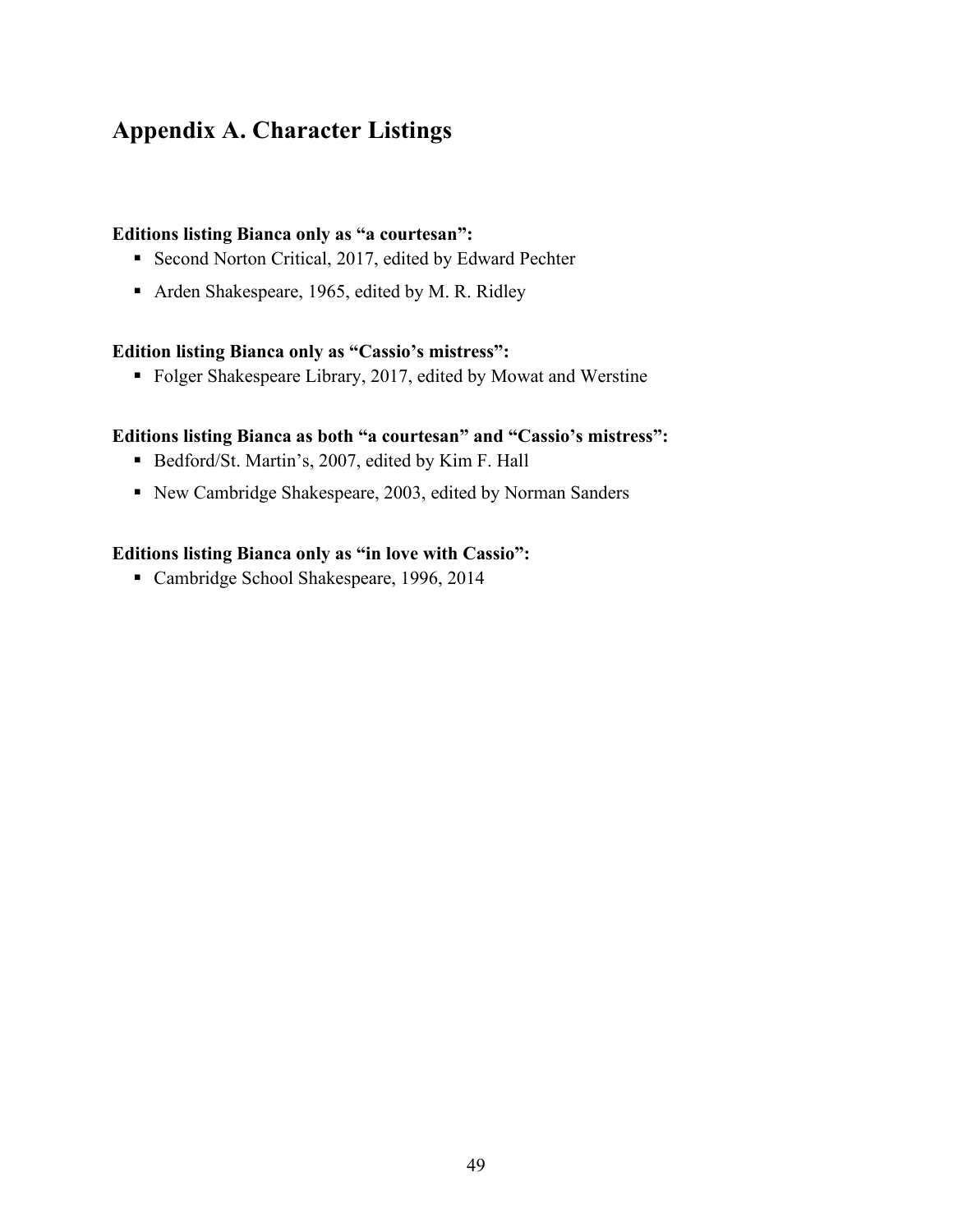# **Appendix B. Timeline of Publications**

| 1566 | Cinthio's Gli Hecatommithi                                                                           |
|------|------------------------------------------------------------------------------------------------------|
| 1590 | Marlowe's The Jew of Malta                                                                           |
| 1608 | Pericles                                                                                             |
| 1622 | First Quarto                                                                                         |
| 1623 | <b>First Folio</b>                                                                                   |
| 1630 | Second Quarto                                                                                        |
|      | Some centuries of performance and discussion.                                                        |
| 1904 | According to Rulon-Miller, first criticism directly about Bianca, by A. C. Bradley                   |
| 1946 | According to Rulon-Miller, next criticism on Bianca, by Harley Granville-Barker                      |
| 1958 | M. R. Ridley's edition of Othello with its problematic introduction                                  |
| 1972 | According to Rulon-Miller, next "prominent critic" writing on Bianca after Ridley,<br>Leslie Fiedler |
| 1974 | According to Rulon-Miller, Julian C. Rice                                                            |
| 1985 | Timothy Murray's "Othello's Foul Generic Thoughts and Methods."                                      |
| 1985 | Eve Kosofsky Sedgwick's Between Men: English Literature and Male Homosocial<br>Desire                |
| 1987 | Karen Newman's "'And wash the Ethiop white': Femininity and the Monstrous in<br>Othello."            |
| 1992 | First Jane Coles edition of Othello, with classroom exercises                                        |
| 1992 | Valerie Traub's Desire & Anxiety: Circulations of Sexuality in Shakespearian<br>Drama                |
| 1993 | Folger edition. Othello. Folger Shakespeare Library.                                                 |
| 1994 | Carol Thomas Neely's "Women and Men in Othello."                                                     |
| 1994 | Paula Vogel's Desdemona: A Play About a Handkerchief.                                                |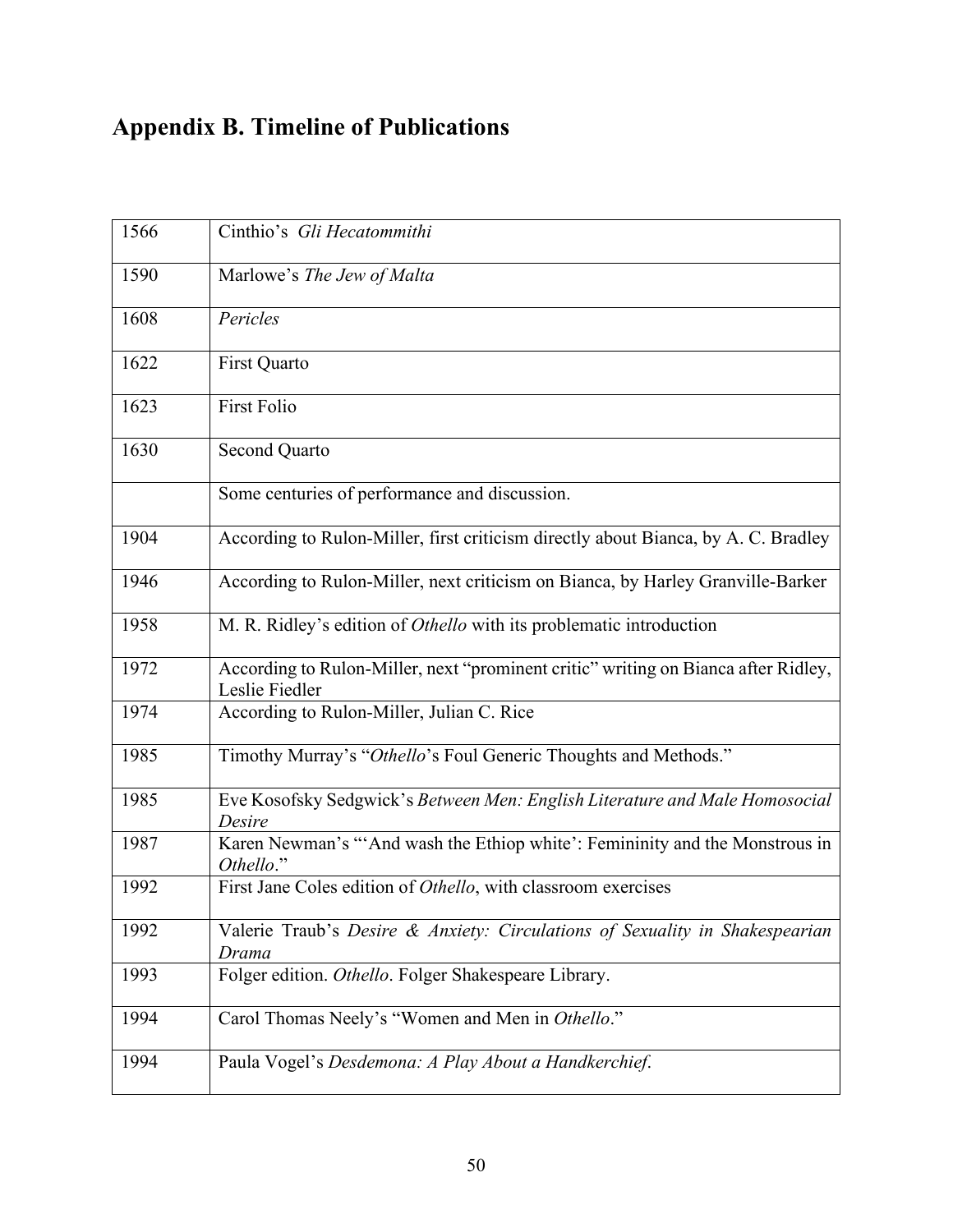| 1995 | Nina Rulon-Miller's "Othello's Bianca: Climbing Out of the Bed of Patriarchy."                                                  |
|------|---------------------------------------------------------------------------------------------------------------------------------|
| 1996 | Lisa Jardine's Reading Shakespeare Historically.                                                                                |
| 1996 | Leah S. Marcus's Unediting the Renaissance: Shakespeare, Marlowe, Milton.                                                       |
| 1997 | Leah S. Marcus's "Who Was Will Peter? Or, A Plea for Literary History."                                                         |
| 1997 | Whores and Other Feminists, an essay collection edited by Jill Nagle.                                                           |
| 1999 | Sharon Friedman's "Revisioning the Woman's Part: Paula Vogel's Desdemona."                                                      |
| 1999 | Laura Gowing's Domestic Dangers: Women, Words, and Sex in Early Modern<br>London                                                |
| 1999 | Edward Pechter's Othello and Interpretive Traditions.                                                                           |
| 2003 | Eve Kosofsky Sedgwick's Touching Feeling.                                                                                       |
| 2004 | Leah S. Marcus's "The Two Texts of Othello and Early Modern Constructions of<br>Race."                                          |
| 2005 | Leah S. Marcus's "Shakespearean Editing and Why It Matters."                                                                    |
| 2006 | Melissa H. Ditmore's Encyclopedia of Prostitution and Sex Work.                                                                 |
| 2007 | Carla Freccero's "Queer Times."                                                                                                 |
| 2007 | Bedford/St. Martin's edition of Othello, edited by Kim F. Hall                                                                  |
| 2007 | Trish Thomas Henley's Dealers in Hole-Sale: Representations of Prostitution on<br>the Elizabethan and Jacobian Stage.           |
| 2008 | David Mann's Shakespeare's Women: Performance and Conception.                                                                   |
| 2008 | Madhavi Menon's Unhistorical Shakespeare.                                                                                       |
| 2009 | Sharon Friedman's "The Feminist Playwright as Critic: Paula Vogel, Ann-Marie<br>MacDonald, and Djanet Sears Interpret Othello." |
| 2010 | Alison Findley's Women in Shakespeare: A Dictionary.                                                                            |
| 2010 | Theresa D. Kemp's Women in the Age of Shakespeare.                                                                              |
| 2011 | Edward Pechter's Shakespeare Studies Today: Romanticism Lost.                                                                   |
| 2012 | Key & Peele's "I Said Bitch."                                                                                                   |
| 2012 | Sarah E. Thompson's "'I Am No Strumpet': Bianca and Cassio's Relationship in<br>Othello."                                       |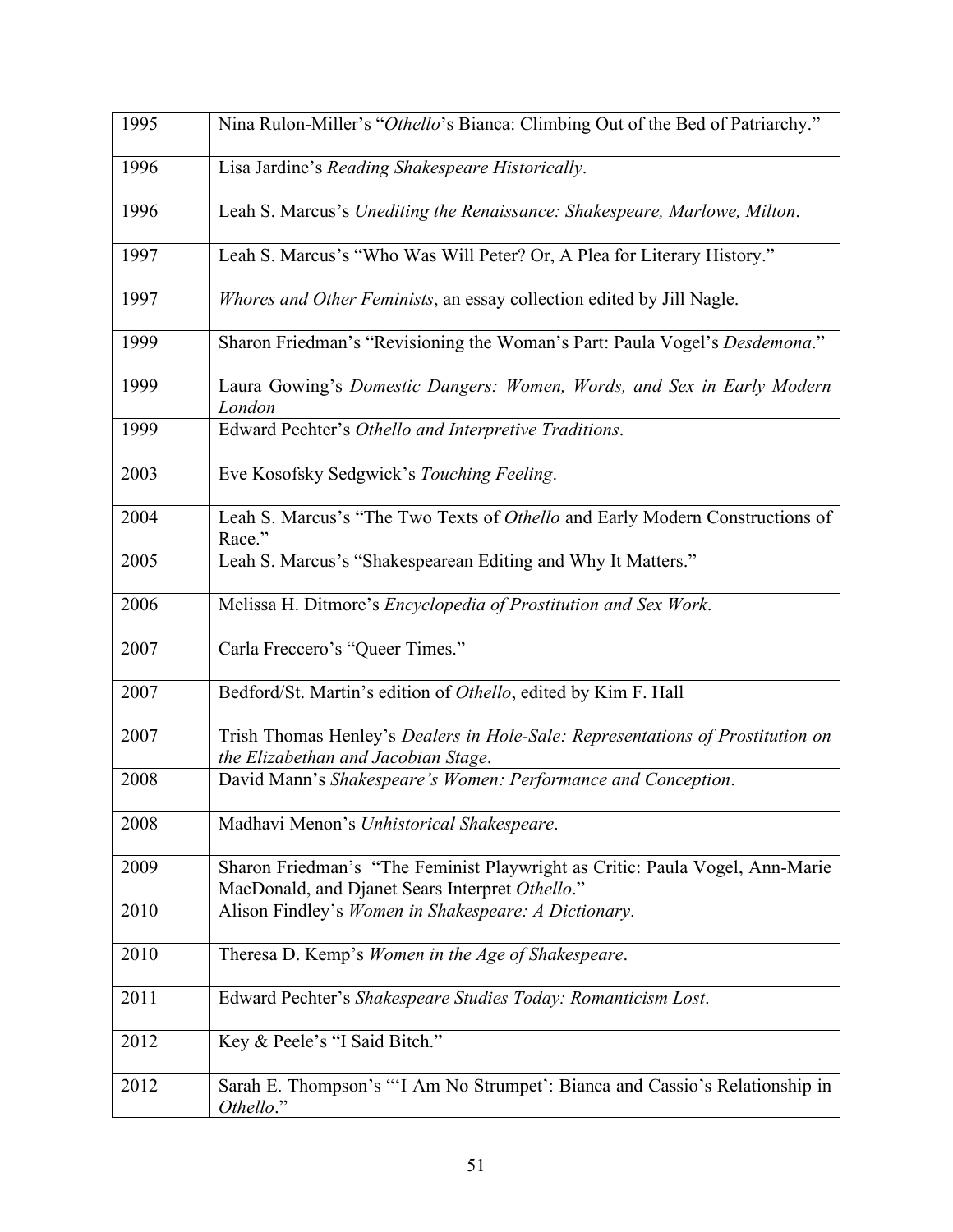| 2013 | Fred Keijzer debunks the Sphex anecdote.                                                                                                        |
|------|-------------------------------------------------------------------------------------------------------------------------------------------------|
| 2013 | Key & Peele's "Othello Tis My Shite!"                                                                                                           |
| 2013 | Stephen Spiess's Shakespeare's Whore: Language, Prostitution, and Knowledge<br>in Early Modern England.                                         |
| 2013 | Valerie Traub's "The New Unhistoricism in Queer Studies," written in response to<br>Menon, Freccero and others.                                 |
| 2014 | Thug Notes Othello video.                                                                                                                       |
| 2014 | 3rd edition of Jane Coles's Othello.                                                                                                            |
| 2014 | Jennifer Flaherty's "How Desdemona Learned to Die: Failed Resistance in Paula<br>Vogel's Desdemona."                                            |
| 2014 | Melissa Gira Grant's Playing the Whore: The Work of Sex Work.                                                                                   |
| 2014 | Kay Stanton's Shakespeare's 'Whores': Erotics, Politics, and Poetics.                                                                           |
| 2015 | Elizabeth Mazzola's "Going Rogue: Bianca at Large." Discusses the name Bianca<br>in multiple Shakespeare works.                                 |
| 2015 | Royal Shakespeare Company production featuring Hugh Quarshie as Othello and<br>Lucian Msamati as Iago.                                          |
| 2016 | Vanessa Corredera's "'Not a Moor exactly': Shakespeare, Serial, and Modern<br>Constructions of Race."                                           |
| 2016 | Christy Desmet's "Shakespeare and the Digitized World."                                                                                         |
| 2016 | Kyle Grady's "Othello, Colin Powell, and Post-Racial Anachronisms."                                                                             |
| 2016 | Jeffrey Masten's "Glossing and T*pping: Editing Sexuality, Race, and Gender in<br>Othello."                                                     |
| 2016 | Hugh Quarshie's "Playing Othello."                                                                                                              |
| 2016 | Ian Smith's "We Are Othello: Speaking of Race in Early Modern Studies."                                                                         |
| 2017 | Cristina León Alfar's Women and Shakespeare's Cuckoldry Plays: Shifting<br>Narratives of Marital Betrayal.                                      |
| 2017 | Jennifer Bastin's "I Must Be Circumstanced:" Bianca's Effect on Othello."                                                                       |
| 2017 | Kyle Grady's "Why Front?: Thoughts on the Importance of "Nonstandard" English<br>in the Shakespeare Classroom."                                 |
| 2018 | Mario DiGangi's "Early Modern Bodies That Matter."                                                                                              |
| 2018 | Lili Loofbourow's "Brett Kavanaugh and the Cruelty of Male Bonding: When<br>Being One of the Guys Comes at a Woman's Expense" appears in Slate. |
| 2019 | Milena Kalicanin's "Paula Vogel's Desdemona (A Play About a Handkerchief): A<br>Feminist Reading of Shakespeare's Othello."                     |